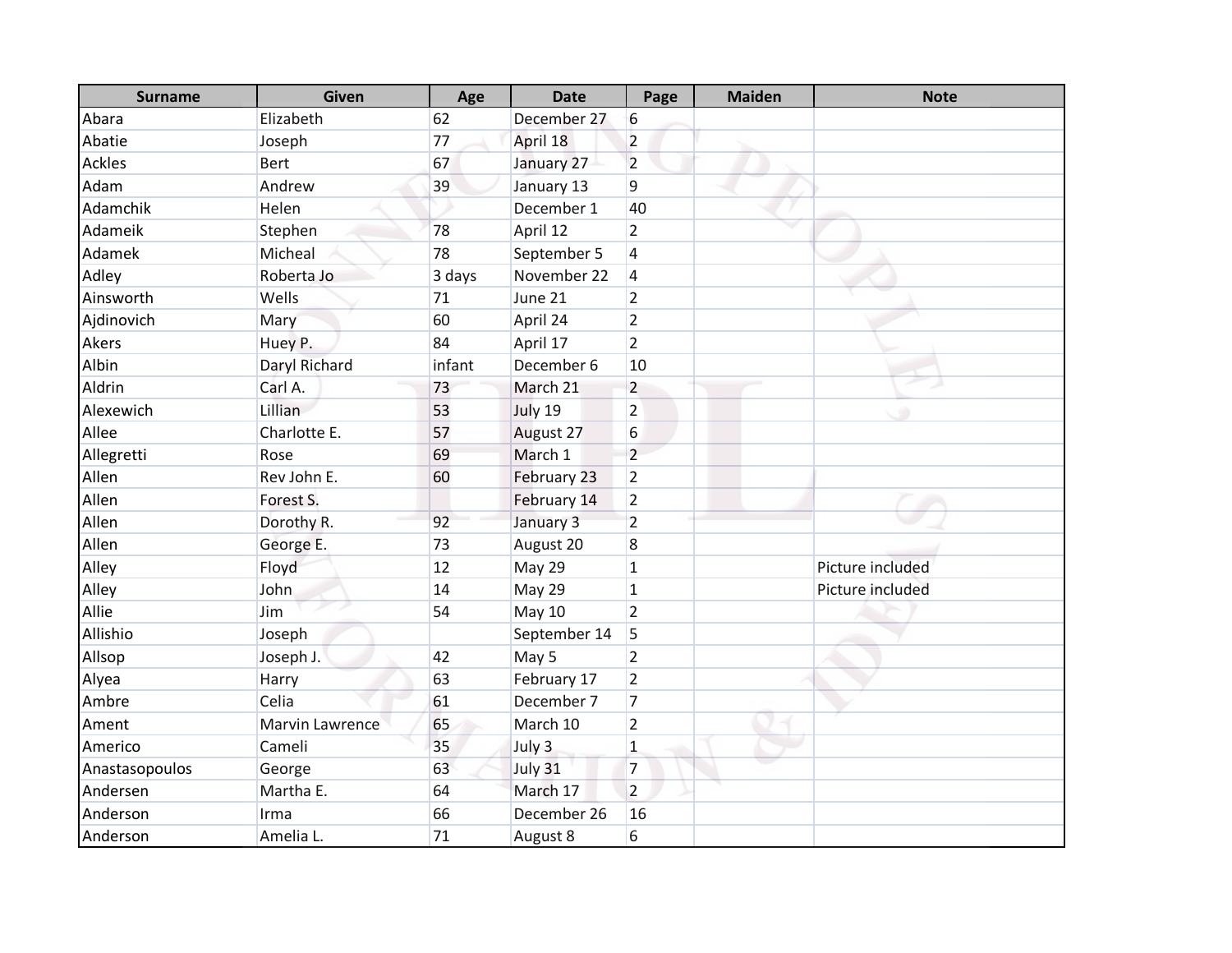| Anderson      | John                  | 74     | November 13   | 5              |          |
|---------------|-----------------------|--------|---------------|----------------|----------|
| Anderson      | J. G.                 | 58     | August 2      | 6              |          |
| Anderson      | Edwin V.              |        | December 14   | 6              |          |
| Anderson      | J.G.                  | 58     | August 2      | 6              |          |
| Anderson      | John E.               | 66     | April 23      | $\overline{2}$ |          |
| Anderson      | <b>Brian James</b>    | 2 days | June 23       | $\overline{2}$ |          |
| Anderson      | Froides               | 74     | April 14      | $\overline{2}$ |          |
| Anderson      | Yens                  | 75     | April 16      | $\overline{2}$ |          |
| Anderson      | Godfrey L.            |        | December 15   | 8              |          |
| Anderson      | Josephine             | 88     | February 1    | $\overline{2}$ |          |
| Apostle       | Harry                 | 58     | January 5     | $\overline{2}$ |          |
| Apostle       | Edba                  | 49     | August 24     | 22             |          |
| Applegate     | Emma G.               | 82     | March 29      | $\overline{2}$ |          |
| Arbeiter      | Max B.                | 63     | November 13   | 5              |          |
| Arevalo       | Narcissa              | 58     | November 13   | 5              |          |
| Arnold        | Infant                |        | June 6        | $\overline{2}$ |          |
| Arvin         | Lucille Elizabeth     | 60     | November 10   | $\overline{4}$ |          |
| <b>Askins</b> | Lanzo M.              | 70     | May 2         | $\overline{2}$ |          |
| Aurelius      | Elizabeth             | 65     | November 7    | 4              |          |
| Aures         | Arne                  | 47     | <b>May 10</b> | $\overline{2}$ |          |
| Auter         | <b>Mildred Louise</b> | 39     | November 29   | 4              |          |
| <b>Babos</b>  | Louis                 | 64     | March 6       | 2              |          |
| <b>Bach</b>   | John L.               | 28     | April 26      | $\overline{2}$ | Military |
| <b>Bader</b>  | Geroge                | 70     | September 7   | 4              |          |
| Baginski      | Walter                | 59     | August 8      | 6              |          |
| <b>Bagley</b> | Joseph G., Sr.        | 52     | February 17   | $\overline{2}$ |          |
| Bailey        | Adeline               | 47     | July 19       | $\overline{2}$ |          |
| Bailey        | Adelbert D.           | 72     | January 22    | $\overline{2}$ |          |
| <b>Baird</b>  | Sammuel J.            | 82     | June 16       | $\overline{2}$ |          |
| <b>Baity</b>  | Earl                  | 34     | July 7        | $\overline{2}$ |          |
| <b>Baity</b>  | Nitho Lee             | 36     | July 7        | $\overline{2}$ |          |
| Bakaj         | Michael               | 58     | August 15     | 3              |          |
| <b>Bakala</b> | <b>Agnes Marie</b>    | 37     | January 6     | $\overline{2}$ |          |
| <b>Baker</b>  | <b>Charles Lewis</b>  | 56     | September 20  | 4              |          |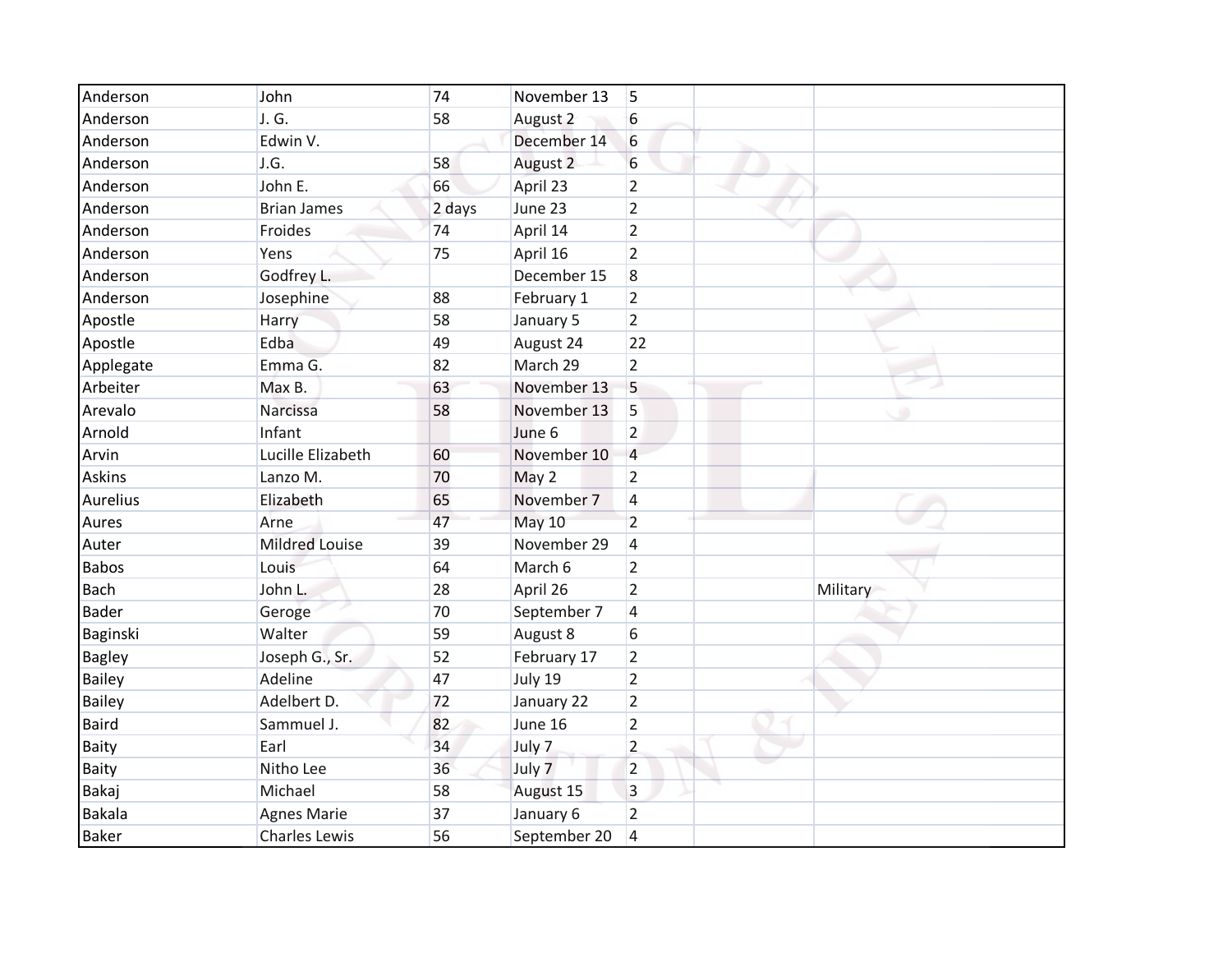| <b>Bakies</b>   | Walter             | 54 | November 22  | 23              |
|-----------------|--------------------|----|--------------|-----------------|
| <b>Bakos</b>    | Joseph             | 65 | November 27  | 4               |
| Bala            | John F.            | 42 | June 22      | $\overline{2}$  |
| Baldwin         | George Willis      | 54 | March 19     | $\mathbf{1}$    |
| Ball            | Willis             | 50 | January 17   | $\overline{2}$  |
| <b>Ballos</b>   | <b>Nick</b>        | 68 | September 24 | 6               |
| <b>Baloff</b>   | Mrs. Dorothy       | 49 | May 7        | $\overline{2}$  |
| <b>Banks</b>    | Jeesie             | 47 | June 14      | $\overline{2}$  |
| Banser          | John               | 69 | January 31   | $\overline{2}$  |
| <b>Banta</b>    | Merritt H.         | 45 | June 14      | $\overline{2}$  |
| Baradziej       | Anna               | 66 | August 30    | 8               |
| <b>Barecke</b>  | Mrs. Louise        | 71 | May 7        | $\overline{2}$  |
| Bari            | Elizabeth          | 57 | December 10  | $\overline{4}$  |
| Barkal          | Paul Sr.           | 71 | September 18 | $\vert 4 \vert$ |
| <b>Barlog</b>   | Mary C.            | 43 | January 10   | $\overline{2}$  |
| Barmore         | Emma C.            | 53 | January 8    | $\overline{2}$  |
| <b>Barna</b>    | Julia              | 64 | December 29  | 9               |
| <b>Barnes</b>   | Fred               | 49 | December 5   | 6               |
| Barney          | Edward             | 50 | April 30     | $\overline{2}$  |
| <b>Barrelet</b> | Edward             | 73 | July 14      | $\overline{2}$  |
| <b>Bartkus</b>  | Joseph             | 86 | June 19      | $\overline{2}$  |
| Barton          | Leroy              | 63 | July 12      | $\overline{2}$  |
| <b>Bates</b>    | Elizabeth          | 65 | February 15  | $\overline{2}$  |
| Baum            | Charles A.         |    | January 18   | $\overline{2}$  |
| Baumgartner     | Anna               | 80 | January 16   | $\overline{2}$  |
| Beall           | William H.         | 68 | July 24      | 14              |
| Beall           | Coira Dille        | 59 | April 3      | $\overline{2}$  |
| Beamer          | Harry C., Sr       | 70 | March 28     | $\overline{2}$  |
| <b>Beard</b>    | John H.            | 83 | August 9     | 6               |
| <b>Becker</b>   | August             | 60 | November 30  | 3               |
| <b>Bedford</b>  | Jay P.             | 77 | December 3   | 14              |
| Bednarski       | Magdalena          |    | January 26   | $\overline{2}$  |
| <b>Beebe</b>    | <b>Ernest Ross</b> | 73 | May 28       | $\overline{2}$  |
| <b>Beird</b>    | Ann                | 44 | December 28  | 8               |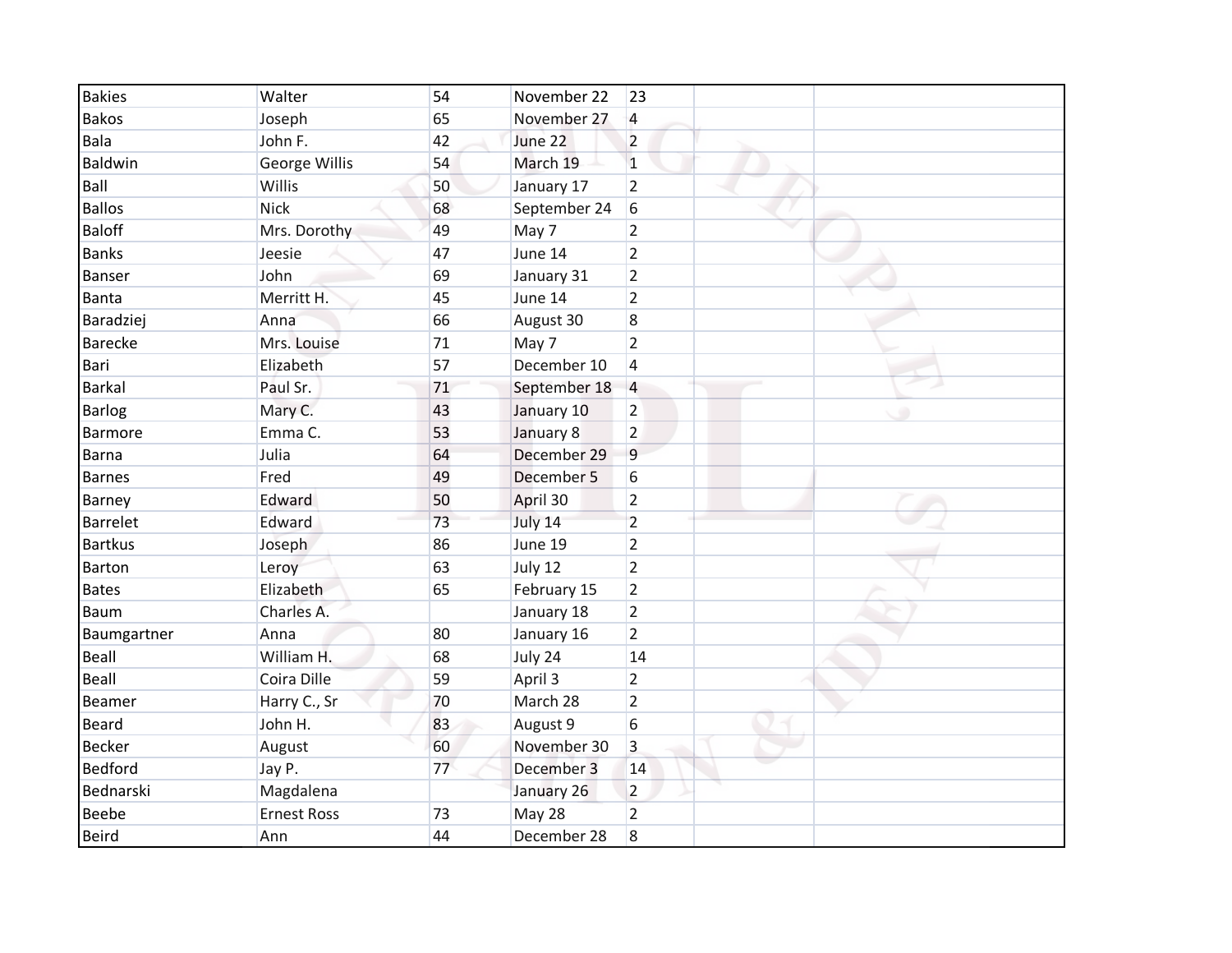| Bejger          | Delen           | 62 | December 10   | $\overline{\mathbf{4}}$ |        |
|-----------------|-----------------|----|---------------|-------------------------|--------|
| Beland          | Louise          | 69 | February 2    | $\overline{2}$          |        |
| <b>Belchik</b>  | George R.       | 23 | March 6       | $\overline{2}$          | S Sgt. |
| Bell            | Antonia         | 62 | March 23      | $\overline{2}$          |        |
| Bell            | Lillian         | 56 | April 16      | $\overline{2}$          |        |
| Bell            | Howard          | 61 | July 10       | $\overline{2}$          |        |
| <b>Benedict</b> | August          |    | March 15      | $\overline{2}$          |        |
| Benko           | Nicholas, Jr.   | 43 | February 7    | $\overline{2}$          |        |
| Benko           | Susan           | 65 | March 20      | $\overline{2}$          |        |
| Benner          | Carl L.         | 63 | April 4       | $\overline{2}$          |        |
| Bennett         | Howard G.       |    | October 23    | 11                      |        |
| Bennett         | Harry           | 56 | May 8         | $\overline{2}$          |        |
| Benson          | Peter John      | 86 | February 6    | $\overline{2}$          |        |
| Benson          | Anna P.         | 91 | March 13      | $\overline{2}$          |        |
| Bentley         | Mrs. Elizabeth  | 70 | May 3         | $\overline{2}$          |        |
| Bentley         | Kitte Elizabeth | 80 | <b>May 10</b> | $\overline{2}$          |        |
| Beppa           | Joseph L.       | 62 | October 5     | 5                       |        |
| Berdine         | George N.       | 86 | June 30       | $\overline{2}$          |        |
| <b>Berdine</b>  | George          | 87 | June 29       | $\mathbf 1$             |        |
| <b>Berg</b>     | Helen           | 81 | February 7    | $\overline{2}$          |        |
| Berger          | Robert          |    | August 9      | 6                       |        |
| Bergin          | Daniel P.       | 67 | February 19   | $\overline{2}$          |        |
| <b>Berk</b>     | Ida             | 60 | January 9     | $\overline{2}$          |        |
| Berry           | Alice           | 79 | March 24      | $\overline{2}$          |        |
| <b>Bethel</b>   | Rose Ella       | 77 | May 14        | $\overline{2}$          |        |
| Bibzak          | Bartholowme     | 73 | February 20   | $\overline{2}$          |        |
| <b>Bickell</b>  | Donald D.       | 33 | October 26    | 8                       |        |
| Bicknell        | Edith           | 84 | January 18    | $\overline{2}$          |        |
| Bieganik        | Anna            | 52 | March 29      | $\overline{2}$          |        |
| Biegel          | Sophia          | 71 | December 14   | 6                       |        |
| Bielefeld       | Theodore E.     | 78 | May 11        | $\overline{2}$          |        |
| Bierman         | Louis H.        | 58 | October 18    | 8                       |        |
| Biermeier       | Luelia          | 47 | July 10       | $\overline{2}$          |        |
| Biernacki       | Louis           | 61 | June 7        | $\overline{2}$          |        |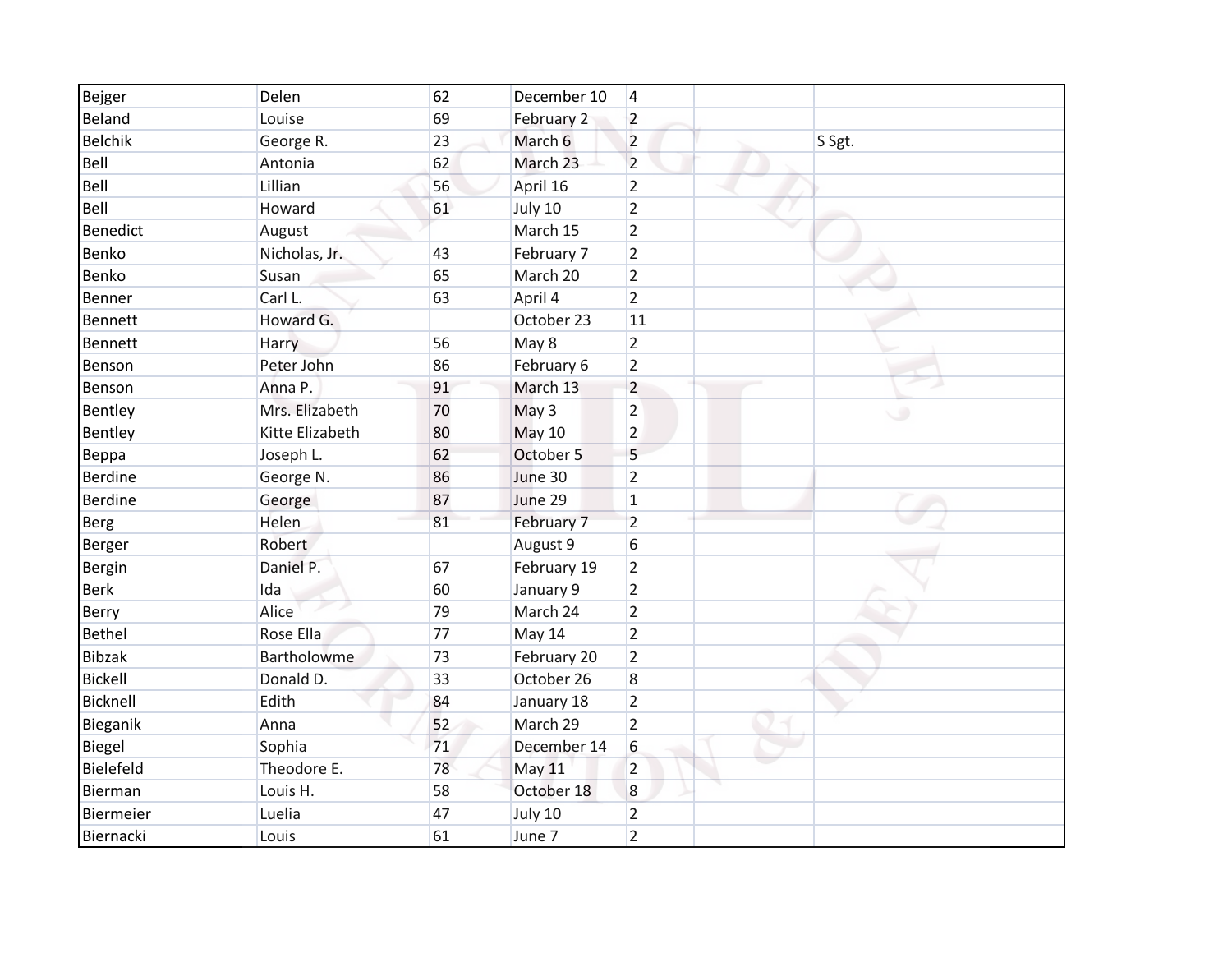| <b>Bilicic</b>  | Marko                | 56     | February 28  | $\overline{2}$ |                  |
|-----------------|----------------------|--------|--------------|----------------|------------------|
| <b>Bires</b>    | Andrew               | 72     | November 5   | 6              |                  |
| <b>Bitzer</b>   | Daniel               | 75     | January 3    | $\overline{2}$ |                  |
| Bixby           | Eva B.               | 81     | December 29  | 9              |                  |
| Bixenman        | Louis E.             | 83     | April 14     | $\overline{2}$ |                  |
| <b>Black</b>    | Frank                | 84     | February 9   | $\overline{2}$ |                  |
| <b>Black</b>    | <b>Gerald Oliver</b> | 54     | March 9      | $\overline{2}$ |                  |
| <b>Black</b>    | John W.              | 63     | February 27  | $\overline{2}$ |                  |
| <b>Black</b>    | Bessie M.            | 57     | March 26     | $\overline{2}$ |                  |
| Blanchard       | Gertrude Stamp       | 90     | January 6    | $\overline{2}$ |                  |
| Blaszczyk       | Agnes                | 70     | April 3      | $\overline{2}$ |                  |
| Blockland       | Edward               | 63     | April 21     | $\overline{2}$ |                  |
| Blosky          | <b>Bruce John</b>    | 7 mons | May 9        | $\overline{2}$ |                  |
| Blosser         | Charles S.           | 58     | March 13     | $\overline{2}$ |                  |
| Blubaugh        | Louis F.             | 53     | November 20  | 4              |                  |
| Blythe          | Janet Sue            | 2 days | August 17    | $\overline{2}$ |                  |
| Bogdan          | Peter                | 68     | June 8       | $\overline{c}$ |                  |
| <b>Bohacik</b>  | John, Sr.            | 70     | August 17    | $\overline{2}$ |                  |
| <b>Bohling</b>  | Peter J.             |        | December 31  | 6              |                  |
| <b>Bohling</b>  | Mollie (Aunt Mollie) | 72     | April 17     | $\overline{2}$ |                  |
| <b>Bohling</b>  | <b>Nicholas</b>      | 73     | May 28       | $\overline{2}$ |                  |
| Bohnstengel     | Reinholdt J.         | 79     | December 1   | 40             |                  |
| <b>Boillek</b>  | John                 | 60     | March 3      | $\overline{2}$ |                  |
| <b>Boland</b>   | Anna                 | 60     | October 12   | 28             |                  |
| <b>Boland</b>   | James R.             | 47     | September 21 | $\mathbf{1}$   | picture included |
| <b>Bolke</b>    | Julia Frankwiak      | 41     | February 19  | $\overline{2}$ |                  |
| <b>Bond</b>     | Rev. Earl            | 42     | March 15     | $\overline{2}$ |                  |
| <b>Bondi</b>    | Olympia              | 56     | November 17  | 8              |                  |
| Bonfiglio       | Carmello E.          | 13     | February 20  | $\overline{2}$ |                  |
| Bonkowski       | Frank                | 71     | November 6   | 4              |                  |
| Bonner          | Lawrence E.          | 50     | September 5  | 4              |                  |
| Bor             | Pearl (Sendowski)    | 60     | June 19      | $\overline{2}$ |                  |
| <b>Borchert</b> | Ernest J.            | 67     | December 3   | 14             |                  |
| Borowski        | Anthony Frank        | 76     | August 16    | 6              |                  |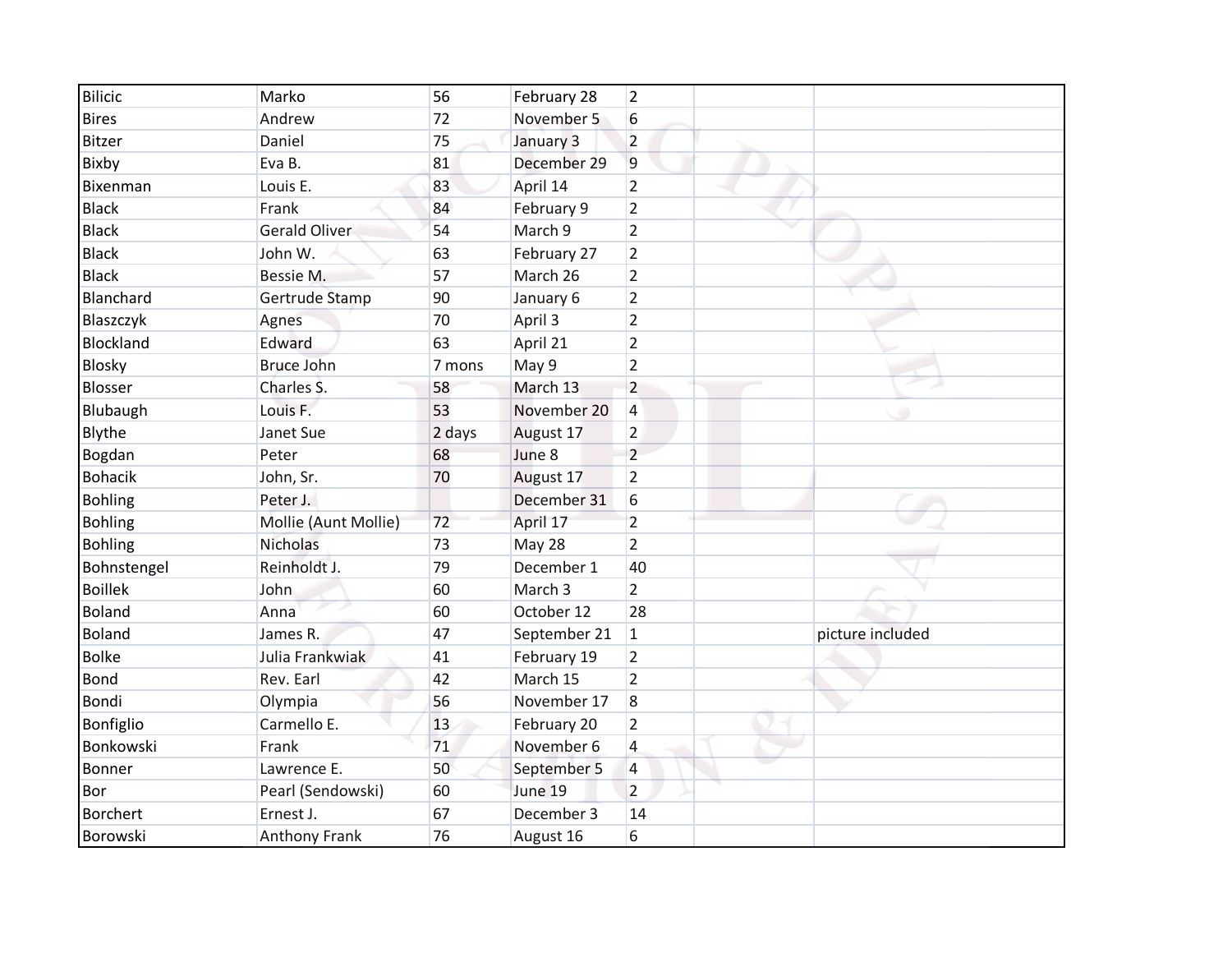| Borowski          | Frank J.<br>56              |                    | August 16   | 6                        |                  |
|-------------------|-----------------------------|--------------------|-------------|--------------------------|------------------|
| Bostonich         | 60<br>Theresa               |                    | April 18    | $\overline{2}$           |                  |
| <b>Botos</b>      | 62<br>Deborah               |                    | August 14   | $\overline{2}$           |                  |
| Bowman            | 77<br><b>Bernard Andrew</b> |                    | February 23 | $\overline{2}$           |                  |
| Bowman            | Infant daughter             |                    | February 15 | $\overline{2}$           |                  |
| Boyd              | 47<br>Bernice M.            |                    | February 27 | $\overline{2}$           |                  |
| <b>Bozik</b>      | 43<br>Steven                |                    | February 16 | $\overline{2}$           |                  |
| <b>Bozik</b>      | 81<br>Mary                  |                    | November 20 | $\overline{4}$           |                  |
| Bozyk             | <b>Walter Edward</b><br>49  |                    | March 6     | $\mathbf{1}$             |                  |
| <b>Brack</b>      | Solomon G.<br>50            |                    | June 28     | $\overline{2}$           |                  |
| <b>Bradauckas</b> | 72<br>John                  |                    | March 26    | $\overline{2}$           |                  |
| <b>Bradel</b>     | Sophia                      |                    | March 22    | $\overline{2}$           |                  |
| <b>Bradford</b>   | Joseph Wilson<br>60         |                    | November 26 | 4                        |                  |
| <b>Bragg</b>      | Robert E.                   | 18 months March 19 |             | $\overline{2}$           |                  |
| <b>Bragg</b>      | 48<br>Ottie P.              |                    | April 27    | $\overline{2}$           |                  |
| <b>Braginton</b>  | Oliver W.<br>89             |                    | October 25  | 6                        |                  |
| <b>Brahos</b>     | 59                          |                    | November 13 | 5                        | Picture Included |
| <b>Brandon</b>    | Joanna D.                   |                    | February 16 | $\overline{2}$           |                  |
| <b>Braschler</b>  | 90<br>Alice                 |                    | February 15 | $\overline{2}$           |                  |
| <b>Braynt</b>     | 66<br>Sabina Ann            |                    | April 13    | $\overline{2}$           |                  |
| Bredeson          | Evald<br>51                 |                    | December 26 | 16                       |                  |
| <b>Brehmer</b>    | 83<br>Frederick             |                    | February 13 | $\overline{2}$           |                  |
| Brennan           | John                        |                    | May 22      | $\overline{2}$           | Rev.             |
| <b>Brexa</b>      | Stefania<br>59              |                    | July 7      | $\overline{2}$           |                  |
| <b>Brey</b>       | 63<br>Arthur F.             |                    | April 10    | $\overline{2}$           |                  |
| Bridgeman         | 80<br>Jane                  |                    | August 2    | 6                        |                  |
| <b>Brindusa</b>   | Eli (Ilie)<br>71            |                    | October 30  | $\overline{\mathcal{L}}$ |                  |
| <b>Brkola</b>     | 90<br>Anna                  |                    | May 1       | $\overline{2}$           |                  |
| <b>Broderick</b>  | Right Rev. E.<br>59         |                    | May 28      | $\overline{2}$           |                  |
| <b>Brook</b>      | 73<br>John W.               |                    | March 13    | $\overline{2}$           |                  |
| <b>Brooker</b>    | 51<br>Rosella               |                    | July 24     | 33                       |                  |
| <b>Brooks</b>     | 77<br>Harvey C.             |                    | January 10  | $\overline{2}$           |                  |
| <b>Brooks</b>     | 54<br>Mrs. Irene G.         |                    | May 3       | $\overline{2}$           |                  |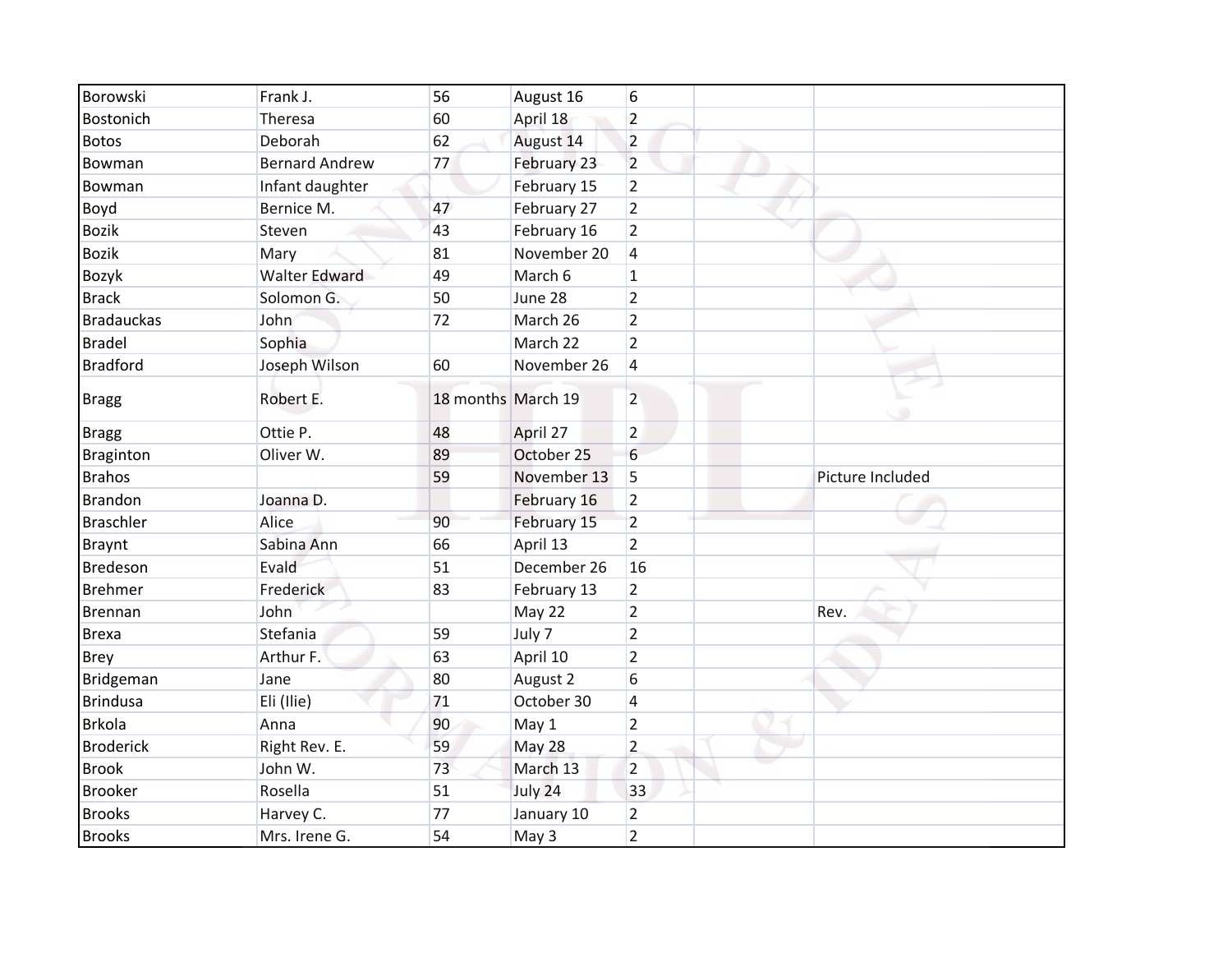| Brown            | Elizabeth          | 84     | February 3    | $\overline{2}$ |         |              |
|------------------|--------------------|--------|---------------|----------------|---------|--------------|
| Brown            | Louise             | 80     | August 27     | 6              |         |              |
| Brown            | Neomi Lola         | 1 day  | July 9        | $\overline{2}$ |         |              |
| <b>Brown</b>     | Arnold             | 59     | November 1    | 10             |         |              |
| Bruchman         | Harold Jack        | 2 days | September 25  | 5              |         |              |
| <b>Bruzan</b>    | Andrew             | 69     | September 20  | 4              |         |              |
| <b>Bubac</b>     | Felicia F.         | 60     | January 3     | $\overline{2}$ |         |              |
| <b>Buckley</b>   | Tillie             | 90     | March 20      | $\overline{2}$ |         |              |
| <b>Buckley</b>   | Alta Mae           |        | February 7    | $\overline{2}$ |         |              |
| <b>Buckley</b>   | Jane Ellen         | 69     | January 15    | $\overline{2}$ |         |              |
| <b>Budge</b>     | James              | 61     | May 29        | $\overline{2}$ |         |              |
| <b>Buehler</b>   | Karen Lee          | 3mons  | March 27      | $\overline{2}$ |         |              |
| Bugajski         | Stanley            | 61     | February 3    | $\overline{2}$ |         |              |
| <b>Bujtas</b>    | Theresa            | 59     | August 8      | 6              | Matusik |              |
| <b>Bumpus</b>    | D.F.               | 74     | January 29    | $\overline{2}$ |         |              |
| <b>Bunce</b>     | Sallie Kate        | 81     | January 4     | $\overline{2}$ |         |              |
| <b>Burd</b>      | Elizabeth          | 51     | August 7      | 3              |         |              |
| <b>Burke</b>     | Oliver             | 78     | July 21       | 24             |         |              |
| <b>Burke</b>     | Thomas J.          | 56     | January 15    | $\overline{2}$ |         |              |
| <b>Burks</b>     | <b>Hoza Edward</b> | 39     | September 1   | 11             |         | Electrocuted |
| <b>Bursack</b>   | <b>Rose Fox</b>    |        | June 13       | $\overline{2}$ |         |              |
| <b>Burton</b>    | Walter H.          | 47     | February 15   | $\overline{2}$ |         |              |
| <b>Bush</b>      | Charles L.         | 43     | July 14       | $\overline{2}$ |         | Captain      |
| <b>Butes</b>     | Joseph             | 57     | October 12    | 28             |         |              |
| <b>Butkovich</b> | Joseph             | 68     | February 19   | $\overline{2}$ |         |              |
| Cadman           | William E.         | 42     | July 20       | $\overline{2}$ |         |              |
| Calabrese        | Sarah              | 52     | June 20       | $\overline{2}$ |         |              |
| Callahan         | James S.           | 49     | October 22    | 6              |         |              |
| Callahan         | James              |        | July 16       | $\overline{2}$ |         |              |
| Callow           | Walter H.          | 83     | January 9     | $\overline{2}$ |         |              |
| Caloway          | Charles E.         | 81     | June 15       | 18             |         |              |
| Campbell         | Merl H.            | 63     | November 13   | 5              |         |              |
| Cantrell         | Raymon             | 43     | <b>May 16</b> | $\overline{2}$ |         |              |
| Capellman        | Mary Ellen         | 53     | January 29    | $\overline{2}$ |         |              |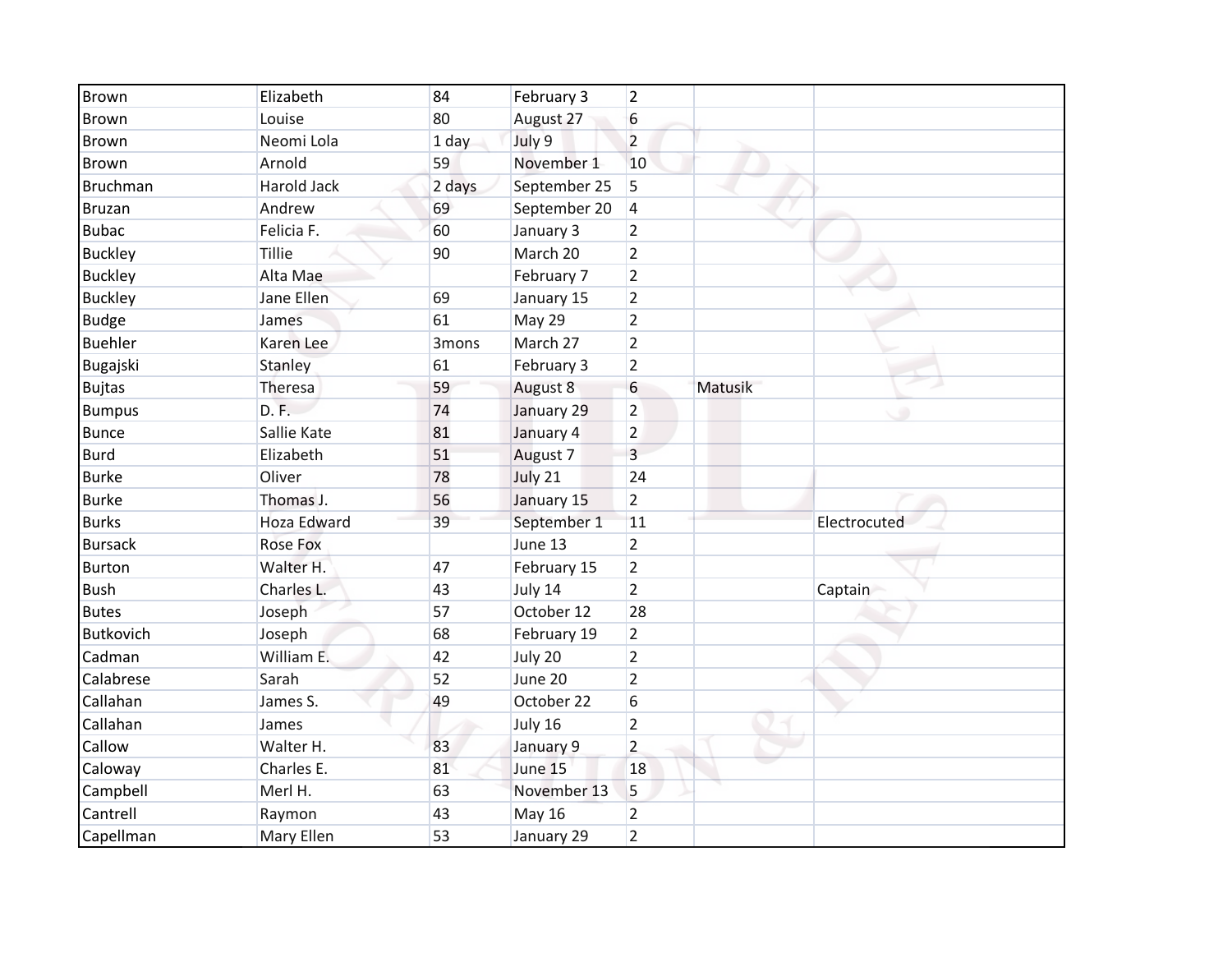| Carey       | Robert E.            | 24             | January 13   | 9              |         |         |
|-------------|----------------------|----------------|--------------|----------------|---------|---------|
| Carlson     | Dr. Eric Herman      | 73             | March 8      | $\overline{2}$ |         |         |
| Carlson     | August               | 82             | September 1  | 26             |         |         |
| Carmichael  | Clara                |                | October 29   | 6              |         |         |
| Carpenter   | Carl C.              | 56             | October 9    | 5              |         |         |
| Carre       | Gabrielle            | 85             | October 30   | 4              |         |         |
| Carrigan    | Howard               | 44             | April 24     | $\overline{2}$ |         |         |
| Carroll     | Leo E.               | 60             | December 4   | 21             |         |         |
| Carstensen  | Julius C.            | 76             | June 2       | $\overline{2}$ |         |         |
| Cart        | Glaen D.             | 57             | July 10      | $\overline{2}$ |         |         |
| Carter      | Minnie               | 57             | April 23     | $\overline{2}$ |         |         |
| Cassidy     | <b>Edward Thomas</b> | 64             | July 28      | 26             |         |         |
| Casteels    | Gustav P.            | 81             | December 24  | 6              |         |         |
| Catasein    | Marie                |                | December 1   | 40             |         |         |
| Catovic     | Osman                | 63             | March 15     | $\mathbf{1}$   |         |         |
| Cazasty     | Veronica             | 65             | April 2      | $\overline{2}$ |         |         |
| Cazelais    | Nanette              | $\overline{7}$ | May 29       | $\overline{2}$ |         |         |
| Chambers    | Elizabeth            | 56             | January 4    | $\overline{2}$ |         |         |
| Chambers    | Rebecca              | 49             | March 19     | $\overline{2}$ |         |         |
| Champaign   | Hattie               | 85             | March 5      | 13             | Rimbach |         |
| Chandler    | <b>Dennis James</b>  | 11             | September 17 | 6              |         |         |
| Chandler    | Tom                  |                | June 10      | $\overline{2}$ |         |         |
| Chapman     | Ernest H.            | 64             | May 5        | $\overline{2}$ |         |         |
| Charney     | Anna                 |                | June 13      | $\overline{2}$ |         |         |
| Chase       | Goerge L.            | 47             | June 4       | $\overline{2}$ |         |         |
| Cheek       | Vernon               | 50             | August 14    | $\overline{2}$ |         |         |
| Cherogan    | <b>Nick</b>          | 72             | May 15       | $\overline{2}$ |         |         |
| Chervenyak  | Michael              | 26             | February 28  | $\mathbf{1}$   |         | Veteran |
| Chickie     | <b>Dennis Louis</b>  | 10 weeks       | July 3       | $\overline{2}$ |         |         |
| Childs      | Julius L.            |                | January 3    | $\overline{2}$ |         |         |
| Chizmar     | Christine            | 64             | May 22       | $\overline{2}$ |         |         |
| Chmiel      | John                 | 65             | May 25       | $\overline{2}$ |         |         |
| Chmielowski | Joseph               | 60             | September 13 | 4              |         |         |
| Choklus     | <b>Steve</b>         | 65             | March 13     | $\overline{2}$ |         |         |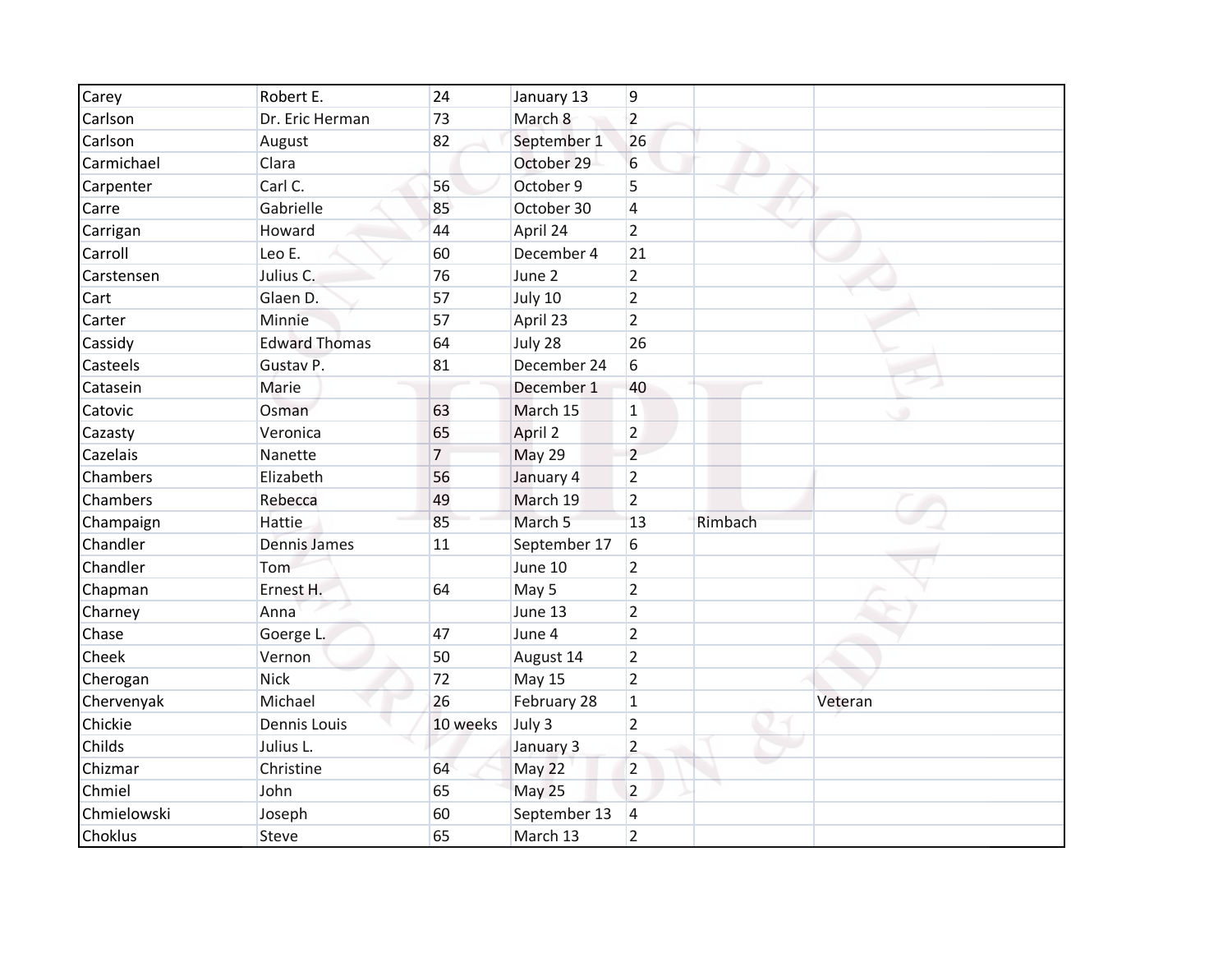| Chovan       | John                  |                | February 20   | 2              |                  |
|--------------|-----------------------|----------------|---------------|----------------|------------------|
| Christmas    | Louis                 | 62             | September 10  | $\overline{8}$ |                  |
| Cielesz      | Charles               | 42             | September 25  | 5              |                  |
| Cieslikowski | Frank L.              | 40             | May 21        | $\overline{2}$ |                  |
| <b>Cilek</b> | James                 | 42             | October 27    | 11             |                  |
| Ciperas      | Josephine             | 53             | <b>May 16</b> | $\overline{2}$ |                  |
| Clancy       | Phyllis H.            | 45             | October 30    | $\mathbf{1}$   |                  |
| Clark        | Samuel B.             | 79             | October 19    | $\overline{7}$ |                  |
| Clark        | Richard               | 22             | June 15       | 18             |                  |
| Clark        | Teresa A.             | $\overline{2}$ | June 18       | $\overline{2}$ |                  |
| Clark        | Carroll S.            | 30             | September 29  | 6              |                  |
| Clark        | Gene Royce            | 21             | May 2         | 2              |                  |
| Clark        | Allie V.              | 77             | April 10      | $\overline{2}$ |                  |
| Clark        | <b>Emily Phrommer</b> | 67             | December 26   | 16             |                  |
| Clark        | Lester E.             | 53             | November 29   | 4              |                  |
| Clark        | Lenora L.             | 83             | November 20   | $\overline{4}$ | Picture Included |
| Clarke       | William H.            | 34             | September 26  | $\overline{8}$ |                  |
| Clayton      | James B.              | 30             | July 10       | $\overline{2}$ |                  |
| Cldary       | <b>Samuel Walck</b>   | 77             | October 26    | 8              |                  |
| Clendenen    | James                 | 42             | November 5    | 6              |                  |
| Cleveland    | Lucinda H.            | 74             | September 11  | 5              |                  |
| Close        | Martha A.             | 90             | October 27    | 11             |                  |
| Cloud        | Clint J.              | 67             | July 14       | $\overline{2}$ |                  |
| Clusserath   | Clement               |                | November 22   | 4              |                  |
| Cochran      | John E.               | 72             | <b>May 15</b> | $\overline{2}$ |                  |
| Cochrane     | John                  | 80             | August 7      | 3              |                  |
| Coffman      | John (Jack)           | 31             | September 26  | 8              |                  |
| Cohen        | Rose                  | 79             | January 3     | $\overline{2}$ |                  |
| Cole         | J. Paul               | 31             | January 3     | $\overline{2}$ |                  |
| Coleman      | Anna                  | 84             | March 22      | $\overline{2}$ |                  |
| Colgrove     | Gail                  | 37             | January 17    | $\overline{2}$ |                  |
| Collier      | Herbert               | 54             | January 15    | $\overline{2}$ |                  |
| Colton       | <b>Betty Joy</b>      | 23             | March 10      | $\overline{2}$ |                  |
| Comfort      | Charissa Leigh        | $\overline{2}$ | August 10     | 5              |                  |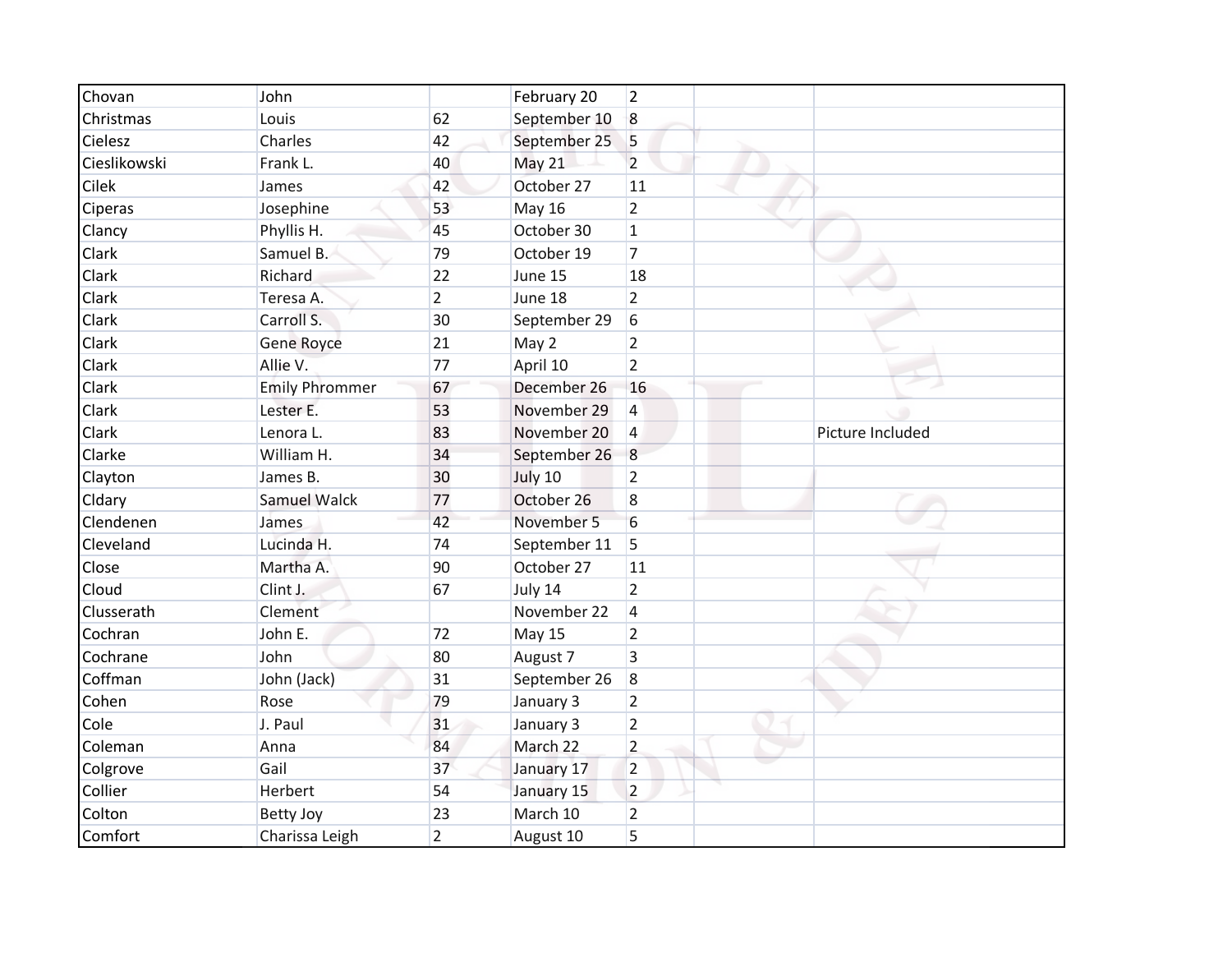| Conaway        | Floyd              | 57     | March 26      | $\overline{2}$ | Picture included |
|----------------|--------------------|--------|---------------|----------------|------------------|
| Conlee         | Robert A.          | 4      | February 17   | $\overline{2}$ |                  |
| Conn           | Dewey A.           | 51     | October 31    | $\overline{4}$ |                  |
| Conroy         | James              | 82     | August 27     | 6              |                  |
| Consoer        | Lucille            | 45     | September 20  | $\overline{4}$ |                  |
| Conway         | James Sr.          | 81     | October 22    | 6              |                  |
| Cook           | Joseph Sr.         | 60     | September 11  | 5              |                  |
| Cooke          | <b>Dollie</b>      | 79     | June 19       | $\overline{2}$ |                  |
| Cope           | Eva C.             | 78     | March 22      | $\overline{2}$ |                  |
| Cornett        | Major              | 34     | July 16       | $\mathbf{1}$   |                  |
| Cosentino      | Sam                | 65     | October 5     | 5              |                  |
| Cosgrove       | John Leo           | 49     | October 12    | 28             |                  |
| Cotton         | Anna               | 91     | <b>May 15</b> | $\overline{2}$ |                  |
| Cottrell       | Charles S.         | 73     | April 13      | $\overline{2}$ |                  |
| Courval        | Annie J.           | 83     | November 12   | 8              |                  |
| Covey          | Lorene E.          | 45     | November 29   | 4              |                  |
| Cox            | Alvord M.          | 64     | <b>May 12</b> | $\overline{2}$ |                  |
| Coy            | Nancy              | 78     | January 15    | $\overline{2}$ |                  |
| Craig          | Jennie             | 42     | August 1      | 3              |                  |
| Crasap         | Ilma               | 66     | April 24      | $\overline{2}$ |                  |
| Crist          | Caroline           | 88     | April 24      | $\overline{2}$ |                  |
| Crocker        | Ernest T.          | 56     | October 5     | 5              |                  |
| Croghan        | Ople               | 66     | June 7        | $\overline{2}$ |                  |
| Crook          | Homer F.           | 23     | August 15     | 3              |                  |
| Crowe          | George Avery       | 82     | February 27   | $\overline{2}$ |                  |
| Cudzilo        | Felixa             | 46     | July 16       | $\overline{2}$ |                  |
| Culver         | Hugh               | 30     | October 2     | 4              |                  |
| Cunningham     | John               | 84     | March 10      | $\overline{2}$ |                  |
| Curley         | John M.            | 45     | November 21   | 22             |                  |
| Curry          | Lloyd Oliver       | 38     | July 20       | 22             |                  |
| Curtis         | Pearl G.           | 61     | December 27   | 6              |                  |
| <b>Curtiss</b> | <b>Wayne David</b> | 2 days | August 16     | 6              |                  |
| Cvitkovich     | John               | 62     | January 31    | $\overline{2}$ |                  |
| Cycak          | Stanley J.         | 36     | December 4    | 5              |                  |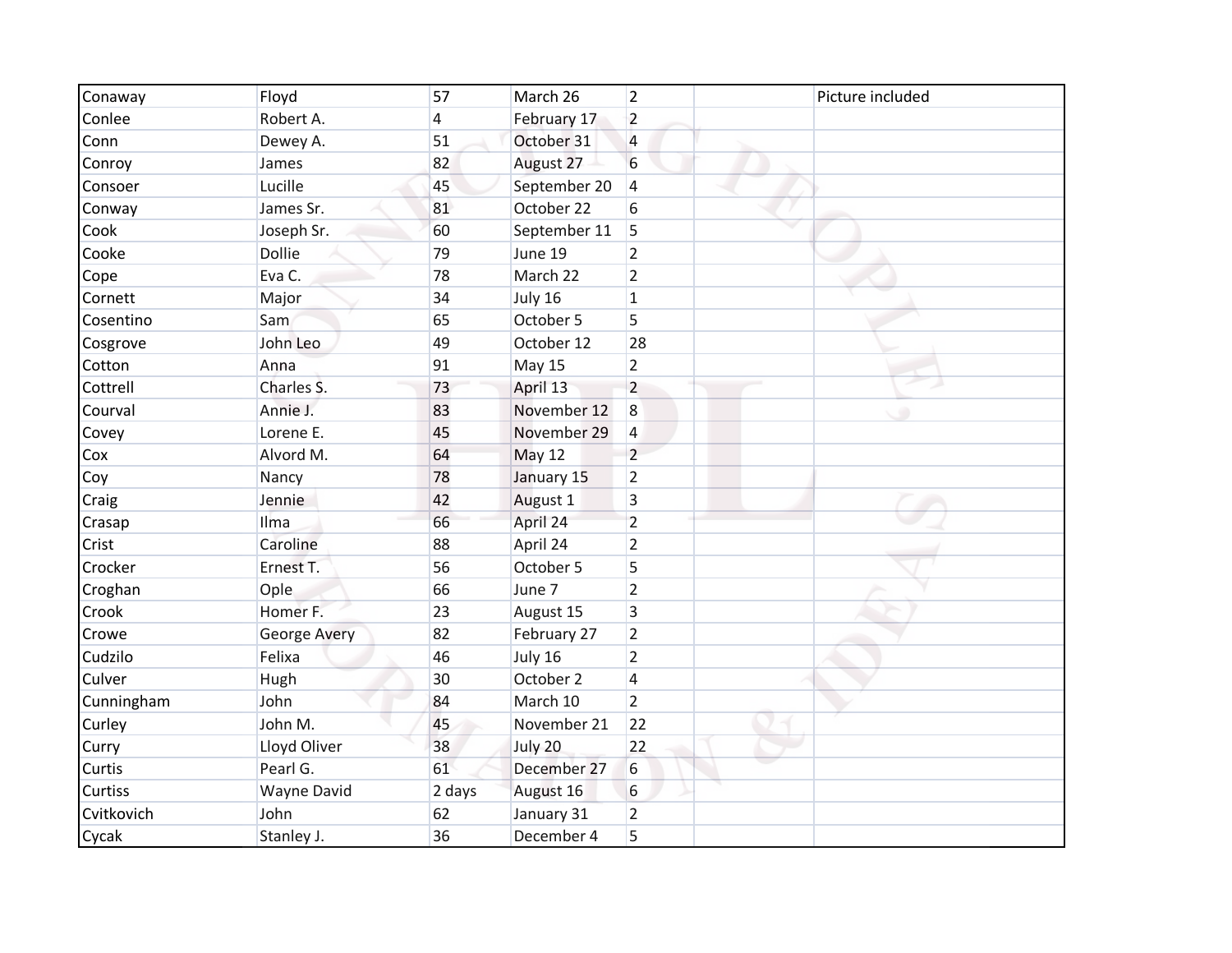| Czaszewicz    | Jacob                | 86     | April 9            | $\overline{2}$ |                  |
|---------------|----------------------|--------|--------------------|----------------|------------------|
| Czibere       | Sigmund              | 64     | September 5        | 4              |                  |
| Dalton        | Maurice              | 49     | September 6        | $\overline{4}$ |                  |
| Daltovich     | Peter                | 66     | December 21        | 6              |                  |
| Danciu        | Victoria             | 39     | February 7         | $\overline{2}$ |                  |
| Daniels       | Rose C.              | 58     | December 13        | 14             |                  |
| Davi          | Rosario              | 51     | January 19         | $\mathbf{1}$   |                  |
| David         | Cecil K.             | 60     | December 7         | 7              |                  |
| Davidson      | C.D.                 | 83     | August 15          | 3              |                  |
| Davis         | Mary E.              | 11     | July 19            | $\mathbf{1}$   |                  |
| Davis         | Elizabeth            | 76     | September 26       | 8              |                  |
| De Armond     | Samuel A.            | 58     | November 14        | 22             |                  |
| Debbert       | Raymond A.           | 30     | February 15        | $\overline{2}$ |                  |
| <b>DeBok</b>  | <b>Nellie</b>        | 47     | February 26        | $\overline{2}$ |                  |
| Debold        | Joseph               | 64     | August 9           | 6              |                  |
| DeBold        | Bernard              | 79     | March 29           | $\overline{2}$ |                  |
| DeCamp        | Lou Ella             | 28     | April 14           | $\overline{2}$ |                  |
| <b>DeCook</b> | Ralph                | 66     | February 3         | $\overline{2}$ |                  |
| Dedinsky      | Steve                | 62     | February 13        | $\overline{2}$ |                  |
| Degenais      | Jerry                | 42     | April 23           | $\mathbf{1}$   | Picture included |
| DeHaven       | David Alan           | 3      | April 30           | $\overline{2}$ |                  |
| Deistler      | John                 | 69     | February 5         | $\overline{2}$ |                  |
| DeLaughter    | William Z.           | 49     | November 24        | 8              |                  |
| Delaurier     | Gilbert              |        | December 21        | 6              | Veteran          |
| Deliget       | Vincent              | 66     | November 6         | $\overline{4}$ |                  |
| Deloge        | Helen                | 54     | September 20       | $\overline{4}$ |                  |
| DeLore        | Clovis               | 56     | November 12        | 8              |                  |
| Dembowski     | Julius               | 70     | January 8          | $\overline{2}$ |                  |
| Demoff        | Mike                 |        | March 14           | $\overline{2}$ |                  |
| Denham        | <b>Francis Scott</b> | 50     | January 12         | $\overline{2}$ |                  |
| DePirro       | Franklin E.          | 5 Mons | March <sub>2</sub> | $\overline{2}$ |                  |
| Derkintis     | Anton                | 57     | August 9           | 6              |                  |
| Derybowski    | Julia                | 72     | March 15           | $\overline{2}$ |                  |
| Deutschman    | Alan George          |        | August 16          | 6              |                  |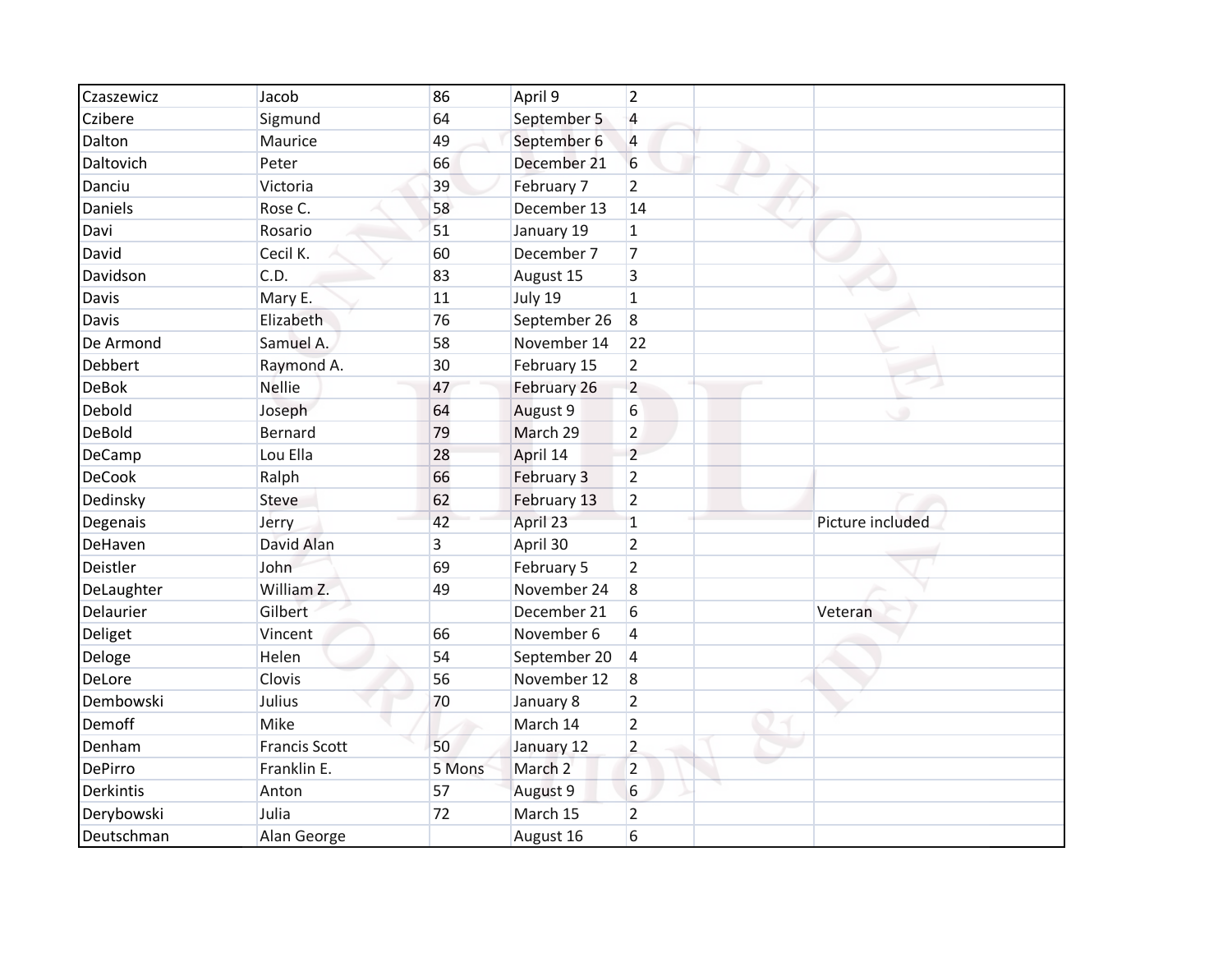| Devich         | Marko                 | 62     | September 19  | 11                  |
|----------------|-----------------------|--------|---------------|---------------------|
| DeVine         | Mary E.               |        | <b>May 10</b> | $\overline{2}$      |
| <b>DeWeese</b> | Verdia U.             | 80     | February 19   | $\overline{2}$      |
| <b>Dewes</b>   | Edward J.             | 21     | June 25       | $\overline{2}$      |
| Dewey          | Isabelle              | 77     | November 27   | $\overline{4}$      |
| Dialey         | George J.             | 43     | November 8    | 4                   |
| Dibuono        | Sam                   | 69     | December 24   | 6                   |
| Dietrich       | Sophia                | 78     | June 19       | $\overline{2}$      |
| <b>Dines</b>   | Ernest                | 57     | December 15   | 8                   |
| Dinovo         | Augustino             | 57     | April 14      | $\overline{2}$      |
| Dixenam        | Anna                  | 67     | July 3        | $\overline{2}$      |
| Dixon          | Nina M.               | 55     | November 13   | 5                   |
| Dixon          | Daniel D.             | 80     | February 28   | $\overline{2}$      |
| Dobbins        | George                | 76     | January 20    | $\overline{2}$      |
| Dobrescu       | Anna                  | 62     | May 14        | $\overline{2}$<br>٠ |
| Doherty        | Katherine H.          | 37     | September 12  | 6                   |
| Dombkowski     | Eugene                | 48     | November 13   | 5                   |
| Domsic         | Peter                 | 66     | December 3    | 14                  |
| Donahue        | Mary                  | 73     | January 30    | $\overline{2}$      |
| Donahue        | Thomas                | 70     | February 3    | $\overline{2}$      |
| Donovsky       | Mary                  | 43     | <b>May 16</b> | $\overline{2}$      |
| Dooley         | Curtis                |        | December 26   | 16                  |
| Dorozinski     | Leo                   | 84     | March 8       | $\overline{2}$      |
| Douthett       | Maggie E.             | 87     | January 1     | $\overline{2}$      |
| Dowen          | Susan                 | 85     | November 14   | 22                  |
| Dragomir       | Anna Dobrescu         | 57     | May 15        | $\overline{2}$      |
| <b>Drake</b>   | William H.            | 52     | October 3     | $\overline{7}$      |
| <b>Drapac</b>  | <b>Gregory Philip</b> | infant | June 9        | $\overline{2}$      |
| Drinski        | Carloyn               | 61     | April 10      | $\overline{2}$      |
| Drozdzynski    | Martin                | 85     | October 25    | 6                   |
| Drunecke       | John                  | 49     | January 18    | $\overline{2}$      |
| Dubil          | Paul (Dubiel)         | 68     | October 20    | 11                  |
| <b>Dudzik</b>  | George                | 82     | January 22    | $\overline{2}$      |
| <b>Duffey</b>  | Freeman A.            | 27     | March 16      | $\mathbf{1}$        |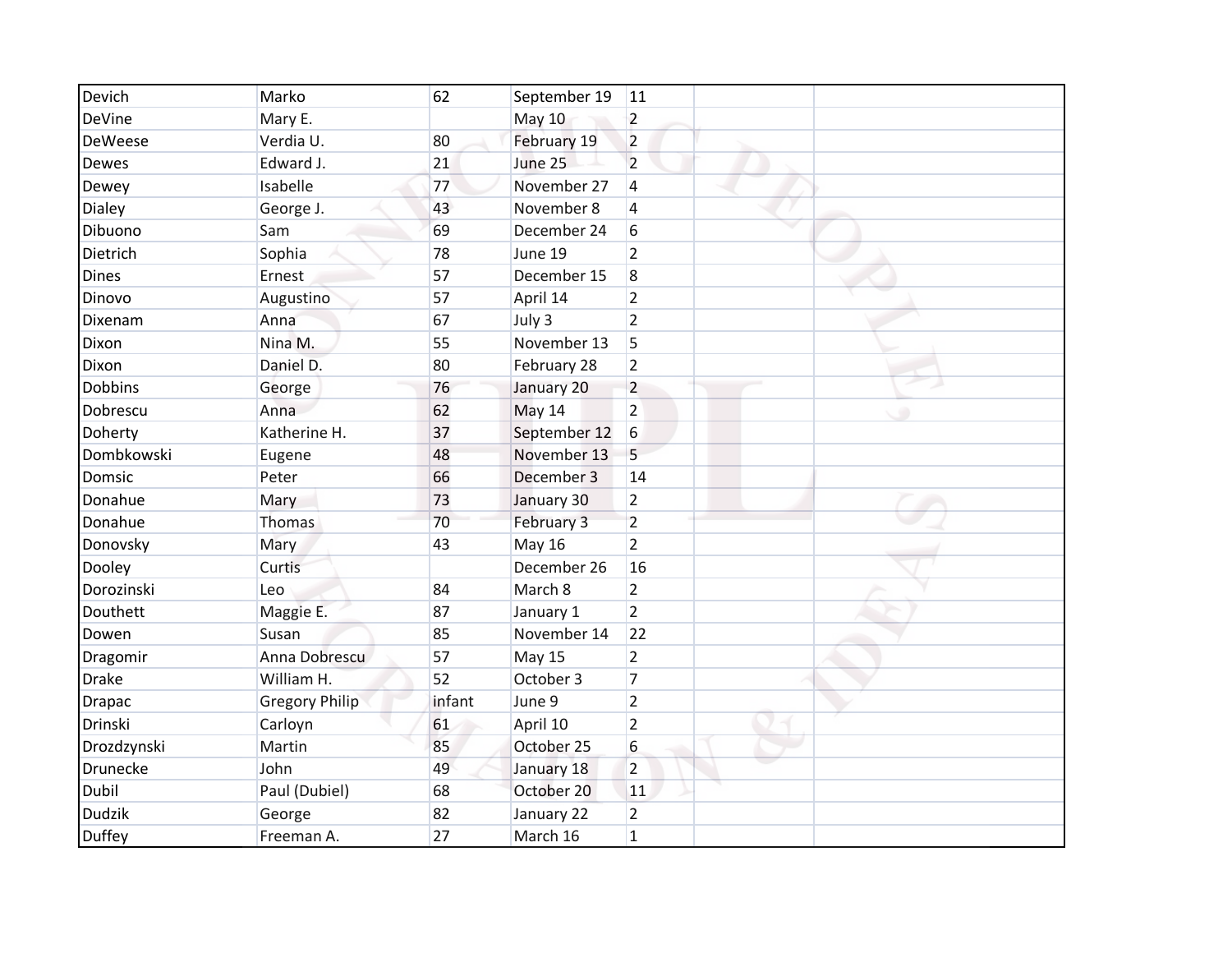| Dufrain     |                     | Infant   | November 10  | 4                |                  |
|-------------|---------------------|----------|--------------|------------------|------------------|
| Dull        | Frances             | 32       | December 18  | $\overline{7}$   |                  |
| Dunn        | Katie M.            | 85       | February 8   | $\overline{2}$   |                  |
| Dunn        | Irene               | 43       | December 7   | $\overline{7}$   |                  |
| Dunn        | Emma                | 75       | January 16   | $\overline{2}$   |                  |
| Dunsing     | Joseph W.           | 69       | October 13   | 6                | Picture Included |
| Dutton      | Clarence B.         | 64       | January 24   | $\overline{2}$   |                  |
| Dutton      | Henry C.            |          | August 10    | 5                |                  |
| Duvall      | Daniel W.           | 78       | July 16      | $\overline{2}$   |                  |
| Dwyer       | Edward              | 57       | January 15   | $\overline{2}$   |                  |
| Dyer        | Henry C.            | 62       | April 23     | $\overline{2}$   |                  |
| Eads        | John R.             | 92       | November 1   | 36               |                  |
| Earle       | Harold              | 46       | November 17  | 8                |                  |
| Eaton       | Ralph               | 63       | September 24 | $6\,$            |                  |
| Ebert       | Arthur E.           | 52       | September 22 | $\overline{4}$   | Picture included |
| Eblebach    | Alice               | 82       | July 27      | 22               |                  |
| Echterling  | <b>John Francis</b> | 7 months | October 18   | 8                |                  |
| Eckler      | John Christian      | 89       | December 13  | 14               |                  |
| Eddy        | Arthur              | 48       | September 8  | 9                |                  |
| Edgar       | Dean                | 63       | February 14  | $\overline{2}$   |                  |
| Edwards     | P.J.                | 46       | March 17     | $\overline{2}$   |                  |
| Edwards     | <b>David Earl</b>   | 12       | October 22   | 6                |                  |
| Eenigenburg | John                | 62       | April 3      | $\overline{2}$   |                  |
| Eggers      | William F.          | 71       | April 30     | $\overline{2}$   |                  |
| Eggert      | Magdalene           | 55       | July 9       | $\overline{2}$   |                  |
| Ehnes       | Carl W.             |          | March 16     | $\mathbf{1}$     |                  |
| Eichner     | William F.          | 48       | November 24  | $\boldsymbol{8}$ |                  |
| Einsele     | James R.            | 48       | September 11 | 5                |                  |
| Elder       | Ralph, Jr.          | 3weeks   | March 29     | $\overline{2}$   |                  |
| Elman       | Harry               | 56       | November 3   | 6                |                  |
| Elmore      | Emma                |          | January 3    | $\overline{2}$   |                  |
| Emery       | Ernest              |          | November 5   | 6                |                  |
| Emmert      | Frank B.            | 80       | August 9     | 6                |                  |
| Ender       | Minnie              |          | April 17     | $\overline{2}$   |                  |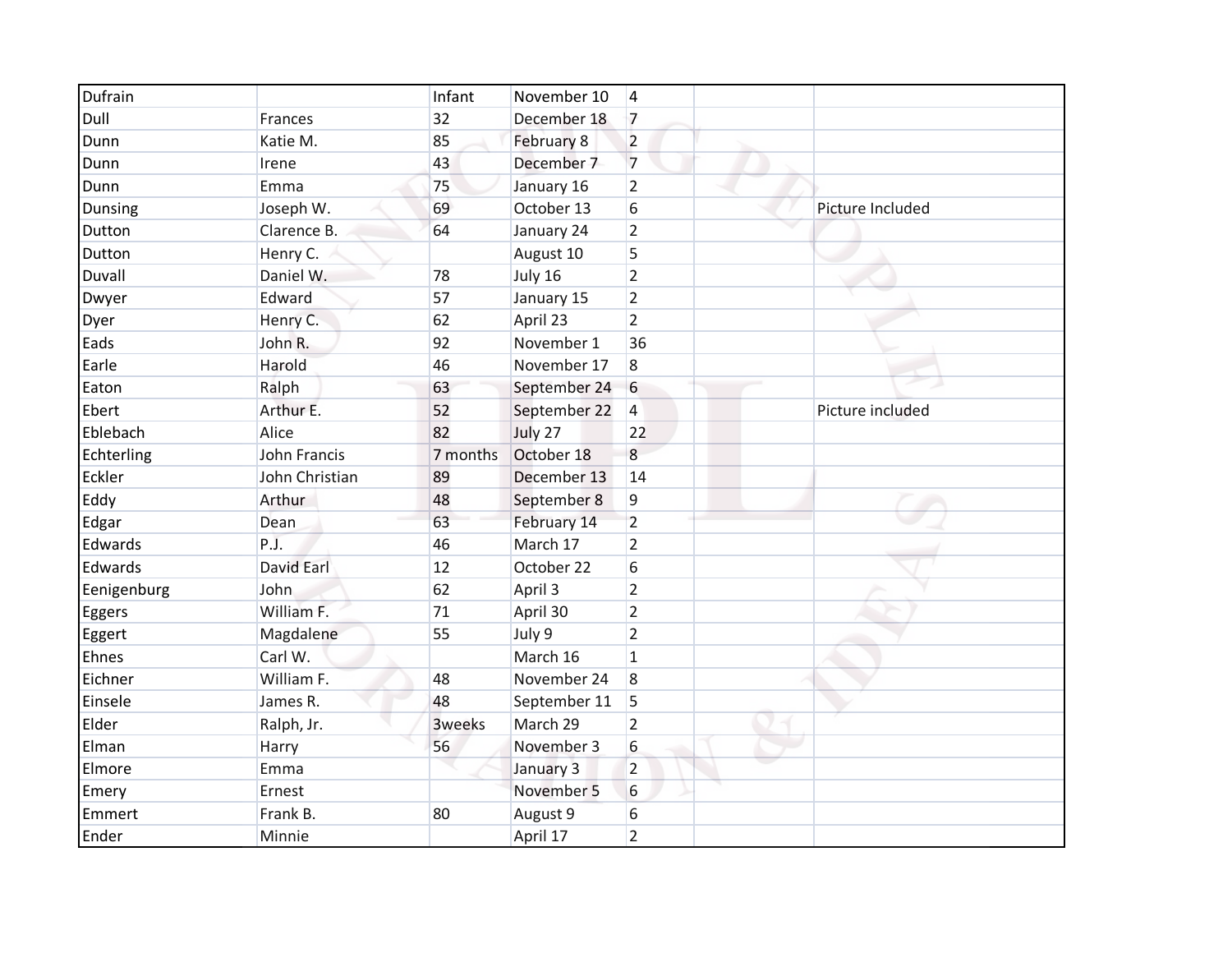| Engle       | Charles              | 59 | February 22  | 2              |  |
|-------------|----------------------|----|--------------|----------------|--|
| English     | <b>Gale Erwin</b>    | 32 | November 13  | 5              |  |
| Ensweiler   | Clarence J.          | 54 | November 29  | $\overline{4}$ |  |
| Ensweiler   | Leslie J.            | 54 | November 28  | $\overline{3}$ |  |
| Erb         | Mrs. Caroline        | 62 | May 5        | $\overline{2}$ |  |
| Erb         | Lena                 | 80 | March 14     | $\overline{2}$ |  |
| Erdei       | Mary Valeria         | 63 | November 14  | 22             |  |
| Erickson    | Augusta              |    | August 9     | 6              |  |
| Erlebach    | Maudell              | 60 | April 7      | $\overline{2}$ |  |
| Erlewein    | Joseph L.            | 56 | March 6      | $\overline{2}$ |  |
| Espinoza    | Ronald               | 10 | July 27      | 22             |  |
| Estep       | <b>Effie Estella</b> | 76 | April 7      | $\overline{2}$ |  |
| Evans       | Glen                 | 48 | October 3    | $\overline{7}$ |  |
| Evans       | Dora                 |    | August 8     | 6              |  |
| Evans       | Maude V.             | 75 | March 26     | $\overline{2}$ |  |
| Evans       | Anna Morris          | 66 | February 13  | $\overline{2}$ |  |
| Fabian      | Julian               | 62 | April 18     | $\overline{2}$ |  |
| Fabisiewicz | Waclow F.            | 39 | April 30     | $\overline{2}$ |  |
| Fagan       | Frances              | 80 | February 24  | $\overline{2}$ |  |
| Falda       | Sophie               | 62 | December 5   | 6              |  |
| Farrell     | John T.              | 84 | April 26     | $\overline{2}$ |  |
| Farrell     | Richard L.           | 70 | January 24   | $\overline{2}$ |  |
| Farster     | Charles E.           | 70 | February 26  | $\overline{2}$ |  |
| Faverty     | Cassia V.            | 87 | April 16     | $\overline{2}$ |  |
| Fehlberg    | William              | 32 | October 22   | 6              |  |
| Feldman     | Max                  | 70 | December 26  | 16             |  |
| Fernando    | Louis S.             | 44 | July 11      | $\overline{2}$ |  |
| Fidanza     | Tony                 | 59 | October 9    | 16             |  |
| Field       | Harriet F.           |    | May 2        | $\overline{2}$ |  |
| Fierro      | Jessie F.            | 18 | September 17 | $\mathbf{1}$   |  |
| Filas       | Jacob                | 75 | October 25   | 6              |  |
| Filipowski  | Maryanna             | 56 | October 5    | 5              |  |
| Finerty     | John                 | 54 | March 23     | $\overline{2}$ |  |
| Fischer     | Louis                | 56 | November 24  | 8              |  |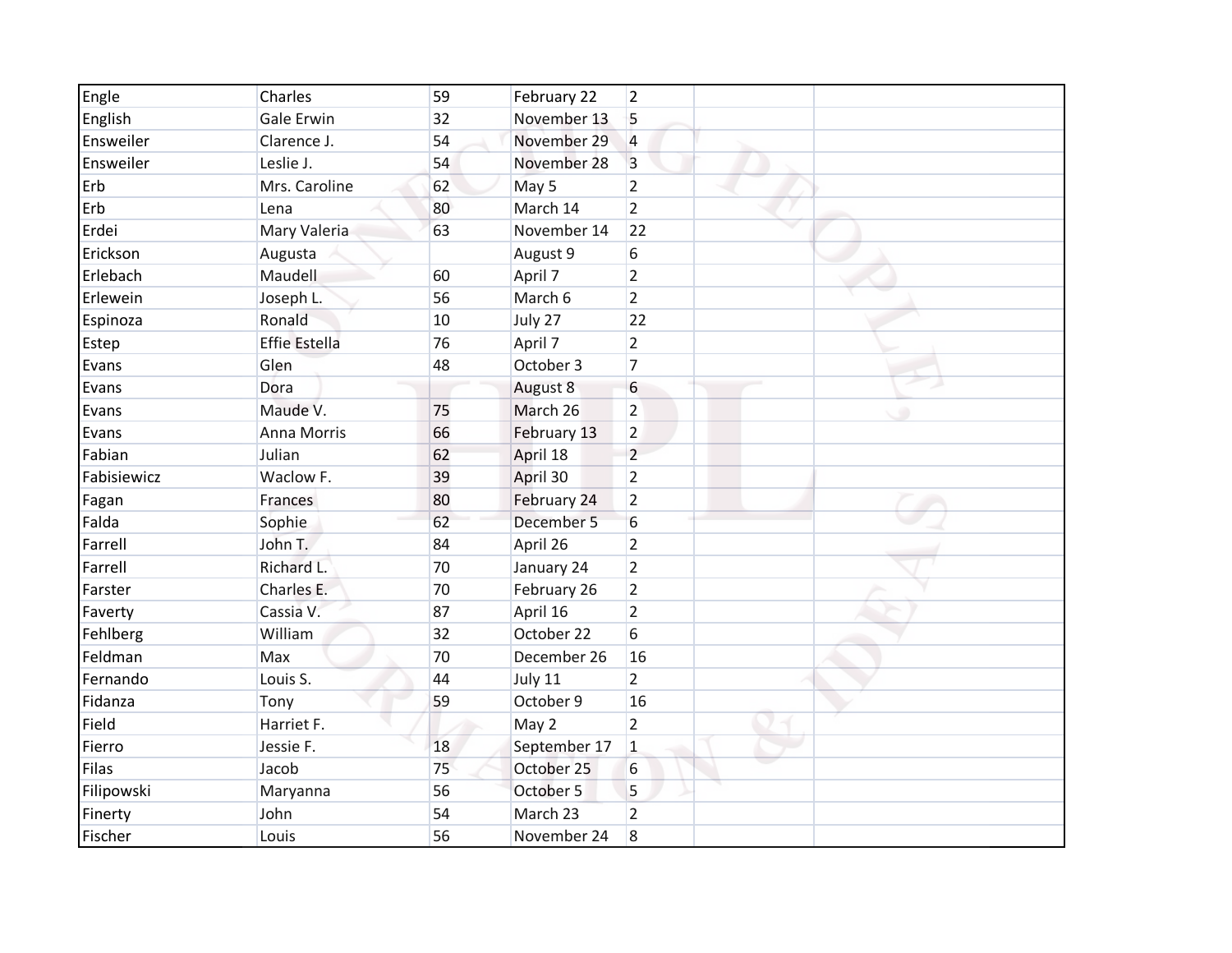| Fisk        | Agnes E.              | 65     | October 31   | $\overline{4}$          |                  |
|-------------|-----------------------|--------|--------------|-------------------------|------------------|
| Fisko       | Elko                  | 58     | November 17  | 8                       |                  |
| Fitts       | E.M.                  | 76     | June 22      | $\overline{2}$          |                  |
| Fitzgerald  | William               | 93     | February 24  | $\overline{2}$          |                  |
| Fitzpatrick | Anna                  |        | April 18     | $\overline{2}$          |                  |
| Flaherty    | Carl E.               | 46     | November 17  | 8                       |                  |
| Flattem     | Jens H.               | 69     | December 3   | 14                      |                  |
| Fleischer   | Anna                  | 87     | June 1       | $\overline{2}$          |                  |
| Fleischer   | Isaac                 | 70     | November 13  | 5                       |                  |
| Flemming    | <b>Theada Louise</b>  | 6 mons | February 24  | $\overline{2}$          |                  |
| Flickinger  | Thomas A.             |        | November 19  | 13                      |                  |
| Flickinger  | Noble                 | 58     | August 21    | 4                       |                  |
| Flores      | Alejo                 | 46     | May 26       | $\overline{2}$          |                  |
| Fodor       | Samuel                | 67     | March 19     | $\overline{2}$          |                  |
| Fodor       | John                  | 74     | August 15    | $\overline{\mathbf{3}}$ |                  |
| Foor        | Ralph                 | 59     | April 18     | $\overline{2}$          |                  |
| Forbes      | Mary                  | 88     | January 4    | $\overline{2}$          |                  |
| Ford        | Pelia                 | 65     | June 8       | $\overline{2}$          |                  |
| Ford        | Helen                 | 36     | January 28   | $\mathbf 1$             |                  |
| Ford        | Celia                 | 65     | June 9       | $\overline{2}$          |                  |
| Foreman     | Edward M.             | 51     | May 14       | $\overline{2}$          |                  |
| Forstka     | Joseph                |        | January 26   | $\overline{2}$          |                  |
| Foster      | <b>Stanley Nowack</b> | 59     | September 24 | 6                       |                  |
| Foster      | Edna                  | 42     | March 16     | $\overline{2}$          |                  |
| Fox         | Fred                  | 70     | December 27  | 6                       |                  |
| Fox         | Matilda               | 63     | June 8       | $\overline{2}$          |                  |
| Fox         | <b>Edward James</b>   | 18     | December 3   | 14                      |                  |
| Frampton    | Frank                 | 77     | February 14  | $\overline{2}$          |                  |
| Franckowiak | Anthony               | 22     | December 14  | 6                       |                  |
| Franich     | John A.               | 41     | December 7   | $\overline{7}$          | Picture Included |
| Frank       | Mae                   | 82     | January 17   | $\overline{2}$          |                  |
| Franz       | Frank J.              | 75     | November 10  | 4                       |                  |
| Frazier     | Elma LaTrace          | 76     | June 12      | $\overline{2}$          |                  |
| Frey        | Freda Sylvia          | 53     | May 28       | $\overline{2}$          |                  |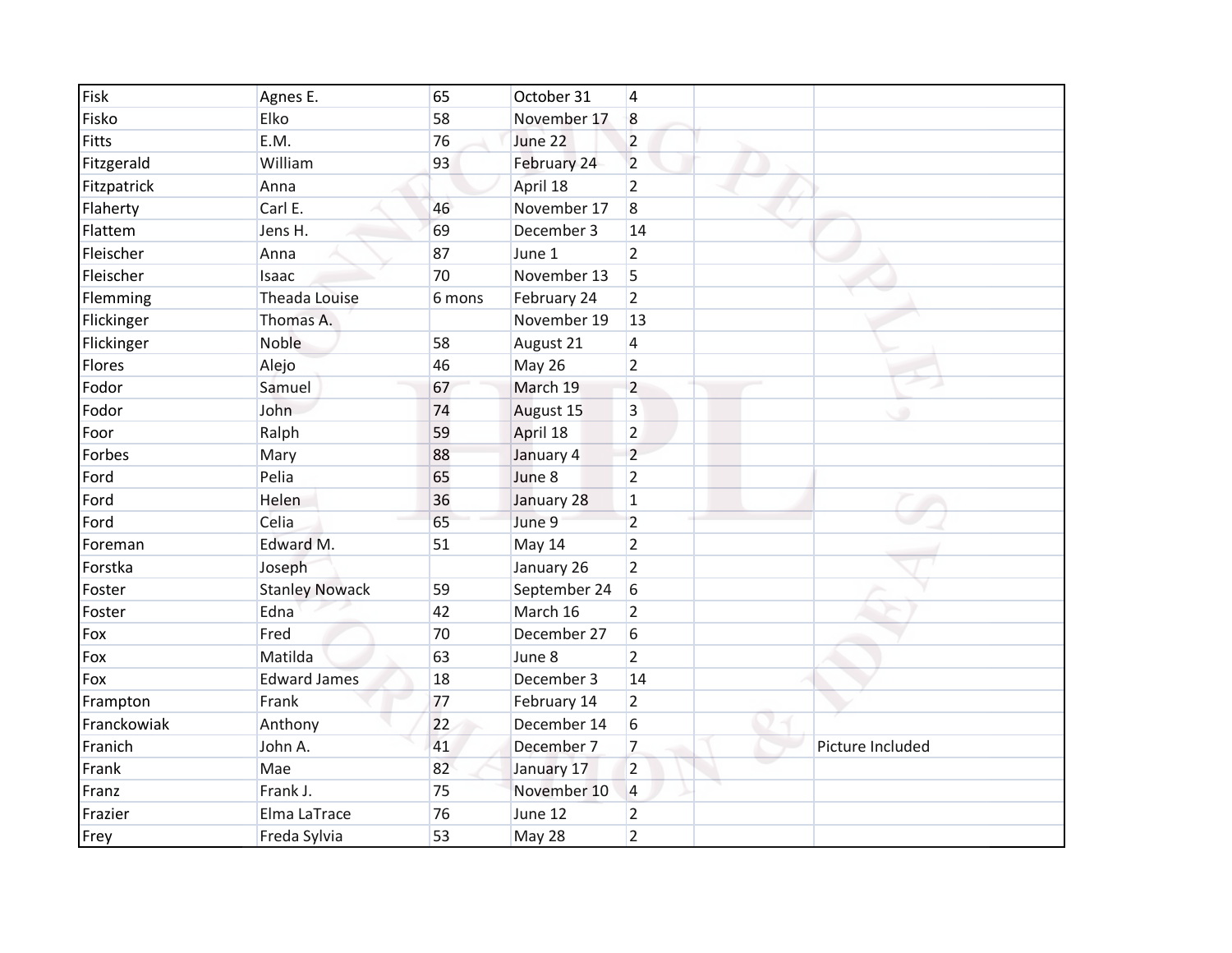| Freyman    | Harry               | 61     | August 13          | 10             |        |  |
|------------|---------------------|--------|--------------------|----------------|--------|--|
| Fritz      | Pauline             | 71     | May 22             | $\overline{2}$ |        |  |
| Fritz      | Frank               | 37     | January 19         | $\overline{2}$ |        |  |
| Fromowitz  | Gela                | 52     | September 25       | 5              |        |  |
| Froncek    | Thomas              | Infant | March 13           | $\overline{2}$ |        |  |
| Frye       | Freely              | 75     | May 23             | $\overline{2}$ |        |  |
| Fuchs      | Elsa Freida         | 55     | April 7            | $\overline{2}$ |        |  |
| Fulka      | Stephen Sr.         | 61     | January 16         | $\overline{2}$ |        |  |
| Fulkerson  | Raymond A.          | 46     | September 26       | 8              |        |  |
| Fulton     | Henry               |        | June 22            | $\overline{2}$ |        |  |
| Funderburk | Robert E.           | 58     | June 5             | $\overline{2}$ |        |  |
| Fundurlic  | <b>Nick</b>         | 79     | June 16            | $\overline{2}$ |        |  |
| Fyda       | William             | 42     | November 21        | 22             |        |  |
| Gacsko     | Joseph              | 66     | September 20       | 4              |        |  |
| Gaddis     | Kathryn             | 33     | August 4           | 11             |        |  |
| Gaddis     | George F.           | 41     | December 31        | 6              |        |  |
| Gadomski   | Bronislaw           | 61     | June 6             | $\overline{2}$ |        |  |
| Galambus   | Frank J.            | 45     | December 12        | 27             |        |  |
| Galanios   | John                | 57     | December 24        | 6              |        |  |
| Gall       | Magdelena           | 73     | January 9          | $\overline{2}$ |        |  |
| Gall       | John                | 60     | March <sub>5</sub> | $\overline{2}$ |        |  |
| Galloway   | Joseph W.           | 72     | November 8         | 4              |        |  |
| Gangard    | <b>Richard Paul</b> | 70     | October 11         | 6              |        |  |
| Garrison   | Joseph D.           | 51     | October 30         | 4              |        |  |
| Garrison   | Emma                | 86     | December 19        | 6              |        |  |
| Gasior     | Francis S.          | 32     | February 16        | $\overline{2}$ |        |  |
| Gaston     | Walter A.           | 63     | June 14            | $\mathbf{1}$   |        |  |
| Gasvoda    | Louis               | 42     | July 3             | $\overline{2}$ |        |  |
| Gawinski   | Frank               | 58     | January 13         | 9              |        |  |
| Gawlinski  | Josephine           | 83     | March 12           | 4              |        |  |
| Gay        | Margaret            | 62     | October 1          | 6              |        |  |
| Geeslin    | Ella                | 43     | November 1         | 36             | Lengel |  |
| Geisen     | Susan               | 63     | April 10           | $\overline{2}$ |        |  |
| Geisler    | Edward              | 66     | December 21        | 6              |        |  |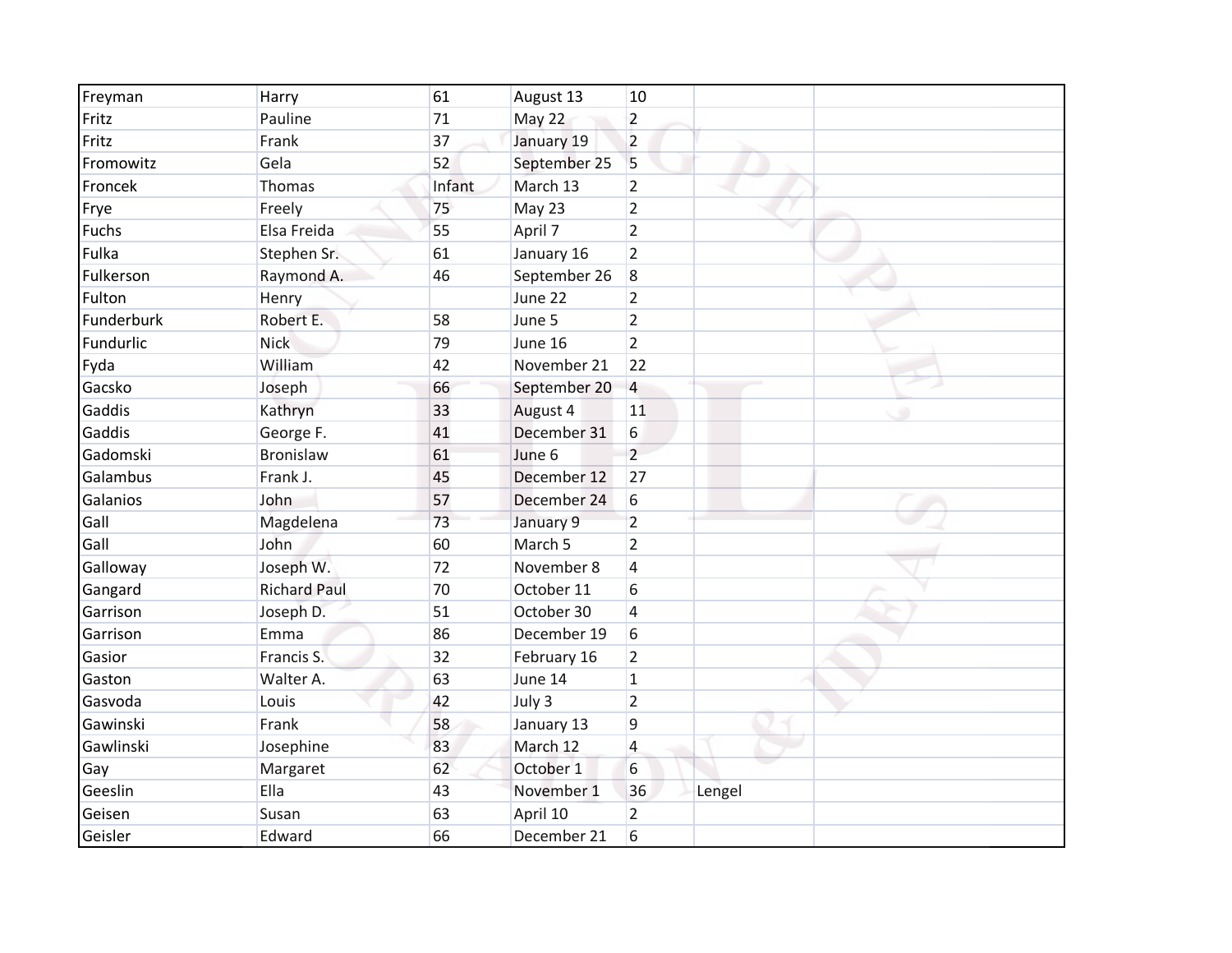| Geizer     | Vilma             | 66     | April 30      | $\overline{2}$ |                  |
|------------|-------------------|--------|---------------|----------------|------------------|
| Geller     | LeRoy W.          | 33     | April 25      | $\overline{2}$ |                  |
| Genisauski | Barney            | 72     | February 5    | $\overline{2}$ |                  |
| Gensel     | Robert L.         | 6 mons | June 6        | $\overline{2}$ |                  |
| George     | Oscar P.          | 66     | January 10    | $\overline{2}$ |                  |
| George     | Christine         | 78     | August 30     | 8              |                  |
| Georgeff   | Steve             | 53     | September 12  | 6              |                  |
| Gerashimuk | Ignace            | 45     | March 15      | 1              |                  |
| Gerasimo   | Selma             | 75     | January 3     | $\overline{2}$ |                  |
| Gerner     | John C. Sr.       | 80     | February 3    | $\overline{2}$ |                  |
| Geronimo   | Loera             | 49     | August 13     | 10             |                  |
| Geyer      | J. George         | 71     | November 16   | 6              | Picture Included |
| Giglia     | Vincenzo          | 88     | March 9       | $\overline{2}$ |                  |
| Gilboe     | Joseph A.         | 57     | May 21        | $\overline{2}$ |                  |
| Gill       | Frank             | 58     | November 26   | 4              |                  |
| Gillis     | Agnes             | 82     | July 11       | $\overline{2}$ |                  |
| Girman     | Mary              |        | January 3     | $\overline{2}$ |                  |
| Gist       | Pauline M.        | 43     | May 23        | $\overline{2}$ |                  |
| Glant      | Lester W.         | 52     | May 25        | $\overline{2}$ |                  |
| Glant      | Lester W.         | 51     | <b>May 26</b> | $\overline{2}$ |                  |
| Glaze      | John Conrad       | 68     | December 27   | 6              |                  |
| Gleason    | <b>Grace Nora</b> | 50     | March 6       | $\overline{2}$ |                  |
| Glenn      | John D.           | 72     | April 6       | $\overline{2}$ |                  |
| Glenn      | Antoninette       | 70     | February 24   | $\overline{2}$ |                  |
| Glinsu     | Gabriel           | 55     | May 15        | $\mathbf{1}$   |                  |
| Gloss      | Louis             | 64     | October 17    | 4              |                  |
| Glover     | Laura B.          |        | August 20     | 8              |                  |
| Glowacki   | Sharon            | infant | January 8     | $\overline{2}$ |                  |
| Glowacki   | Florian J.        | 48     | August 18     | 8              |                  |
| Gnajek     | John              | 69     | September 15  | 6              |                  |
| Godfrey    | Mary Ann          | 84     | May 23        | $\overline{2}$ |                  |
| Goff       | Eliza Jane        | 100    | February 16   | $\overline{2}$ |                  |
| Goga       | Jacob             |        | September 13  | $\overline{4}$ |                  |
| Gojdos     | John              | 75     | February 22   | $\overline{2}$ |                  |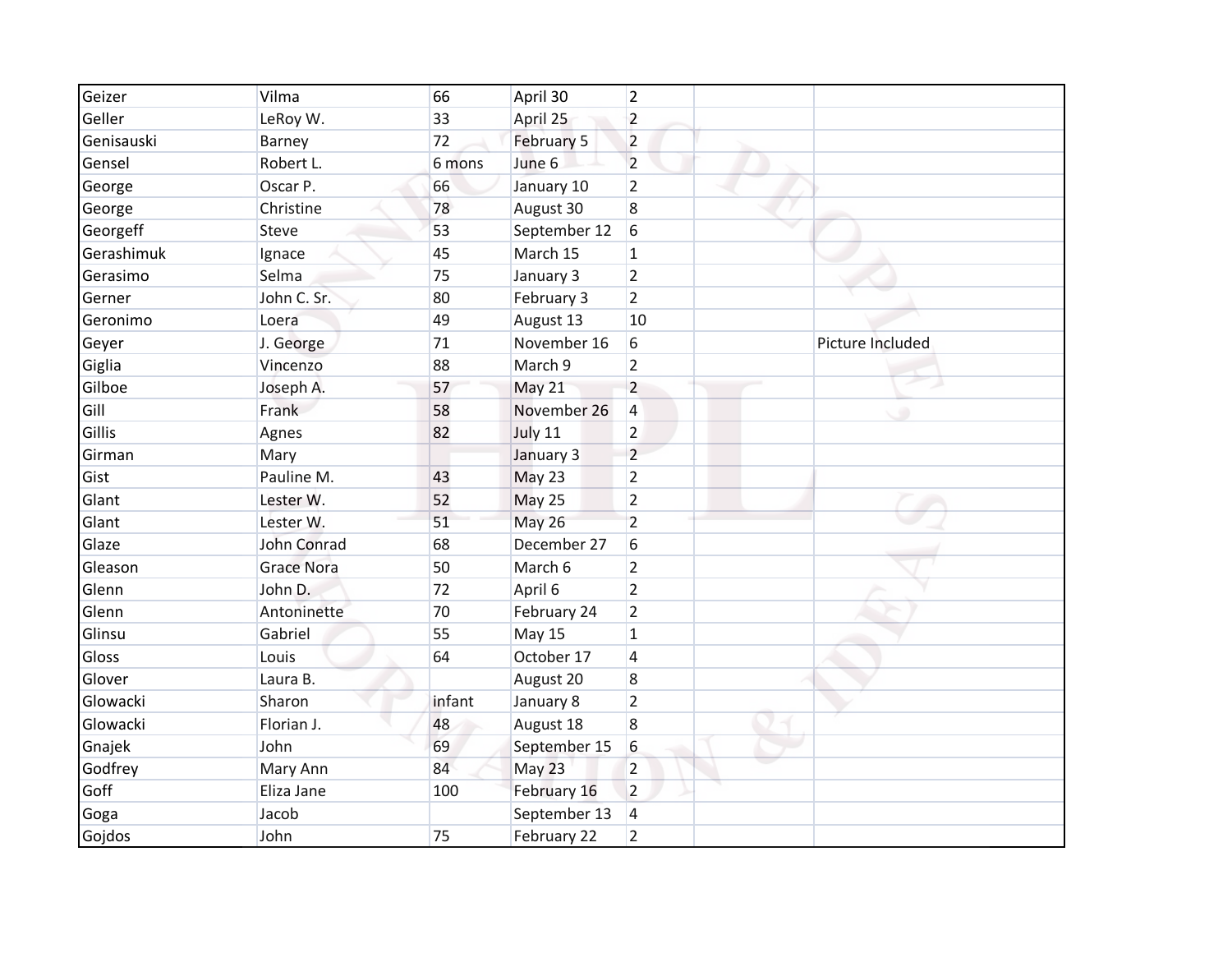| Gold         | Louise            | 80       | August 17    | $\overline{2}$ |  |  |
|--------------|-------------------|----------|--------------|----------------|--|--|
| Goldberg     | Abe               | 60       | April 11     | $\overline{2}$ |  |  |
| Golden       | Mary              | 63       | May 7        | $\overline{2}$ |  |  |
| Golding      | Elizabeth         | 67       | March 22     | $\overline{2}$ |  |  |
| Golec        | Agnes             | 71       | July 12      | $\overline{2}$ |  |  |
| Gonsiorowski | John              | 77       | October 17   | $\overline{4}$ |  |  |
| Gora         | <b>Bernice</b>    | 32       | November 16  | 6              |  |  |
| Goranowski   | Clara A.          |          | November 10  | $\overline{4}$ |  |  |
| Gorczyca     | Mary              | 56       | August 7     | 3              |  |  |
| Gordan       | Paul              | 21       | October 12   | 28             |  |  |
| Gormally     | Mary              | 77       | May 31       | $\overline{2}$ |  |  |
| Gorza        | Fred              | 60       | March 16     | $\mathbf{1}$   |  |  |
| Goult        | John              | 75       | March 6      | $\overline{2}$ |  |  |
| Govert       | John              | 43       | August 4     | 11             |  |  |
| Gozdecki     | Frank             | 90       | October 24   | $\overline{4}$ |  |  |
| Grabowski    | Peter             | 76       | August 23    | 33             |  |  |
| Grabski      | Pfc. Al           | 30       | April 2      | $\overline{2}$ |  |  |
| Grabski      | Pfc. Hurbert      | 25       | February 16  | $\overline{2}$ |  |  |
| Grace        | Henry G.          | 67       | November 13  | 5              |  |  |
| Graham       | Anne K.           | 60       | September 5  | $\overline{4}$ |  |  |
| Graham       | <b>Mattie</b>     | 74       | September 11 | 5              |  |  |
| Graham       | Edward            | 3        | February 2   | $\mathbf{1}$   |  |  |
| Graham       | Charles           | 73       | September 22 | 4              |  |  |
| Graham       | Linda             | 7 months | February 4   | $\mathbf{1}$   |  |  |
| Grahovac     | Eli               | 66       | December 15  | 8              |  |  |
| Gralak       | Lucille Elizabeth | 57       | October 22   | 6              |  |  |
| Graves       | Linne             | 76       | December 26  | 16             |  |  |
| Graves       | Paul              | 86       | March 17     | $\overline{2}$ |  |  |
| Gray         | Myrtle W.         | 67       | October 30   | 4              |  |  |
| Green        | Lewis             | 86       | March 7      | $\overline{2}$ |  |  |
| Green        | Mrs. George W.    |          | September 13 | 4              |  |  |
| Green        | Clara F.          | 62       | July 7       | $\overline{2}$ |  |  |
| Greenwald    | Antionette K.     | 78       | June 13      | $\overline{2}$ |  |  |
| Greenway     | Laura             | 83       | June 28      | $\overline{2}$ |  |  |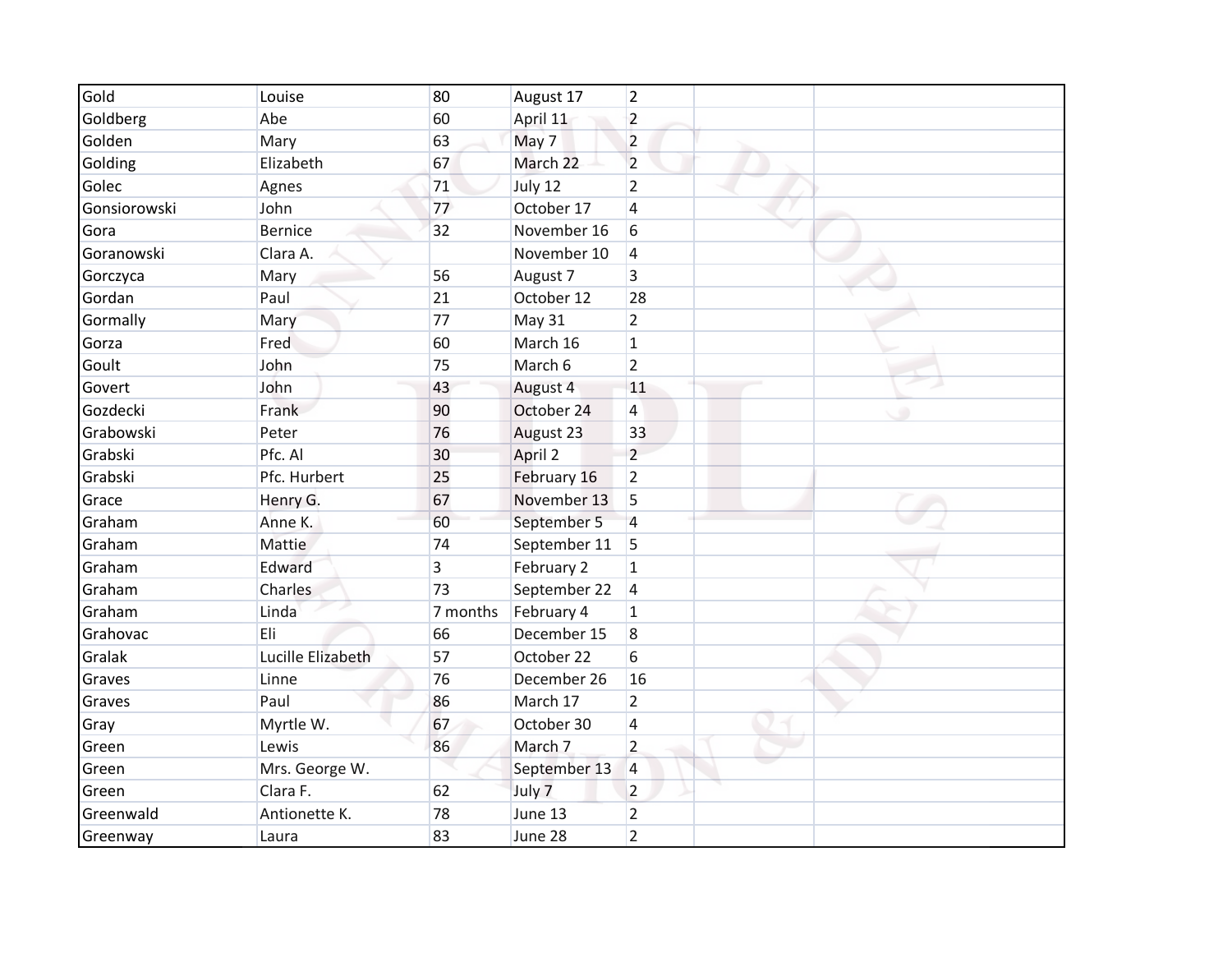| Gregory     | Katherine         | 68     | November 9         | 24             |                      |
|-------------|-------------------|--------|--------------------|----------------|----------------------|
| Greku       | John              | 65     | April 24           | $\overline{2}$ |                      |
| Grenick     | John              | 47     | March <sub>5</sub> | $\overline{2}$ |                      |
| Greskovich  | Paul, Sr.         | 55     | June 8             | $\overline{2}$ |                      |
| Greslo      | Frank             | 59     | June 18            | $\overline{2}$ |                      |
| Grieger     | Jerry             | 11     | June 29            | $\overline{2}$ |                      |
| Grimmer     | Veronica M.       | 58     | November 30        | 3              |                      |
| Grisamore   | Otto C.           | 67     | March 7            | $\overline{2}$ |                      |
| Grissom     | Geo I.            |        | January 13         | 9              | KIA/Picture included |
| Groat       | Charles E.        | 59     | January 3          | $\overline{2}$ |                      |
| Groat       | Charles E.        | 59     | January 4          | $\overline{2}$ |                      |
| Groat       | George M.         | 40     | July 10            | $\mathbf{1}$   |                      |
| Gronek      | Antonette         | 71     | May 12             | $\overline{2}$ |                      |
| Grose       | Martha Jane       | 86     | December 18        | $\overline{7}$ |                      |
| Gross       | John              | 47     | July 24            | 33             |                      |
| Gross       | George            | 45     | July 24            | 14             |                      |
| Grygorowicz | Alex              | 75     | April 24           | $\overline{2}$ |                      |
| Gryzlo      | Frank             | 59     | June 16            | $\overline{2}$ |                      |
| Grzankowski | Pelagia           | 82     | February 3         | $\overline{2}$ |                      |
| Grzechulski | Magdaline         | 89     | December 7         | $\overline{7}$ |                      |
| Guerra      | Tomasa            |        | September 5        | 4              |                      |
| Gulinski    | Catherine         | 64     | March 5            | $\overline{2}$ |                      |
| Gundy       | Donald V          | 32     | June 18            | $\overline{2}$ |                      |
| Haan        | Augusta           | 80     | April 20           | $\overline{2}$ |                      |
| Haas        | <b>Emma Marie</b> | 83     | August 28          | 5              |                      |
| Hable       | Matthew A.        | 40     | April 28           | $\overline{2}$ |                      |
| Hagan       | Raymond C.        | Infant | January 29         | $\overline{2}$ |                      |
| Hagye       | Louis             | 21     | August 18          | 8              |                      |
| Hale        | Milford           | 42     | February 3         | $\overline{2}$ |                      |
| Halil       | Mustafa           | 54     | May 11             | $\overline{2}$ |                      |
| Hall        | Grace             | 56     | May 4              | $\overline{2}$ |                      |
| Hall        | Ellen             | 88     | November 21        | 22             |                      |
| Hall        | Coleman S.        | 69     | November 10        | 4              |                      |
| Haluska     | Maria             | 69     | August 25          | 27             |                      |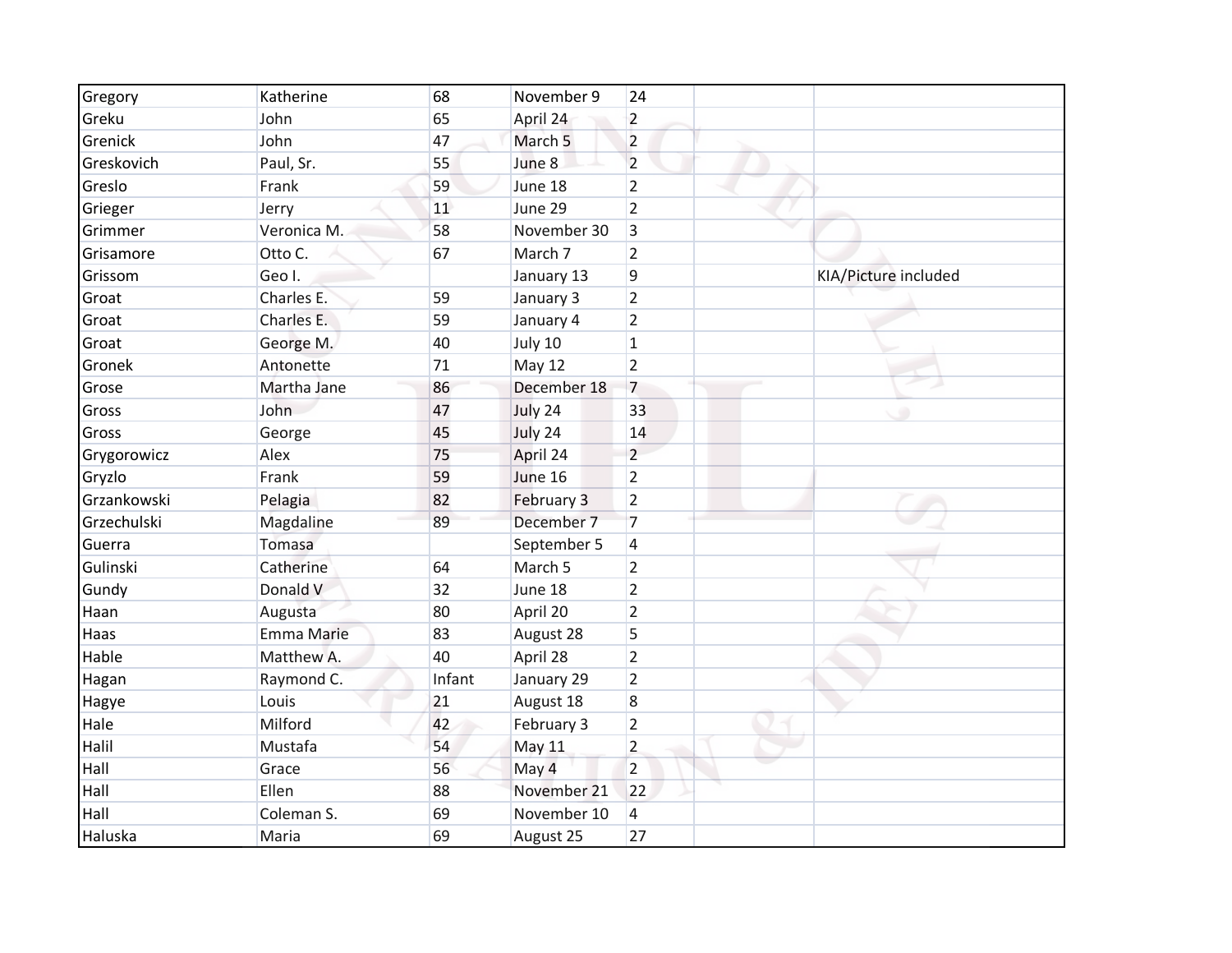| Haluska  | Sophie                 | 71     | September 24 | 6              |                     |
|----------|------------------------|--------|--------------|----------------|---------------------|
| Haluska  | Mary                   | 60     | July 24      | 14             |                     |
| Hamm     | Claude W.              | 59     | July 24      | 33             |                     |
| Handzlik | Conrad                 | 58     | September 22 | $\overline{4}$ |                     |
| Hanis    | Jan John               | 71     | October 5    | 5              |                     |
| Hansel   | Paul O.                | 60     | February 9   | $\overline{2}$ |                     |
| Hanslee  | Rev. Warren C.         |        | December 28  | 8              |                     |
| Harbath  | <b>Wilmer Theodore</b> | 35     | July 20      | $\overline{2}$ |                     |
| Harbaugh | James W.               | 82     | August 31    | 4              |                     |
| Harbin   | Staff Sgt. F., Jr.     | 20     | April 9      | $\overline{2}$ | Veteran-Reinterment |
| Hargens  | Edward                 | 69     | October 3    | $\overline{7}$ |                     |
| Harmon   | <b>Mary Frances</b>    |        | May 4        | $\overline{2}$ |                     |
| Harmon   | Anna Mae               | 48     | November 27  | $\overline{4}$ |                     |
| Harmon   | Martha L.              | 56     | September 18 | 4              |                     |
| Harnish  | Harry                  | 43     | August 4     | 11             |                     |
| Harper   | Zorus H.               | 69     | May 25       | $\overline{2}$ |                     |
| Harper   | William                | 72     | April 12     | $\overline{2}$ |                     |
| Harper   | William A.             | 71     | April 5      | $\overline{2}$ |                     |
| Harrell  | Cecil LeRoy            | 42     | July 13      | $\overline{2}$ |                     |
| Harris   | Peter                  | 65     | August 22    | 18             |                     |
| Harry    | Mastie                 | 58     | February 26  | $\overline{2}$ |                     |
| Hart     | John J.                | 52     | April 28     | $\overline{2}$ | Veteran WWI         |
| Harter   | Bertha                 | 78     | November 19  | 13             |                     |
| Hartman  | Grace E.               | infant | February 22  | $\overline{2}$ |                     |
| Hartman  | Emanuel V.             | 71     | March 16     | $\overline{2}$ |                     |
| Hartman  | Ernest                 | 58     | March 15     | $\overline{2}$ |                     |
| Hartwig  | Fick                   | 82     | August 9     | 6              |                     |
| Harwood  | Merle                  | 46     | September 28 | 6              |                     |
| Hashu    | Michael                | 4      | December 21  | 33             |                     |
| Haslam   | Martha                 | 56     | June 26      | $\overline{2}$ |                     |
| Hasley   | Ranna                  | 80     | June 12      | $\overline{2}$ |                     |
| Hasse    | Agnes                  | 59     | April 26     | $\mathbf{1}$   |                     |
| Hasse    | Mary                   | 78     | April 16     | $\overline{2}$ |                     |
| Hassmann | Harry W.               | 64     | July 24      | 33             |                     |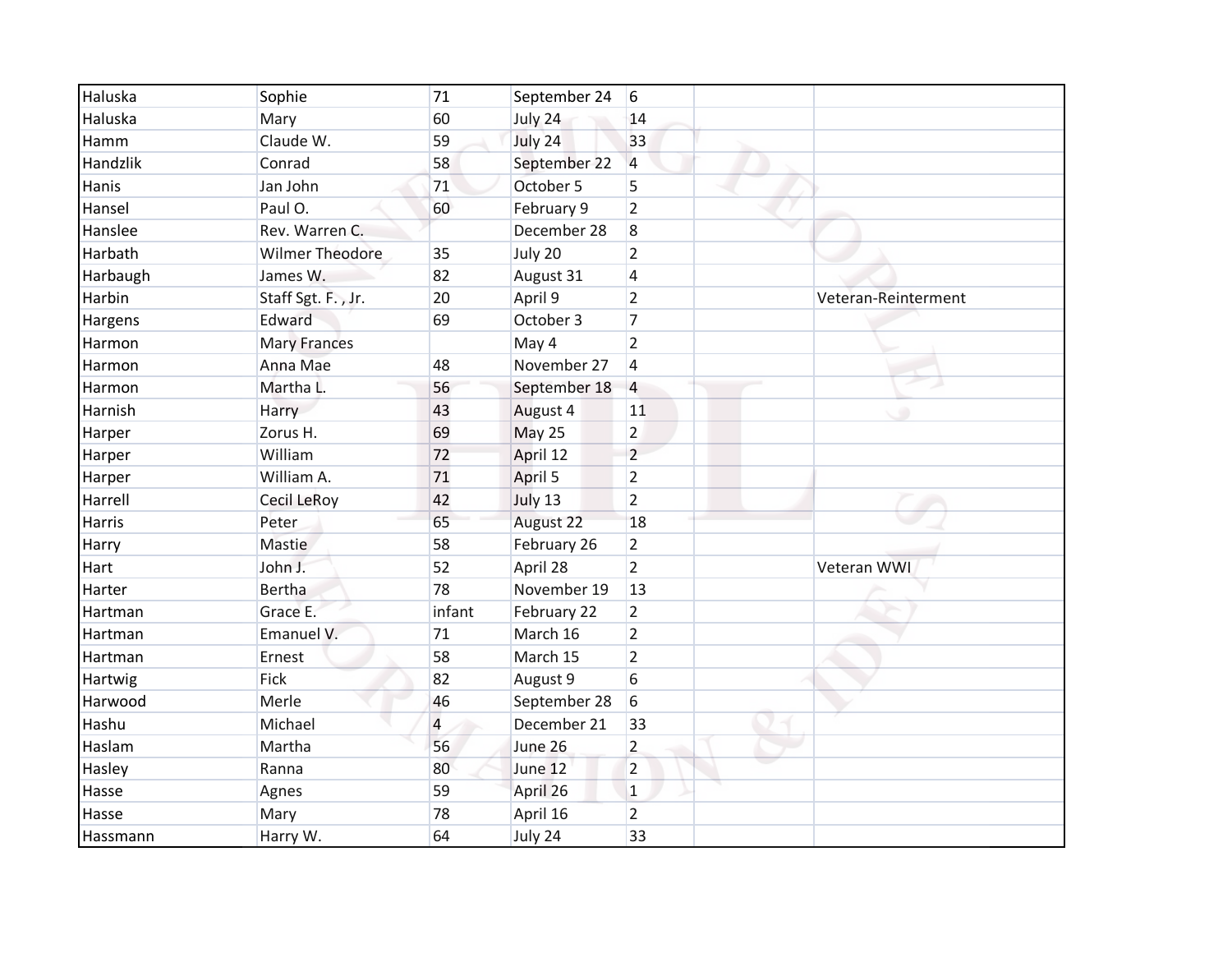| Hatch           | <b>Burlin Franklin</b> | 51 | January 26    | $\overline{2}$      |
|-----------------|------------------------|----|---------------|---------------------|
| Hathaway        | Arthur W.              |    | June 18       | $\overline{2}$      |
| Hauck           | John A.                | 56 | March 17      | $\overline{2}$      |
| Hausenfleck     | Unice Lillian          | 63 | October 5     | 5                   |
| <b>Hawkins</b>  | Henry                  | 69 | May 19        | $\overline{2}$      |
| <b>Hawkins</b>  | <b>Una Harriett</b>    | 29 | July 10       | $\overline{2}$      |
| Hawthorne       | Rev. W.J.              | 80 | April 28      | $\overline{2}$      |
| Hayden          | Irvie                  | 51 | February 8    | $\overline{2}$      |
| Hayden          | Helen                  | 50 | February 8    | $\overline{2}$      |
| Heard           | Lela Mae               | 32 | July 18       | $\mathbf{1}$        |
| Heath           | Charles                | 65 | March 20      | $\overline{2}$      |
| Hedman          | Wendell C.             | 43 | October 3     | $\overline{7}$      |
| Heighway        | Minnie                 |    | December 12   | 6                   |
| Heins           | Cora M.                | 60 | September 1   | 26                  |
| Heisterberg     | Henry                  | 76 | July 21       | $\overline{2}$<br>œ |
| Helm            | Ethel (Soneff)         | 58 | April 12      | $\overline{2}$      |
| Helpingstine    | Robert L.              | 23 | July 3        | $\overline{2}$      |
| Helton          | Thomas                 | 53 | May 18        | $\overline{2}$      |
| Henderson       | Fannie                 | 60 | <b>May 18</b> | $\overline{2}$      |
| <b>Henricks</b> | Edward                 | 45 | July 24       | 14                  |
| Hensler         | Sadie H.               | 67 | February 2    | $\overline{2}$      |
| Hentz           | Charlotte              | 69 | February 3    | $\overline{2}$      |
| Hepburn         | Laura                  |    | April 6       | $\overline{2}$      |
| Herman          | Jacob                  | 83 | May 4         | $\overline{2}$      |
| Herod           | Mary C.                | 63 | December 17   | 13                  |
| Herrman         | Peter J.               | 57 | June 5        | $\overline{2}$      |
| Hershberger     | Ora                    | 60 | August 28     | 5                   |
| Hertel          | John Adams             | 59 | <b>May 10</b> | $\overline{2}$      |
| Hesse           | Augusta                | 58 | November 24   | 8                   |
| Heubsch         | Irvin                  | 65 | <b>May 16</b> | $\overline{2}$      |
| Heuser          | Margaret               | 90 | July 11       | $\overline{2}$      |
| Hewes           | Emma                   | 77 | July 31       | $\overline{7}$      |
| Heyden          | Cornelius Van Der      | 76 | May 11        | $\overline{2}$      |
| Hickman         | Alfred                 | 69 | July 21       | $\overline{2}$      |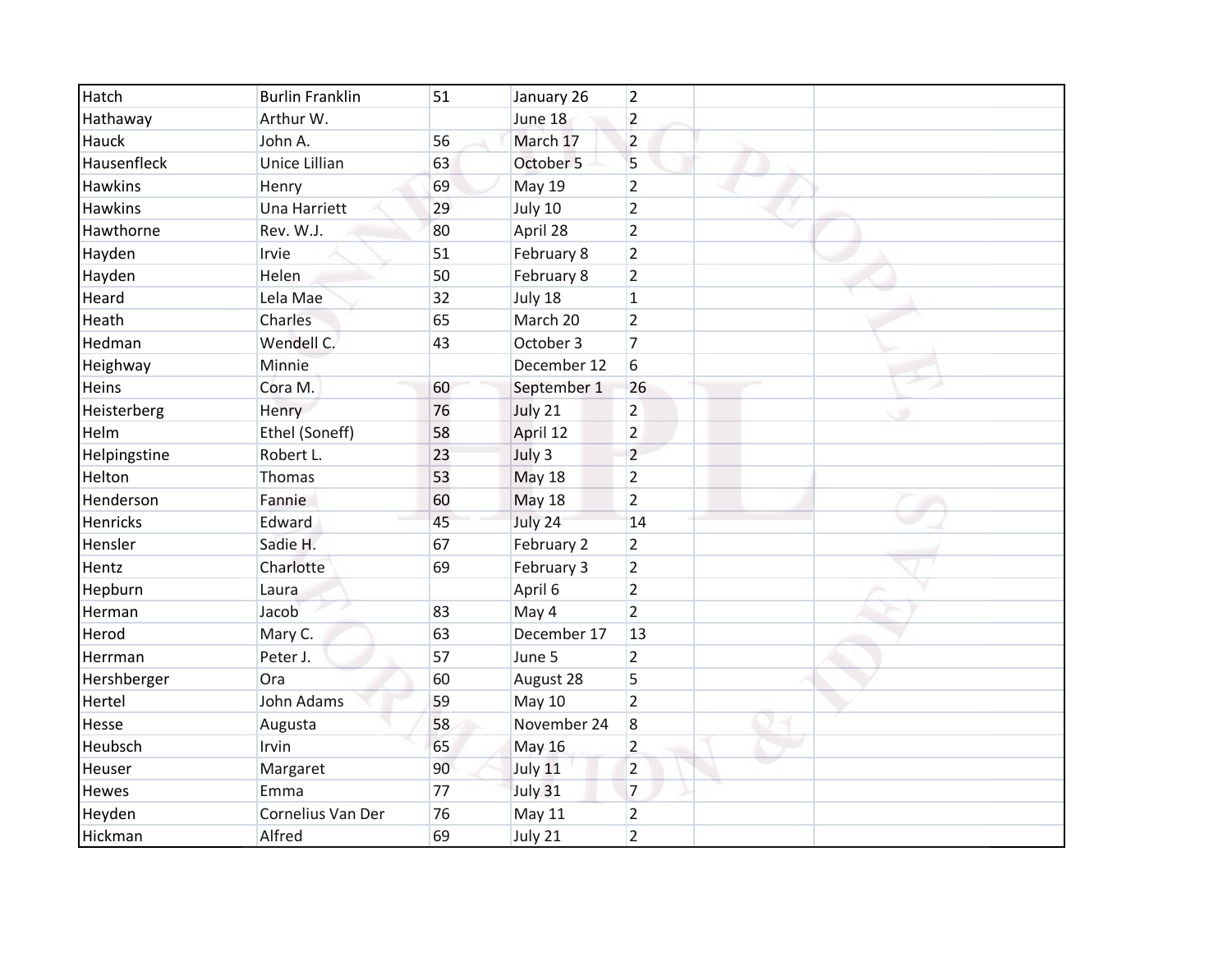| <b>Hicks</b> | Mae                      | 57     | July 28      | 26              |                      |
|--------------|--------------------------|--------|--------------|-----------------|----------------------|
| Higgins      | Edgar T.                 |        | October 8    | 6               |                      |
| Higgins      | Harriet S.               | 68     | June 12      | $\overline{2}$  |                      |
| Hilbrich     | Catherine                | 75     | May 12       | $\overline{2}$  |                      |
| Hildebrand   | William                  | 57     | February 19  | $\overline{2}$  |                      |
| Hildebrandt  | William Herman           | 57     | December 4   | 21              |                      |
| Hill         | <b>Edward Carlton</b>    | 52     | October 29   | $6\phantom{1}6$ |                      |
| Himebaugh    | Henry T.                 | 66     | April 12     | $\overline{2}$  |                      |
| Hindmarch    | John D.                  | 81     | January 23   | $\overline{2}$  |                      |
| Hinkle       | Arrillus B.              | 72     | February 6   | $\overline{2}$  |                      |
| Hlavach      | Susan                    | 79     | January 15   | $\overline{2}$  |                      |
| Hlebasko     | Albert                   | 25     | January 12   | $\overline{2}$  | KIA/Picture included |
| <b>Hobbs</b> | Charles F.               | 92     | January 22   | $\overline{2}$  |                      |
| Hockelberg   | W.C.                     | 65     | January 5    | $\overline{2}$  |                      |
| Hodor        | Genial " Mike "          | 50     | September 17 | 6               | Picture included     |
| Hodson       | Hugh B.                  | 46     | June 4       | $\overline{2}$  |                      |
| Hoedel       | John                     | 58     | January 5    | $\overline{2}$  |                      |
| Hoffman      | Lawrence                 | 42     | February 6   | $\overline{2}$  |                      |
| Hoffman      | Margaret                 | 79     | January 15   | $\overline{2}$  |                      |
| Hoffman      | Catherine                | 64     | February 10  | $\overline{2}$  |                      |
| Holland      | Dan                      | 49     | March 6      | $\overline{2}$  |                      |
| Holt         | John, Sr.                | 59     | February 6   | $\overline{2}$  |                      |
| Holubes      | Cecelia                  | 48     | April 13     | $\overline{2}$  |                      |
| Homboroff    | Louise A.                |        | June 26      | $\overline{2}$  |                      |
| Honea        | Herman D.                | 50     | November 19  | 13              |                      |
| Hope         | Donald L.                | 44     | December 12  | $6\,$           | <b>Car Crash</b>     |
| Hope         | <b>Thomas Edson</b>      | 12     | December 12  | 6               | <b>Car Crash</b>     |
| Hope         | <b>Frances Elizabeth</b> | 42     | December 12  | $6\phantom{1}6$ | Car Crash            |
| Hornady      | Dr. William              | 54     | March 20     | $\overline{2}$  |                      |
| Hornback     | <b>Bruce</b>             | 66     | January 8    | $\overline{2}$  |                      |
| Hoshaw       | J. Allen                 | 91     | October 23   | 11              |                      |
| Houghteling  | William                  | 44     | November 16  | 6               |                      |
| Houghton     | Emily                    | 69     | March 31     | $\overline{2}$  |                      |
| House        | <b>Susan Elaine</b>      | 2 days | July 18      | $\overline{2}$  |                      |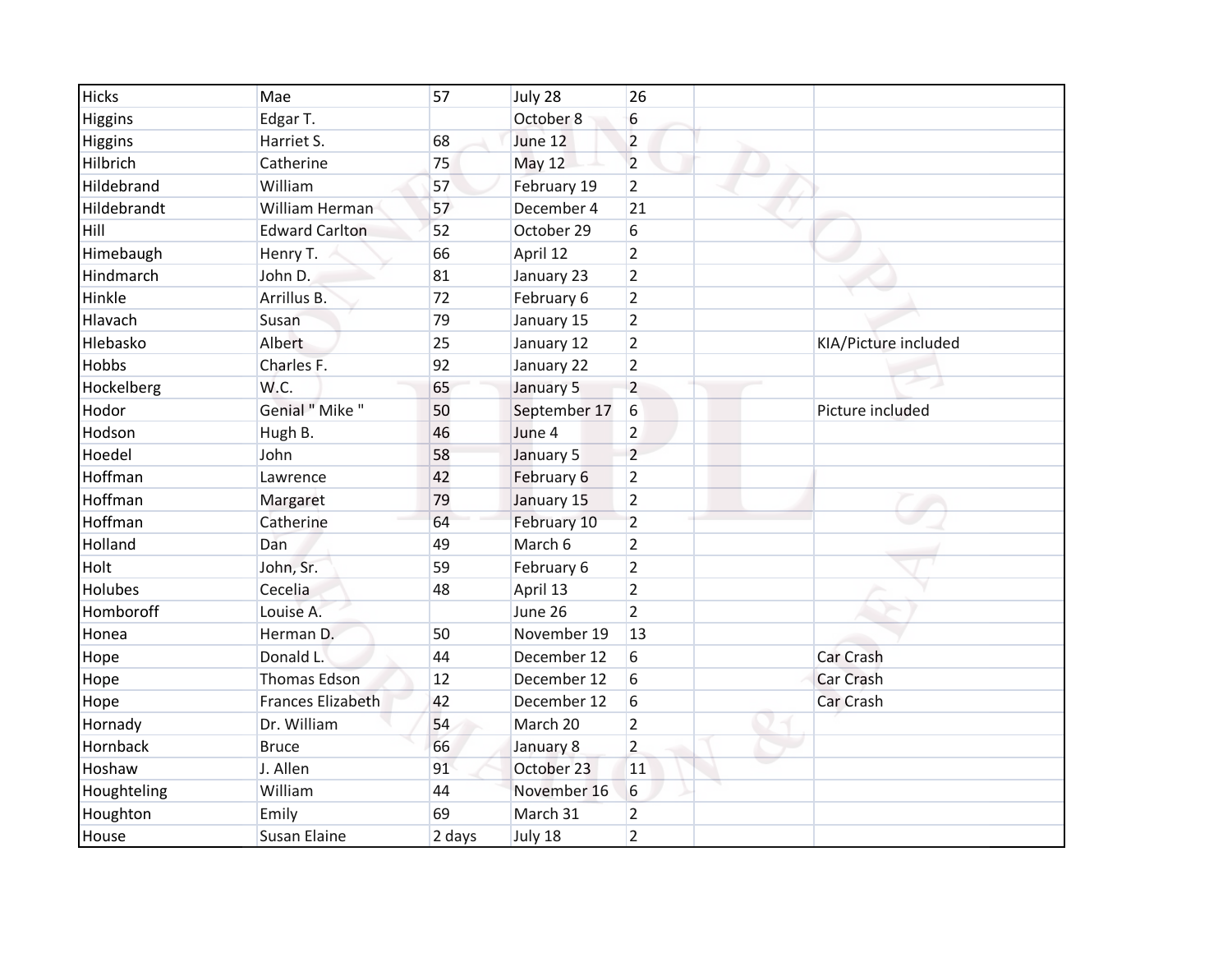| Howell        | Doris C.              | 47       | May 11       | 2              |                  |
|---------------|-----------------------|----------|--------------|----------------|------------------|
| Howerton      | William Edgar         | 40       | April 26     | $\overline{2}$ |                  |
| Howes         | Gordon                | 50       | June 22      | $\overline{2}$ |                  |
| Hoyt          | Irene                 | 73       | June 26      | $\overline{2}$ |                  |
| Hrapcak       | Andrew Sr.            | 63       | September 15 | 6              |                  |
| Hronsky       | Frank                 |          | December 8   | 44             |                  |
| Hrpka         | Rose                  | 49       | May 29       |                |                  |
| Hudgnins      | <b>Birt Enith</b>     | 62       | March 21     | $\overline{2}$ |                  |
| Huffman       | Mrs. Luella           | 74       | May 4        | $\overline{2}$ |                  |
| <b>Hughes</b> | Almanda               | 83       | June 13      | $\overline{2}$ |                  |
| Hulett        | Ora Elmer             | 49       | July 20      | $\overline{2}$ |                  |
| Humpfer       | Matt H.               | 79       | May 31       | $\mathbf 1$    | Picture included |
| Hunt          | Julius W.             | 44       | June 27      | $\overline{2}$ |                  |
| Hunter        | Kenneth               |          | August 16    | 6              |                  |
| Hupka         | Casimer               | 71       | March 13     | $\overline{2}$ | ۰                |
| Huppenthal    | Elizabeth             | 59       | June 27      | $\overline{2}$ |                  |
| Hutfilz       | Mathilda C.           | 56       | April 11     | $\overline{2}$ |                  |
| Ihnat         | Mary                  | 65       | May 23       | $\overline{2}$ |                  |
| Iloszky       | Micheal               | 71       | August 25    | 28             |                  |
| Imes          | <b>Roy Willis</b>     | 4 months | April 2      | $\overline{2}$ |                  |
| Infange       | Effie                 | 79       | August 23    | 33             |                  |
| Isay          | Louis                 | 61       | September 26 | 8              |                  |
| Iski          | John P.               | 66       | May 17       | $\overline{2}$ |                  |
| Ivan          | Frank                 | 62       | October 27   | 11             |                  |
| Jablonski     | Joseph                | 55       | October 24   | $\overline{4}$ |                  |
| Jacko         | John Sr.              | 72       | April 16     | $\overline{2}$ |                  |
| Jackobson     | Olive                 | 71       | February 7   | $\overline{2}$ |                  |
| Jackson       | <b>Robert William</b> | 23       | October 31   | 4              |                  |
| Jackson       | Bertha Lee            | 47       | March 5      | $\overline{2}$ |                  |
| Jackura       | Joseph                | 69       | March 19     | $\overline{2}$ |                  |
| Jagodits      | Stephen               | 65       | March 12     | 4              |                  |
| Jakubezak     | Jacob                 | 73       | January 11   | $\overline{2}$ |                  |
| Jalovecky     | Michael               | 76       | January 6    | $\overline{2}$ |                  |
| Jameson       | Harry F.              | 58       | June 18      | $\overline{2}$ |                  |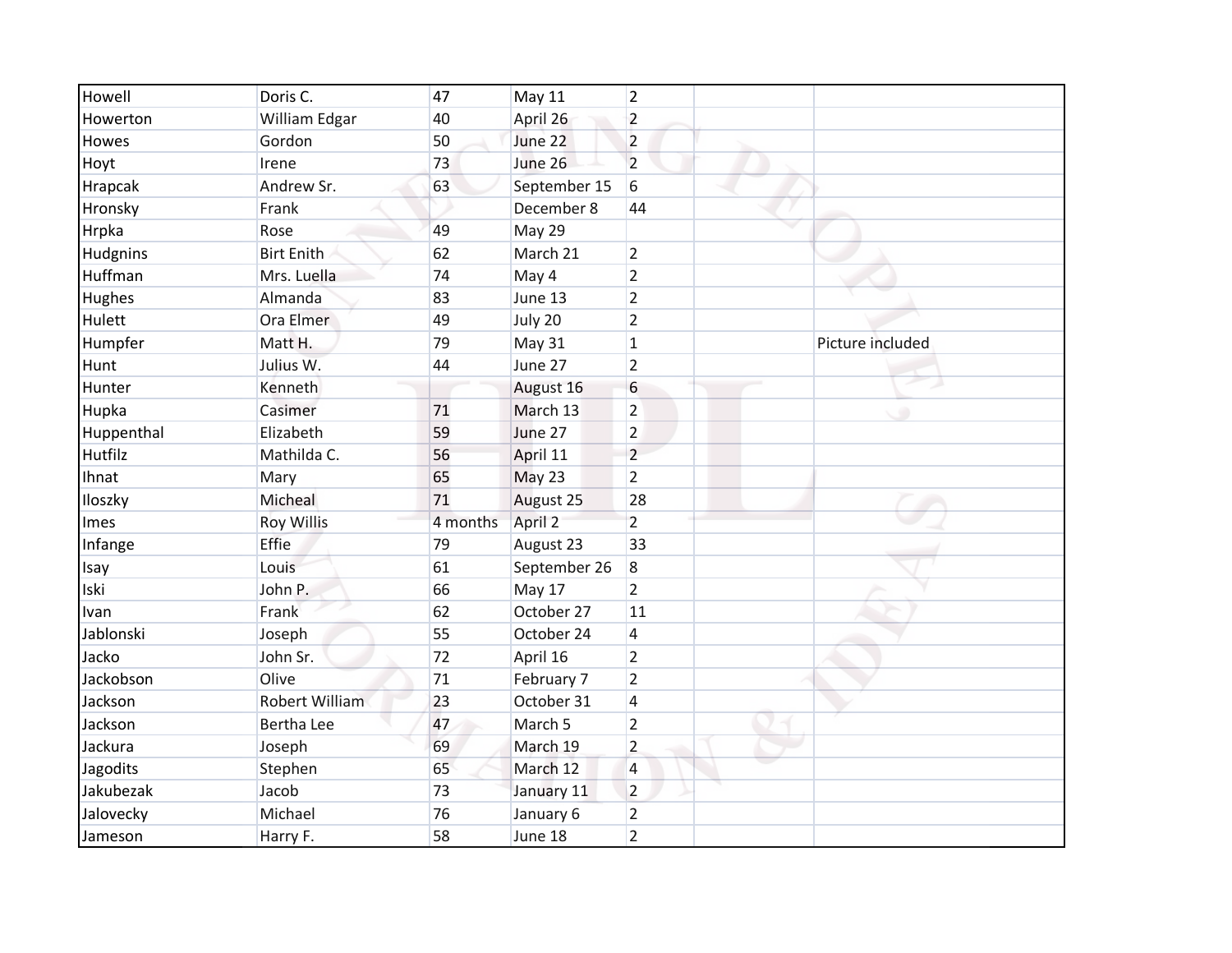| Jamison     | John K.               | 59 | September 18  | 4                |
|-------------|-----------------------|----|---------------|------------------|
| Jamrose     | Cecilia J.            |    | November 15   | 40               |
| Janes       | Robert                | 70 | December 31   | 6                |
| Janiszewski | Walter                | 67 | <b>May 16</b> | $\overline{2}$   |
| Jannotto    | Anthony               | 47 | January 20    | $\overline{2}$   |
| Jarchow     | Benjamin S.M. Sr.     | 65 | August 4      | 11               |
| Jarnecke    | Mary                  | 81 | December 5    | 6                |
| Jarnecke    | Walter Sr.            | 58 | January 12    | $\overline{2}$   |
| Jaroscak    | Mary                  |    | June 1        | $\overline{2}$   |
| Jelenski    | Victoria M.           | 38 | September 13  | 4                |
| Jenks       | Ivy                   |    | November 7    | 4                |
| Jennings    | Tilla                 |    | December 3    | 14               |
| Jennings    | Vesta Mary            | 53 | June 27       | $\overline{2}$   |
| Jennings    | Waldo B.              | 65 | June 12       | $\mathbf{1}$     |
| Jensen      | <b>Lucillie Minas</b> | 55 | November 21   | 22               |
| Jeppson     | William H.            | 83 | January 3     | $\overline{2}$   |
| Jermolowicz | Catherine             |    | December 22   | $\boldsymbol{8}$ |
| Jernberg    | Anna M.               |    | June 16       | $\overline{2}$   |
| Jessop      | Marge McClay          | 74 | <b>May 12</b> | $\overline{2}$   |
| Johnson     | Hanna                 | 86 | October 5     | 5                |
| Johnson     | Herbert W.            | 37 | July 5        | $\mathbf{1}$     |
| Johnson     | George C.             | 63 | April 14      | $\overline{2}$   |
| Johnson     | Alfred                | 73 | January 31    | $\overline{2}$   |
| Johnson     | Augusta               | 85 | November 24   | 8                |
| Johnson     | Mrs Thomas            | 73 | February 7    | $\overline{2}$   |
| Johnson     | Hilda                 | 87 | June 27       | $\overline{2}$   |
| Johnston    | Jane Alice            | 80 | November 1    | 10               |
| Johnston    | Jennie Otelia         | 73 | February 6    | $\overline{2}$   |
| Johnstone   | Katherine             | 12 | January 10    | $\overline{2}$   |
| Jonas       | Minnie                | 84 | January 29    | $\overline{2}$   |
| Jones       | Clinton S.            | 78 | January 26    | $\overline{2}$   |
| Jones       | David R.              | 75 | January 9     | $\overline{2}$   |
| Jones       | William E.            | 62 | February 20   | $\overline{2}$   |
| Jones       | Edith E.              | 54 | October 17    | 4                |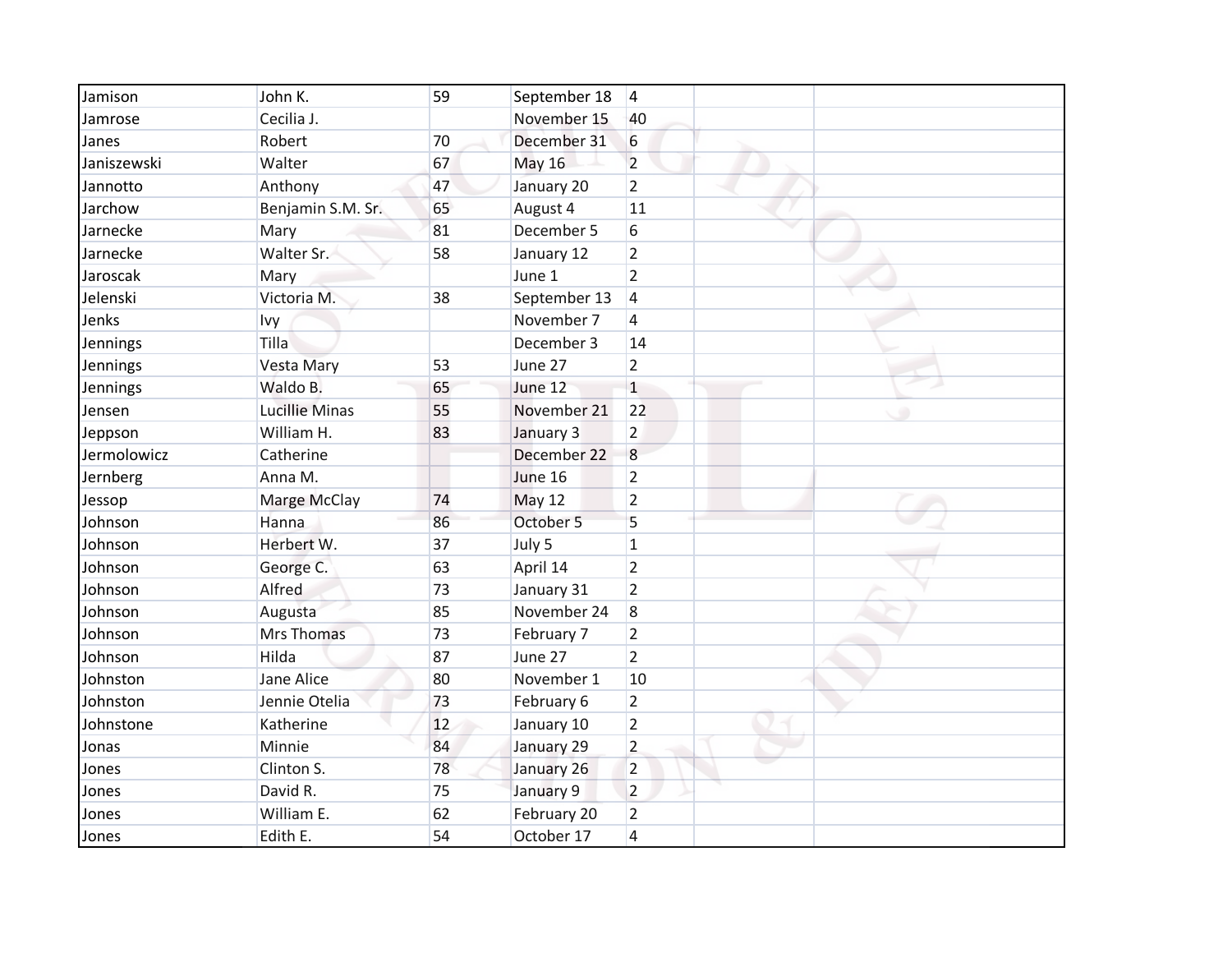| Jones      | Benjamin                | 62 | October 5     | 5              |             |
|------------|-------------------------|----|---------------|----------------|-------------|
| Jones      | Frank T.                | 75 | September 11  | 5              |             |
| Jongsma    | Rena                    | 63 | April 28      | $\overline{2}$ |             |
| Jorden     | Lola Grace              | 75 | November 9    | 24             |             |
| Joseph     | M. Edward               | 49 | November 10   | $\overline{4}$ | Sister      |
| Josephine  | Cameli                  | 29 | July 3        | $\mathbf{1}$   |             |
| Judis      | Walter                  | 84 | December 17   | 13             | Baltramejus |
| Julian     | Bertha                  | 51 | January 9     | $\overline{2}$ |             |
| Julius     | Hazy                    | 38 | June 15       | $\overline{2}$ |             |
| Juratic    | Mary                    | 29 | February 20   | $\overline{2}$ |             |
| Justus     | Wayne                   | 37 | July 23       | $\overline{2}$ |             |
| Kaiser     | Marie                   | 77 | May 10        | $\overline{2}$ |             |
| Kaiser     | Anna                    | 78 | January 10    | $\overline{2}$ |             |
| Kaleta     | Antonina                | 62 | November 16   | 6              |             |
| Kalin      | Sam                     |    | June 25       | $\overline{2}$ |             |
| Kallas     | Raymond J.              | 36 | August 10     | 5              |             |
| Kalpkowski | Anthony W.              | 64 | February 27   | $\overline{2}$ |             |
| Kaminski   | Lueyan                  | 69 | June 18       | $\overline{2}$ |             |
| Kaminski   | Pearl                   |    | March 15      | $\overline{2}$ |             |
| Kaminski   | Martin                  | 82 | <b>May 15</b> | $\overline{2}$ |             |
| Kaminsky   | John                    | 87 | June 10       | $\overline{2}$ |             |
| Kaminsky   | Edward E.               | 9  | November 6    | 4              |             |
| Kane       | Michael                 | 43 | December 21   | 6              |             |
| Kantautas  | Juozas                  | 52 | July 9        | $\overline{2}$ |             |
| Kaplar     | Joseph                  | 68 | August 3      | 3              |             |
| Karr       | <b>Orest Karsnevich</b> | 61 | July 13       | $\overline{2}$ |             |
| Kasarda    | Elizabeth               | 56 | February 23   | $\overline{2}$ |             |
| Kasper     | Viola                   | 36 | November 22   | $\overline{4}$ |             |
| Kasprzyk   | Mary                    | 84 | November 26   | 4              |             |
| Kats       | Mary                    | 40 | June 12       | $\overline{2}$ |             |
| Kats       | Leonard Sr.             | 60 | August 13     | 10             |             |
| Kauffman   | George A.               | 54 | November 22   | 4              |             |
| Kawalski   | Helen                   | 55 | April 21      | $\overline{2}$ |             |
| Keesee     | Margaret C.             | 65 | January 22    | $\overline{2}$ |             |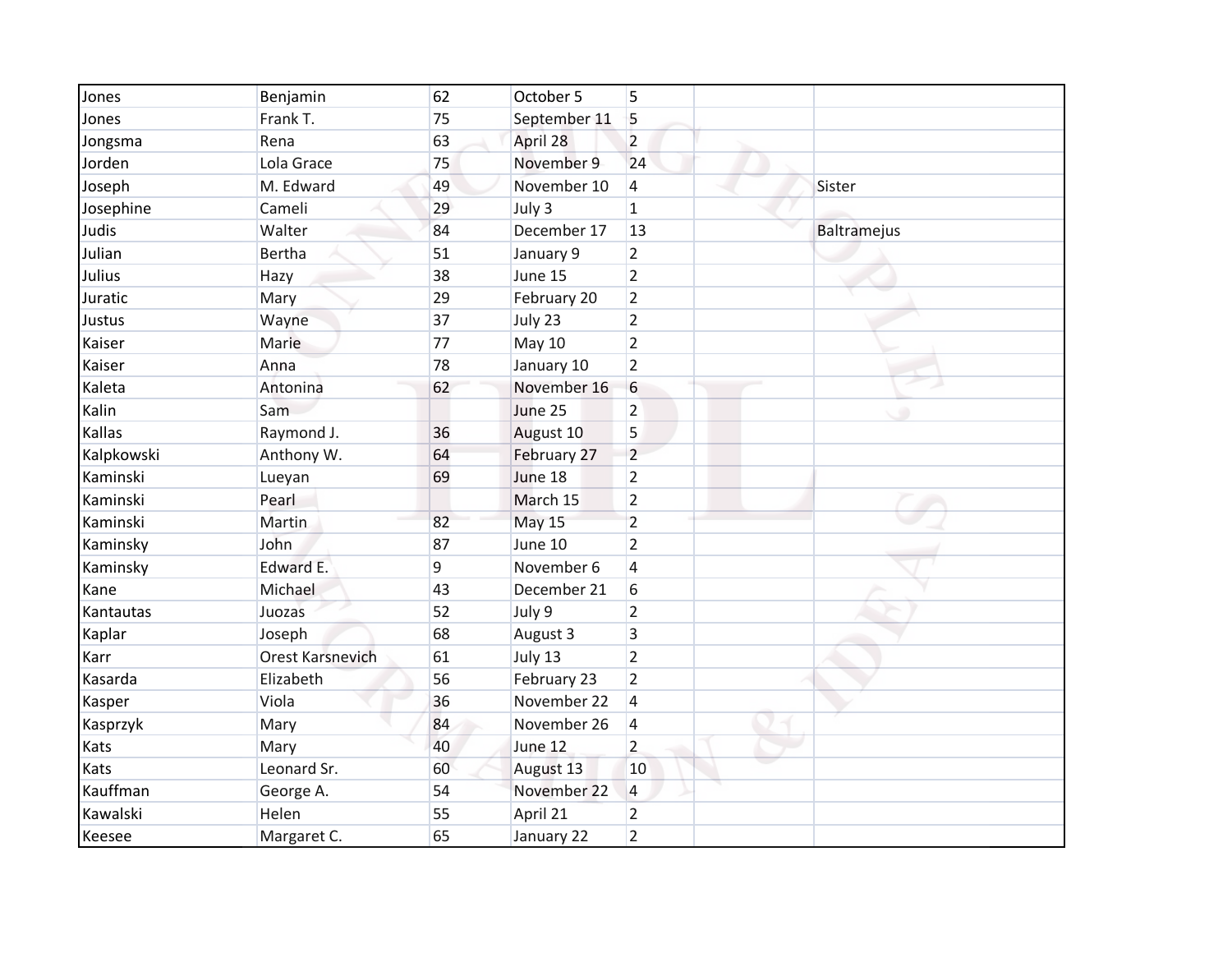| Keidel  | William               | 67             | July 5       | 2               |         |
|---------|-----------------------|----------------|--------------|-----------------|---------|
| Keilman | Jacob                 | 71             | April 28     | $\overline{2}$  |         |
| Keilman | Anna M.               | 79             | August 15    | 3               |         |
| Kelly   | William H.            | 74             | December 1   | 40              |         |
| Kelsey  | Mary Ann              | 72             | September 17 | 6               |         |
| Kender  | Ronald                | 3 months       | November 24  | 8               |         |
| Kennedy | Nina                  | 64             | January 25   | $\overline{2}$  |         |
| Kennedy | Owen B.               |                | February 26  | $\overline{2}$  | Veteran |
| Kennedy | Tommy                 | $\overline{2}$ | July 2       | $\mathbf 1$     |         |
| Kenzie  | John                  | 82             | April 14     | $\overline{2}$  |         |
| Kercak  | Lorinc                | 44             | February 26  | $\overline{2}$  |         |
| Keri    | <b>Barbara</b>        | 59             | September 24 | $6\overline{6}$ |         |
| Kerr    | <b>Grace Marie</b>    | 54             | January 29   | $\overline{2}$  |         |
| Kerr    | Mary Ella             | 61             | December 11  | $\overline{7}$  |         |
| Kessler | <b>Cecil Dean</b>     | 39             | December 26  | 16              |         |
| Keys    | Mary F.               | 75             | April 9      | $\overline{2}$  |         |
| Kiefer  | William               | 65             | August 25    | 27              |         |
| Kielman | Jacob                 | 71             | April 30     | $\overline{2}$  |         |
| Kieras  | Stanley               | 43             | July 5       | $\overline{2}$  |         |
| Kigyos  | George                | 57             | May 11       | $\overline{2}$  |         |
| Kijak   | Frank                 | 64             | November 20  | $\overline{4}$  |         |
| Kikkert | Richard               | 74             | July 31      | $\overline{7}$  |         |
| Kindel  | William C.            | 65             | September 25 | 5               |         |
| Kindle  | Robert D. Jr.         | 3 Days         | January 31   | $\overline{2}$  |         |
| King    | <b>Robert Michael</b> | $\overline{2}$ | May 17       | $\overline{2}$  |         |
| King    | Harold J.             | 49             | June 8       | $\overline{2}$  |         |
| Kingen  | Dorothy Louise        | 36             | October 1    | 6               |         |
| Kingery | Sherman F.            | 49             | December 1   | $\overline{4}$  |         |
| Kipta   | John Joseph           | 57             | May 4        | $\overline{2}$  |         |
| Kiraly  | Elizabeth             | 54             | January 15   | $\overline{2}$  |         |
| Kiraly  | Susanna               | 62             | April 2      | $\overline{2}$  |         |
| Kirby   | <b>Henry Samuel</b>   | 69             | October 17   | 4               |         |
| Kirk    | Elizabeth             | 72             | June 7       | $\overline{2}$  |         |
| Kish    | <b>Basil</b>          | 57             | April 30     | $\overline{2}$  |         |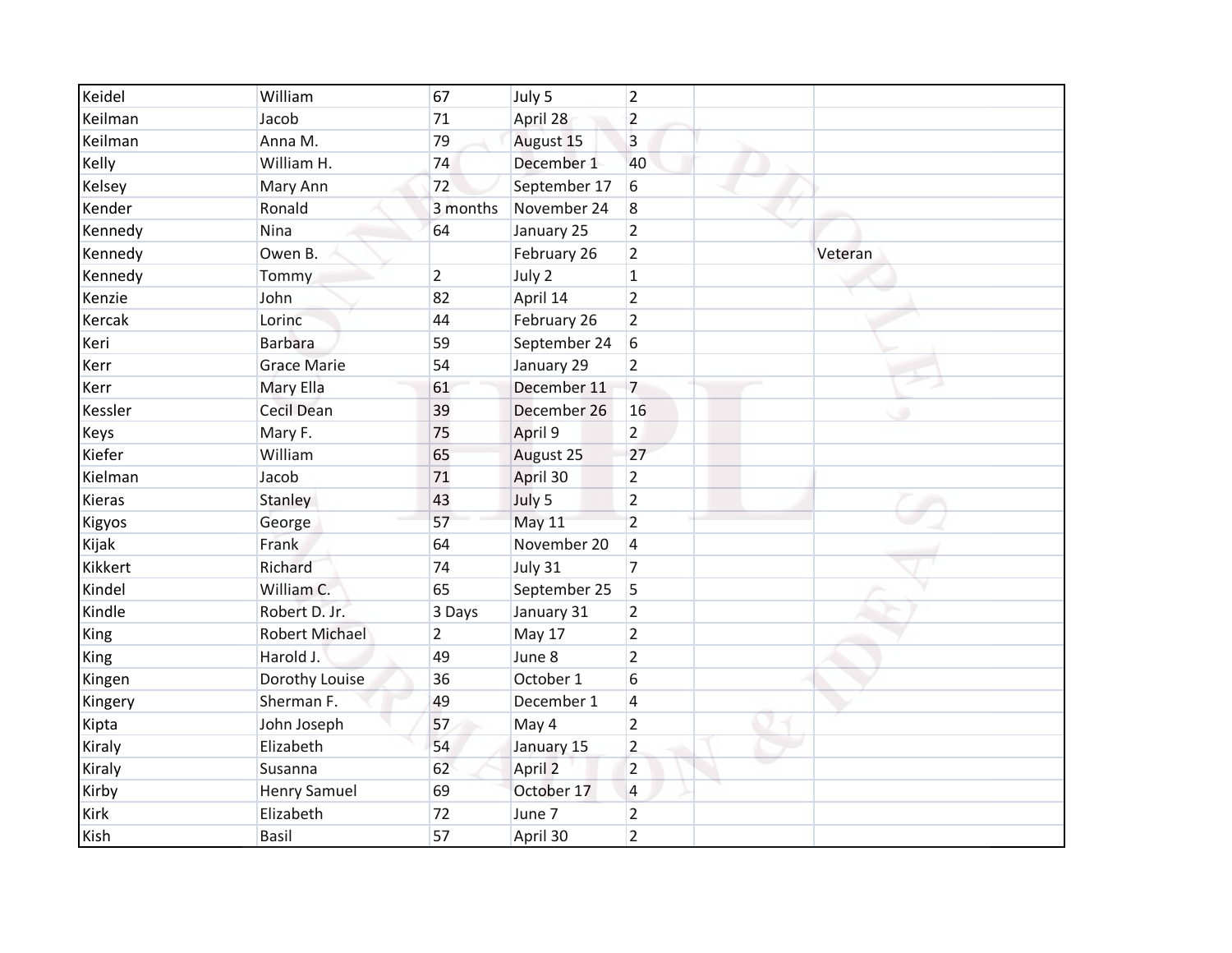| Kish          | Elizabeth     | 79      | June 8                 | 2              |                  |
|---------------|---------------|---------|------------------------|----------------|------------------|
| Kivikink      | August        | 77      | January 25             | $\overline{2}$ |                  |
| Kizer         | Howard H.     | 59      | November 6             | 4              |                  |
| Klaubo        | Walter C.     | 27      | October 31             | $\overline{4}$ |                  |
| Klaubo        | Walter C.     | 27      | November 1             | 10             |                  |
| Klaver        | Clara A.      | 74      | April 17               | $\overline{2}$ |                  |
| Klawitter     | George A.     | 55      | August 9               | 6              |                  |
| Klecza        | Marijo        |         | 18 months September 18 | $\overline{4}$ |                  |
| Kleine        | Herman        | 76      | November 19            | 13             |                  |
| Kleine        | Lillian       | 6 mons  | April 18               | $\overline{2}$ |                  |
| Kleinman      | Walter        | 78      | December 14            | 6              |                  |
| Kleinswchmidt | H.H.          | 54      | October 3              | $\overline{7}$ |                  |
| Klose         | Lillian N.    | 67      | January 15             | $\overline{2}$ |                  |
| Klusas        | Joseph        | 11 days | July 17                | $\overline{c}$ |                  |
| Klusas        | James Francis | $1$ day | July 7                 | $\overline{2}$ |                  |
| Knaver        | Alexander     | 65      | November 13            | 5              |                  |
| Knight        | Edwin         | 64      | November 17            | 8              | Picture Included |
| Knox          | May           | 83      | August 29              | $\overline{2}$ |                  |
| Knuth         | Walter C.     | 59      | June 1                 | $\overline{2}$ |                  |
| Kobitka       | Joseph Adam   | 27      | <b>May 10</b>          | $\overline{2}$ |                  |
| Kochis        | John P.       | 38      | November 27            | $\overline{4}$ |                  |
| Kocjan        | Joseph        | 52      | December 18            | $\overline{7}$ |                  |
| Kocsa         | Andy          | 65      | March 8                | $\overline{2}$ |                  |
| Koegle        | Elsie         | 83      | July 3                 | $\overline{2}$ |                  |
| Kolettas      | Helen         | 65      | January 19             | $\mathbf 1$    |                  |
| Kollada       | Mary Kathleen | Infant  | November 26            | $\overline{4}$ |                  |
| Kollinger     | Theresa       | 81      | December 24            | 6              |                  |
| Kolodziej     | Paul          | 65      | December 24            | 6              |                  |
| Kolodziejski  | Barney        | 85      | January 26             | $\overline{2}$ |                  |
| Kolpin        | <b>Bertha</b> | 80      | July 21                | $\overline{2}$ |                  |
| Kolwick       | William J.    | 42      | November 7             | 4              |                  |
| Konkoly       | Joseph        | 73      | September 1            | 26             |                  |
| Konya         | Elizabeth     | 69      | March 20               | $\overline{2}$ |                  |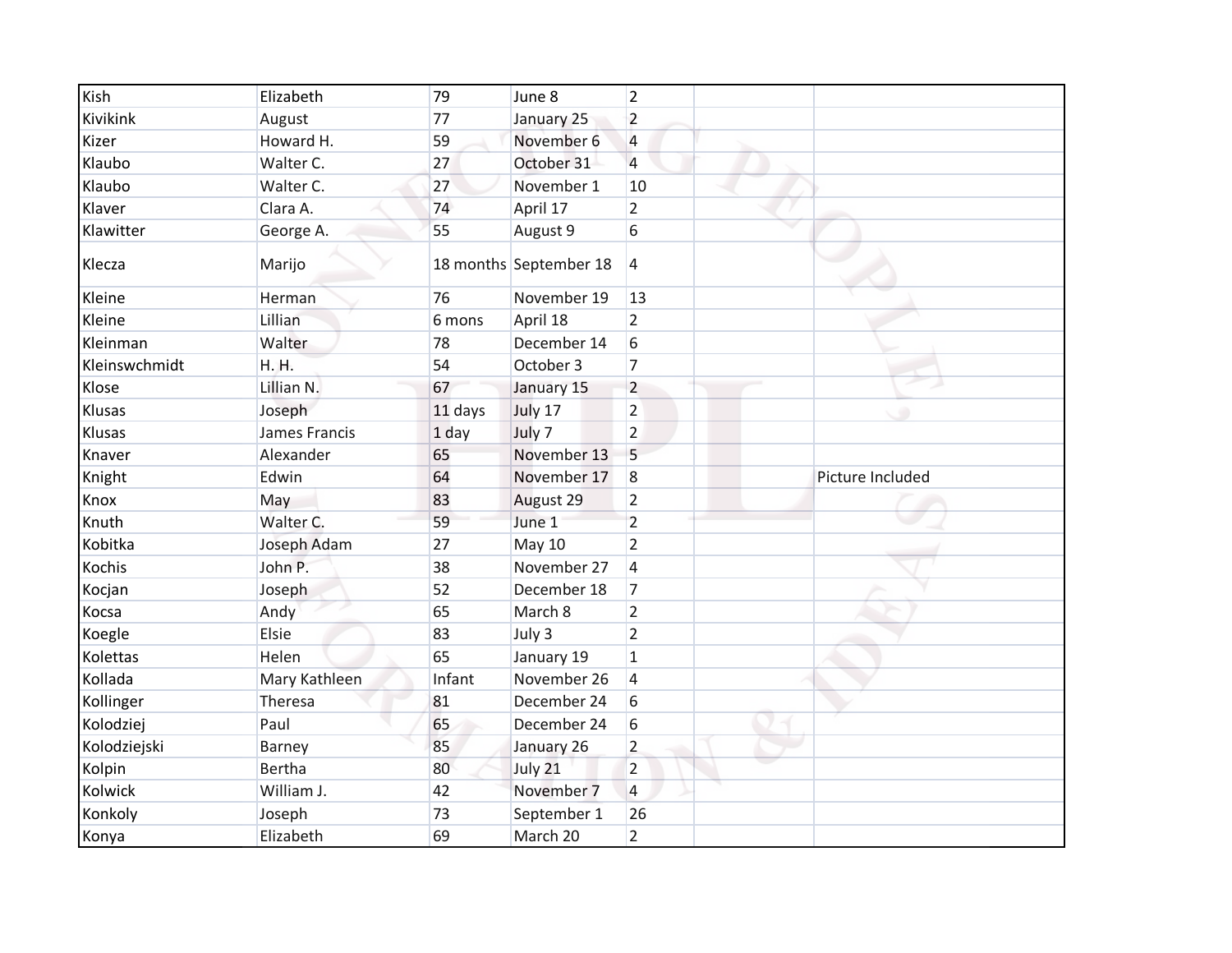| Koonce        | Lula May        | 33       | November 26   | 4              |
|---------------|-----------------|----------|---------------|----------------|
| Kooy          | Alvin           | 36       | March 21      | $\overline{2}$ |
| Kopercinski   | Frank           | 32       | March 13      | $\overline{2}$ |
| Kors          | Grace B.        | 56       | August 1      | 3              |
| Korytkowski   | Mary            |          | January 3     | $\overline{2}$ |
| Kosiba        | Joseph          | 77       | July 17       | $\overline{2}$ |
| Kosmoski      | Pauline         | 76       | June 25       | $\overline{2}$ |
| Koss          | Ernest V.       | 70       | June 28       | $\overline{2}$ |
| Kotlowski     | Thomas          | 8 months | March 23      | $\overline{2}$ |
| Kotlowski     | Barney B.       | 42       | April 17      | $\overline{2}$ |
| Kouris        | Dimos G.        |          | August 18     | 8              |
| Kovach        | Anna            | 67       | July 7        | $\overline{2}$ |
| Kovachic      | Peter           | 65       | <b>May 18</b> | $\overline{2}$ |
| Kovacik       | Anthony         | 63       | March 21      | $\overline{2}$ |
| <b>Kovacs</b> | William B.      | 85       | October 12    | 28             |
| Kowalisyn     | <b>Nick</b>     | 65       | October 19    | $\overline{7}$ |
| Kowalski      | Frances         | 90       | August 29     | $\overline{2}$ |
| Kowalski      | Mary            | 79       | April 7       | $\overline{2}$ |
| Kowalski      | Katherine       | 50       | May 17        | $\overline{2}$ |
| Kownacki      | John            | 60       | March 12      | $\overline{4}$ |
| Kozlowski     | Frank           | 62       | September 24  | 6              |
| Kozlowski     | John R.         | 55       | December 7    | 7              |
| Krall         | Frank           | 85       | June 22       | $\overline{2}$ |
| Krause        | Ida E.          | 76       | June 12       | $\overline{2}$ |
| Kreczmer      | Joseph          | 37       | November 29   | $\overline{4}$ |
| Kremarie      | Steve J.        | 59       | May 8         | $\overline{2}$ |
| Kremser       | John            | 75       | January 12    | $\overline{2}$ |
| Krestan       | Fred            | 62       | September 26  | 8              |
| Kretz         | Frank           | 70       | August 22     | 18             |
| Kristoff      | Gizella         |          | August 25     | 27             |
| Krokoski      | Cecile J.       | 63       | April 3       | $\overline{2}$ |
| Krol          | John            | 64       | May 5         | $\overline{2}$ |
| Kroncke       | Franklyn Joseph | 64       | October 5     | 5              |
| Krooswyk      | William         | 71       | April 23      | $\overline{2}$ |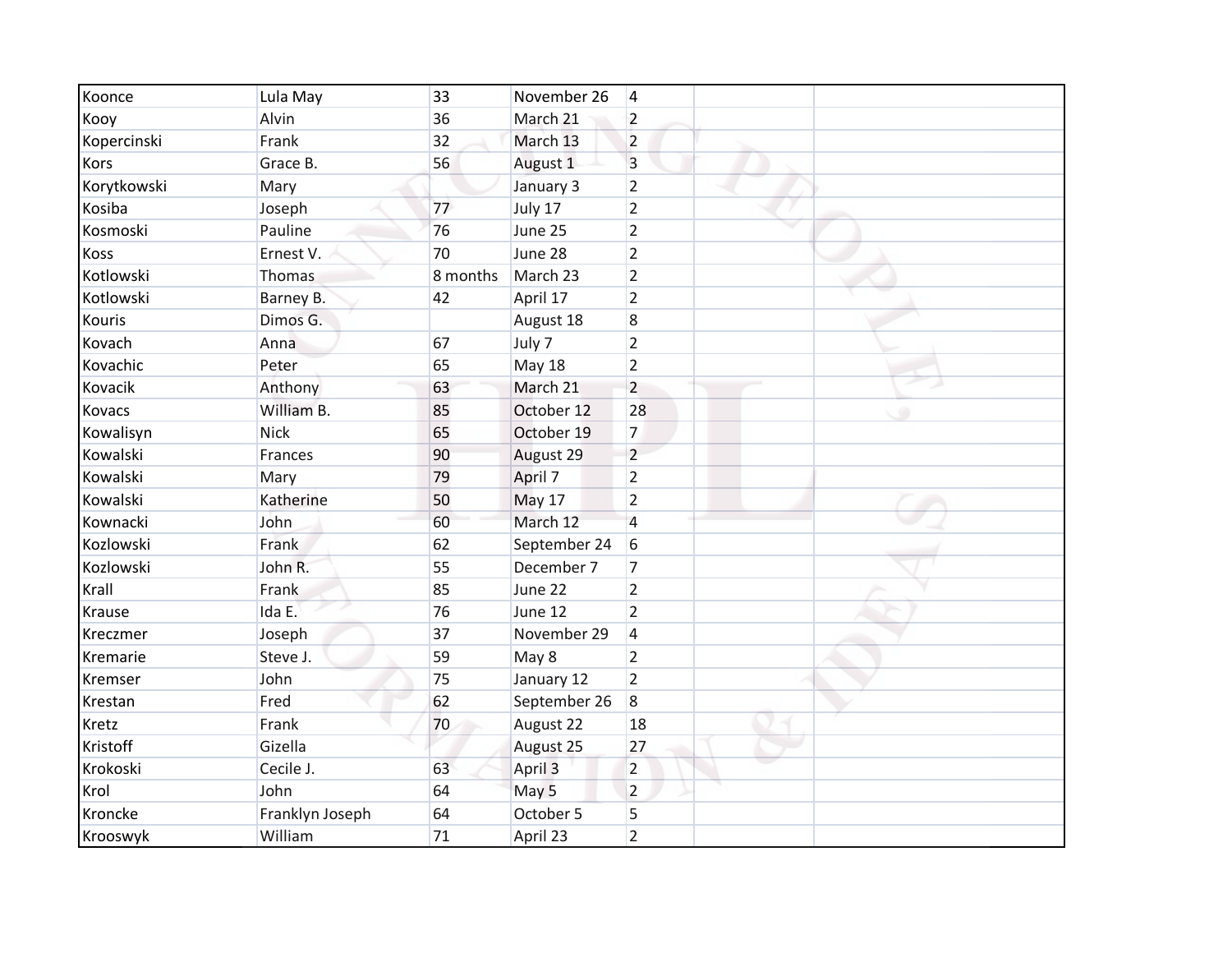| Kropp       | Catherine     | 76     | March 16            | $\overline{2}$      |
|-------------|---------------|--------|---------------------|---------------------|
| Kruczek     | Anthony       | 61     | December 29         | 9                   |
| Kruger      | Wilbur A.     | 29     | January 13          | 9                   |
| Krumm       | Marie Ellyne  | 1 week | August <sub>7</sub> | 3                   |
| Krupa       | Andrew        | 73     | March 1             | $\overline{2}$      |
| Kruse       | Katy          | 80     | April 28            | $\overline{2}$      |
| Krygier     | Edward        | 46     | March 31            | $\overline{2}$      |
| Kubov       | Andrew L.     | 69     | April 4             | $\overline{2}$      |
| Kujawa      | Joseph        | 74     | October 16          | 5                   |
| Kulasa      | Magdalene     | 55     | June 8              | $\overline{2}$      |
| Kulesa      | Micheal P.    | 60     | November 6          | 4                   |
| Kundrat     | Anna          |        | April 19            | $\overline{2}$      |
| Kundrat     | Mary          |        | April 27            | $\overline{2}$      |
| Kurczewski  | Michael       | 67     | February 20         | $\overline{2}$      |
| Kutansky    | Rudolph       | 64     | May 28              | $\overline{2}$<br>٠ |
| Kuzel       | Frank Anthony | 48     | September 8         | 9                   |
| Kuzma       | John          |        | October 30          | $\overline{4}$      |
| Kwandras    | John          | 62     | January 20          | $\overline{2}$      |
| Kwiatkowski | Martin        | 61     | October 29          | 6                   |
| Labas       | Anna          | 81     | May 19              | $\overline{2}$      |
| LaBounty    | Opal          | 37     | November 13         | 5                   |
| Lacu        | <b>Bocuer</b> | 63     | December 29         | 9                   |
| Lambros     | Mildred       | 49     | February 26         | $\overline{2}$      |
| Lamere      | Joseph A. Sr. | 72     | September 22        | $\overline{4}$      |
| Lane        | Auzie         | 79     | August 8            | 6                   |
| Lange       | Henry, Sr.    | 82     | March 30            | $\overline{2}$      |
| Langenbahn  | Rosella       | 46     | January 22          | $\overline{2}$      |
| Lanham      | Donald        | 4 mons | January 6           | $\overline{2}$      |
| Larson      | Carl Oscar    | 77     | March 30            | $\overline{2}$      |
| Larson      | Albert        | 67     | February 13         | $\overline{2}$      |
| Lasics      | Agnes M.      | 35     | November 30         | 3                   |
| LaTour      | Alexander J.  | 72     | October 23          | 11                  |
| Latta       | Silas         | 71     | February 17         | $\overline{2}$      |
| Lau         | William       | 79     | January 30          | $\overline{2}$      |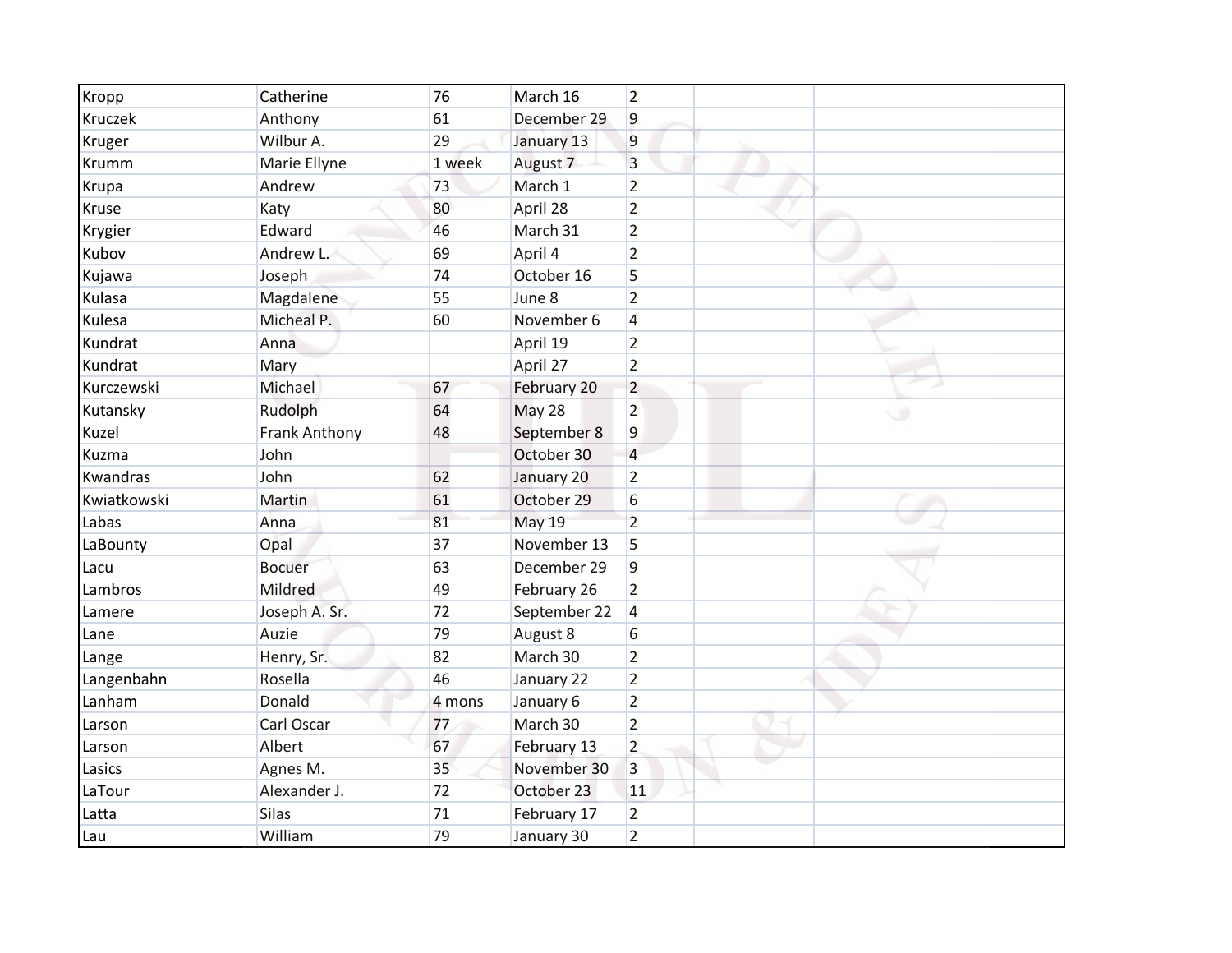| Lauerman    | John                 | 84     | December 17 | <b>13</b>      |                  |
|-------------|----------------------|--------|-------------|----------------|------------------|
| Lawerence   | Alex                 | 51     | February 27 | $\overline{2}$ |                  |
| Lawson      | Jean                 | 50     | May 31      | $\mathbf{1}$   |                  |
| Layton      | Robert T.            | 72     | October 25  | 6              |                  |
| LeBreton    | Catherine            | 62     | October 8   | 6              |                  |
| Lee         | Patricia Ann         | Infant | December 29 | 9              |                  |
| Lehman      | John H.              | 78     | October 10  | 4              |                  |
| Lehnhoff    | Emma                 | 81     | February 6  | $\overline{2}$ |                  |
| Leibecke    | Charles              | 69     | June 12     | $\overline{2}$ |                  |
| Leibman     | Paul                 | 88     | February 6  | $\overline{2}$ |                  |
| Lem         | Harry                | 70     | December 21 | 6              |                  |
| Leonard     | <b>Chester Alvin</b> | 19     | July 27     | 22             |                  |
| Leondaritis | Harry                | 53     | March 20    | $\overline{2}$ |                  |
| Letterer    | John                 | 72     | April 26    | $\overline{2}$ |                  |
| Levin       | Theodore             | 65     | March 2     | $\overline{2}$ | Picture included |
| Lewis       | Harriett R.          | 86     | April 23    | $\overline{2}$ |                  |
| Lewis       | Irene                | 73     | December 21 | 6              |                  |
| Lich        | John                 | 86     | October 25  | 6              |                  |
| Liegerot    | Leo E.               | 67     | February 10 | $\overline{2}$ |                  |
| Lillibridge | William              |        | April 12    | $\overline{2}$ |                  |
| Linback     | John E.              | 82     | July 14     | $\overline{2}$ |                  |
| Lincoln     | Mary                 | 84     | March 27    | $\overline{2}$ |                  |
| Lindinger   | Louis                | 62     | June 4      | $\overline{2}$ |                  |
| Linkimer    | Morris               |        | November 10 | 4              |                  |
| Linvill     | Harry B.             | 67     | April 27    | $\overline{2}$ |                  |
| Lipton      | Marie                | 25     | February 28 | $\mathbf{1}$   |                  |
| Liszkiewicz | Agnes                | 59     | January 20  | $\overline{2}$ |                  |
| Livengood   | Raymond              |        | December 27 | 6              |                  |
| Lobonc      | Mary                 | 1 day  | October 19  | $\overline{7}$ |                  |
| Loftus      | Fances               | 30     | September 1 | 11             |                  |
| Lohman      | Walter R.            | 58     | August 15   | 3              |                  |
| Lones       | Letitia              | 81     | June 25     | $\overline{2}$ |                  |
| Long        | Mary                 | 57     | August 29   | $\overline{2}$ |                  |
| Longbottom  | Milton V.            | 54     | February 7  | $\overline{2}$ |                  |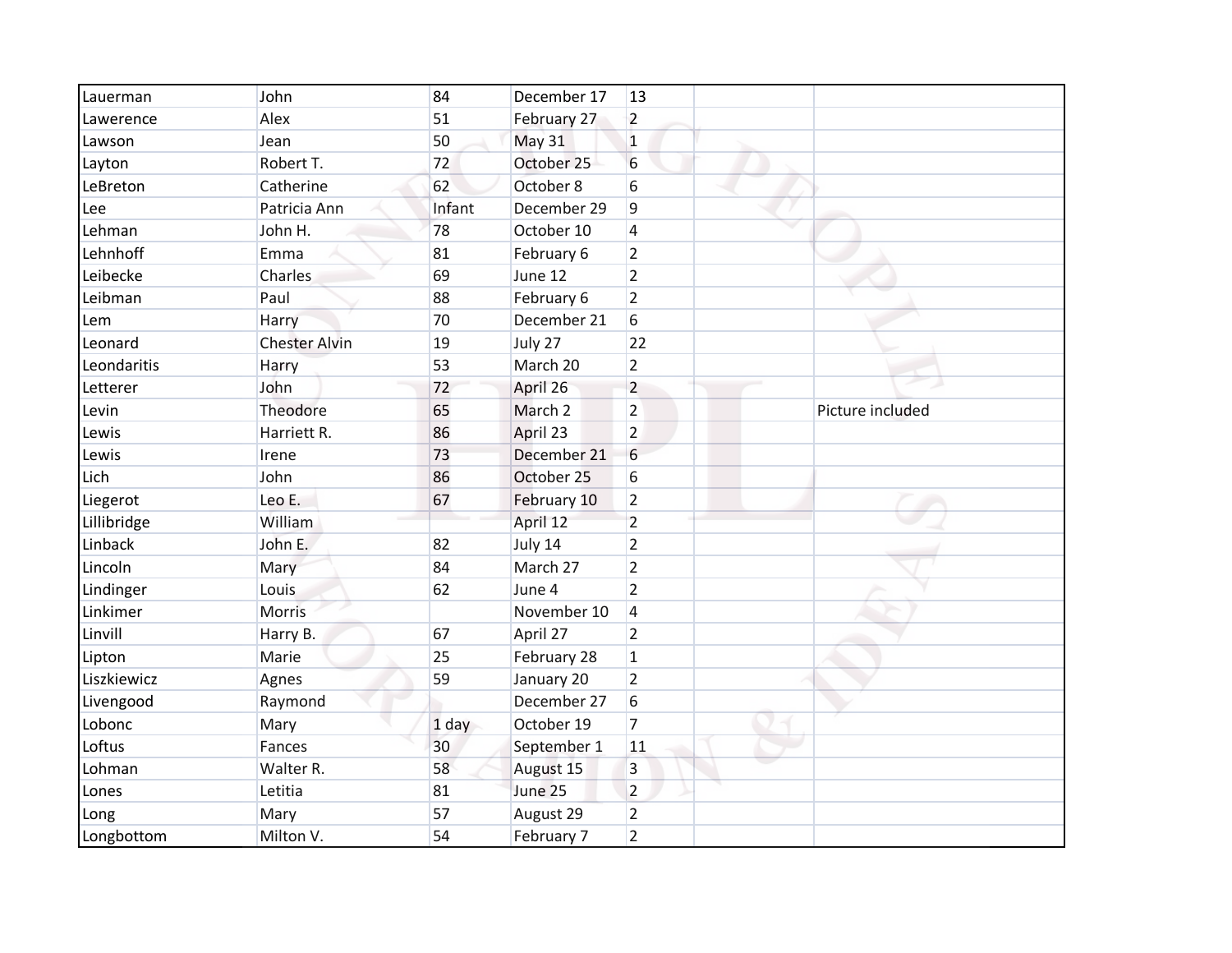| Lopez      | Anastacie              | 49     | December 8    | 44             |        |
|------------|------------------------|--------|---------------|----------------|--------|
| Los        | Andrew                 | 69     | September 24  | 39             |        |
| Los        | Andrew                 | 69     | September 22  | $\overline{a}$ |        |
| Lottes     | Sophia                 | 77     | February 7    | $\overline{2}$ |        |
| Loudenber  | Myrtle E.              | 53     | March 26      | $\overline{2}$ |        |
| Louis      | John N.                | 73     | March 15      | $\overline{2}$ |        |
| Louise     | Mary                   | 83     | November 8    | 4              | Sister |
| Lovas      | Veronika               | 83     | August 13     | 10             |        |
| Lovasko    | Steve Sr.              | 59     | March 15      | $\overline{2}$ |        |
| Love       | Merritt                | 52     | March 24      | $\overline{2}$ |        |
| Lovin      | Helen                  | 37     | November 22   | 4              |        |
| Lowe       | <b>Woodrow</b>         | 34     | February 1    | $\mathbf{1}$   |        |
| Luaska     | Charles                | 61     | July 31       | $\overline{7}$ |        |
| Lucas      | <b>James Frederick</b> | 8 mons | January 9     | $\overline{2}$ |        |
| Lucas      | <b>Robert Allen</b>    | Infant | May 21        | $\overline{2}$ |        |
| Ludington  | Anna Mary              | 61     | May 9         | $\overline{2}$ |        |
| Lugin      | Irene R.               | 62     | March 14      | $\overline{2}$ |        |
| Lukach     | John                   | 57     | June 14       | $\overline{2}$ |        |
| Lukas      | Susan                  | 59     | February 9    | $\overline{2}$ |        |
| Lukmann    | Fred                   | 51     | <b>May 26</b> | $\overline{2}$ |        |
| Lukmann    | Fred                   | 52     | May 25        | $\overline{2}$ |        |
| Lukos      | Dennis H.              | 6      | October 25    | 6              |        |
| Lukowski   | Josephine              | 67     | April 9       | $\overline{2}$ |        |
| Lund       | Carrie D.              | 66     | November 22   | 4              |        |
| Lurie      | Samuel                 | 62     | December 13   | 14             |        |
| Luttringer | Frederick C.           | 70     | April 5       | $\overline{2}$ |        |
| Lyon       | Sidney L.              | infant | September 24  | 6              |        |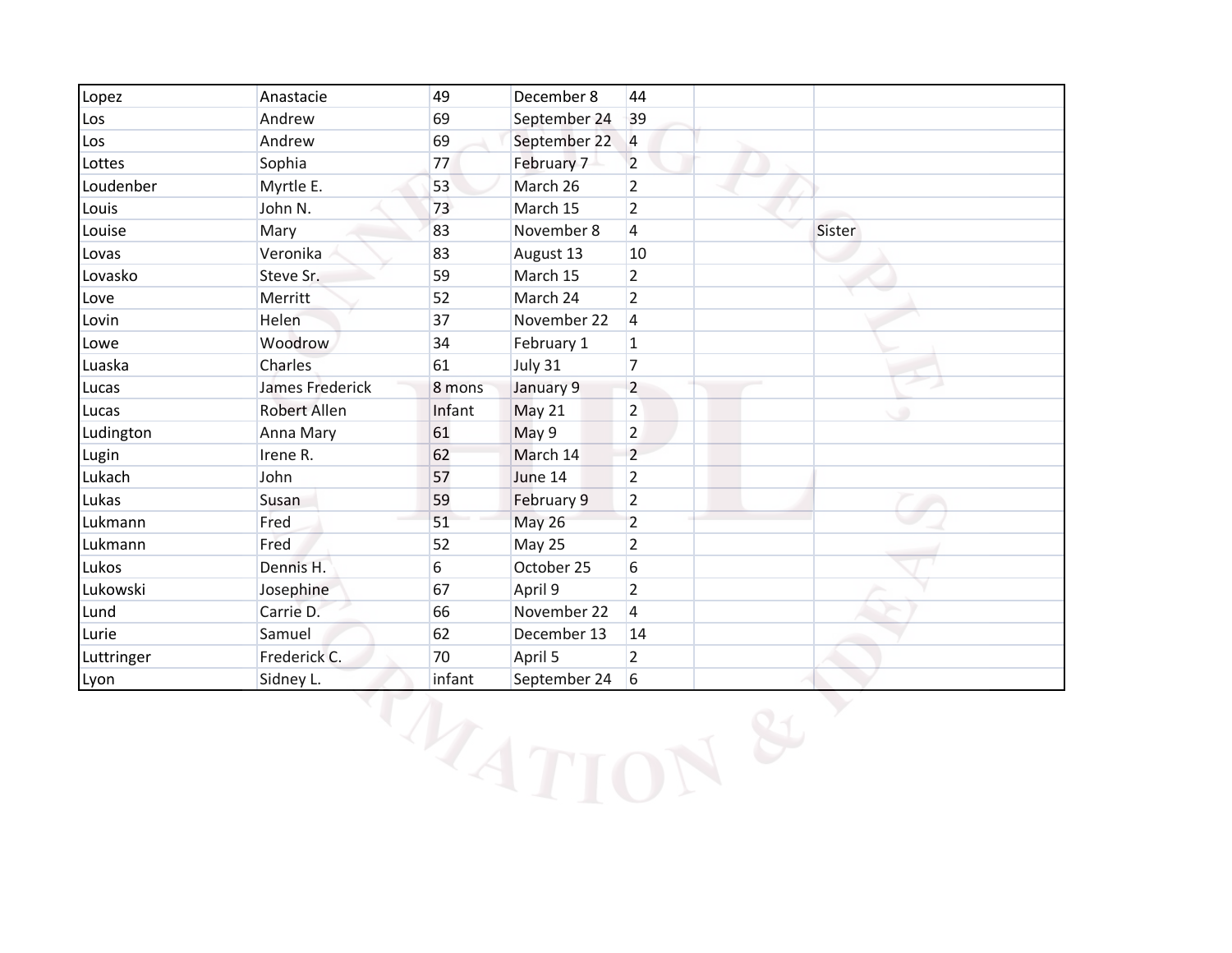| <b>Surname</b> | <b>Given</b>             | Age | <b>Date</b>  | Page           | <b>Maiden</b> | <b>Note</b> |
|----------------|--------------------------|-----|--------------|----------------|---------------|-------------|
| MacDonald      | Christine                | 52  | February 26  | $\overline{2}$ |               |             |
| Mackey         | Harry                    | 69  | January 11   | $\overline{2}$ |               |             |
| Mackey         | Elmer                    | 69  | December 10  | $\overline{4}$ |               |             |
| Macko          | Nicholas (Nick)          | 64  | October 16   | 5              |               |             |
| Mackowiak      | Barney                   | 44  | November 10  | 4              |               |             |
| Madderom       | George                   | 41  | February 12  | $\overline{2}$ |               |             |
| Madura         | John                     | 55  | November 19  | 13             |               |             |
| Magdanz        | Augusta                  | 89  | September 22 | 4              |               |             |
| Maginot        | Daisy L.                 | 42  | May 9        | $\overline{2}$ |               |             |
| Maginot        | Theresa                  | 83  | February 28  | $\overline{2}$ |               |             |
| Magiot         | Mrs. Daisy L.            | 42  | May 8        | $\overline{2}$ |               |             |
| Mahnkme        | <b>William Frederick</b> | 72  | December 20  | 10             |               |             |
| Majewski       | Frank                    | 68  | August 31    | 4              |               |             |
| Majtan         | John                     | 62  | August 28    | 5              |               |             |
| Malachowski    | Frank                    | 70  | November 30  | 3              |               |             |
| Malbasich      | John                     |     | July 12      | $\overline{2}$ |               |             |
| Malikoff       | Lebiart                  | 55  | November 27  | 4              |               |             |
| Malinowski     | Vincent                  | 68  | June 2       | $\overline{2}$ |               |             |
| Mallot         | <b>Grover Cleveland</b>  | 65  | March 20     | 3              |               |             |
| Maloian        | Abgar                    |     | May 5        | $\overline{2}$ |               |             |
| Malone         | Huldah                   | 82  | May 9        | $\overline{2}$ |               |             |
| Malsch         | Fred                     | 72  | December 5   | 6              |               |             |
| Mamrila        | <b>Infant Girl</b>       |     | January 25   | $\overline{2}$ |               |             |
| Mangan         | Minnie                   | 79  | April 19     | $\overline{2}$ |               |             |
| Manley         | Michael J.               | 58  | May 3        | $\overline{2}$ |               | Veteran     |
| Mantel         | Eva Pearl                |     | November 27  | 4              |               |             |
| Mantel         | Joseph A.                | 72  | June 1       | $\overline{2}$ |               |             |
| Marcovich      | Kate                     | 70  | February 19  | $\overline{2}$ |               |             |
| Marginean      | Anna                     | 54  | October 4    | 8              |               |             |
| Marin          | Kalman                   | 10  | February 26  | $\overline{2}$ |               |             |
| Markowicz      | Tina                     |     | November 12  | 8              |               |             |
| <b>Marks</b>   | Salvo G.                 | 59  | February 16  | $\overline{2}$ |               |             |
| Marsh          | Richard C. (Ricky)       | 3   | March 27     | $\mathbf 1$    |               |             |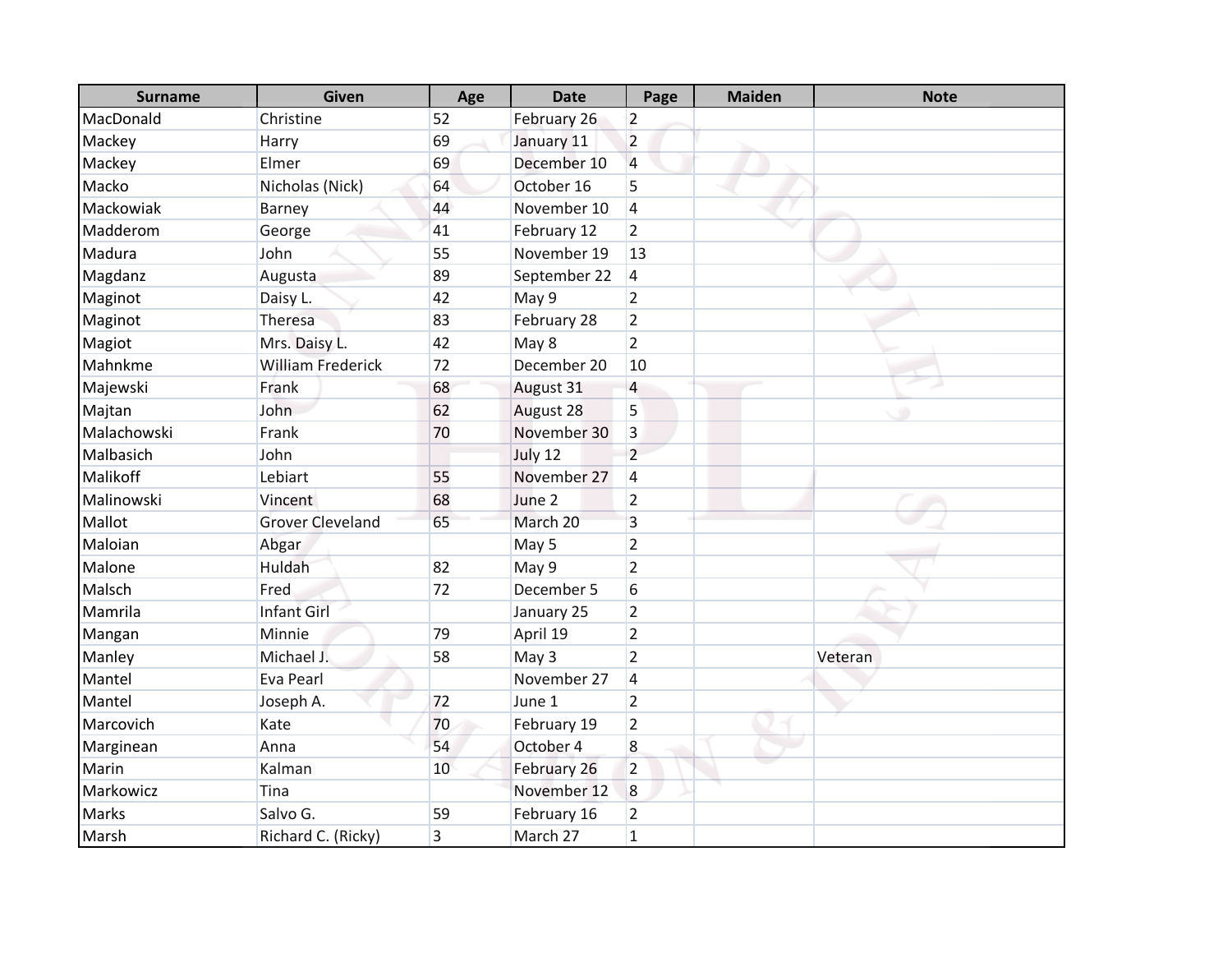| Marshal        | Dr. B. W.           | 70 | February 12   | $\overline{2}$ |                  |
|----------------|---------------------|----|---------------|----------------|------------------|
| Marshall       | J. Claude (Doc)     | 57 | August 24     | 22             |                  |
| Marshall       | <b>Boone Turner</b> | 58 | July 12       | $\overline{2}$ |                  |
| Marshall       | Alvin E.            | 63 | June 28       | $\overline{2}$ |                  |
| Martin         | Elizabeth           | 25 | April 23      | $\mathbf{1}$   | Picture included |
| Martin         | Ronald              |    | June 30       | $\overline{1}$ |                  |
| Martin         | Harry C.            | 68 | August 30     | 8              |                  |
| Martin         | Charles             | 75 | September 8   | 9              |                  |
| Martin         | Josephine           | 85 | October 17    | 4              |                  |
| Maryanaitis    | Joseph              | 62 | October 4     | 8              |                  |
| Mason          | Fred                | 53 | August 1      | 3              |                  |
| Mason          | Charles C.          | 90 | February 19   | $\overline{2}$ |                  |
| Maszinski      | Victor              | 37 | January 9     | $\overline{2}$ |                  |
| Matej          | Vincent             | 64 | December 1    | 40             |                  |
| <b>Mathews</b> | Martha Jeanne       | 19 | June 30       | $\mathbf{1}$   |                  |
| Mathewson      | John C.             |    | August 27     | 6              |                  |
| <b>Matias</b>  | John R.             | 39 | November 10   | $\overline{4}$ |                  |
| Matkowicz      | Paul                | 57 | April 9       | $\overline{2}$ |                  |
| Matson         | Josephine           | 65 | May 21        | $\overline{2}$ |                  |
| Matter         | <b>Arthur Guy</b>   | 84 | November 9    | 24             |                  |
| Matusik        | Thomas              | 67 | September 13  | 4              |                  |
| Maty           | Anna                |    | January 26    | 2              |                  |
| Mauke          | George R.           | 56 | November 6    | 4              |                  |
| Mayer          | <b>Ruth Elvin</b>   | 49 | January 4     | $\overline{2}$ |                  |
| McCarthy       | Loreen              | 41 | March 5       | $\overline{2}$ |                  |
| McCleary       | Robert              | 21 | September 20  | $\mathbf{1}$   |                  |
| McClelland     | <b>Barbara</b>      | 51 | March 23      | $\overline{2}$ |                  |
| McClendon      | William             |    | March 2       | $\overline{2}$ |                  |
| McClendon      | William             | 45 | February 28   | $\overline{2}$ |                  |
| <b>McClung</b> | Inez Irene          | 91 | January 9     | $\overline{2}$ |                  |
| McColley       | Wilma               | 48 | October 24    | 4              |                  |
| McCoy          | <b>Clarence Ray</b> | 40 | July 13       | $\overline{2}$ |                  |
| McCracken      | Clyde               | 59 | July 7        | $\overline{2}$ |                  |
| McCulloch      | Archibald W.        | 49 | <b>May 16</b> | $\overline{2}$ |                  |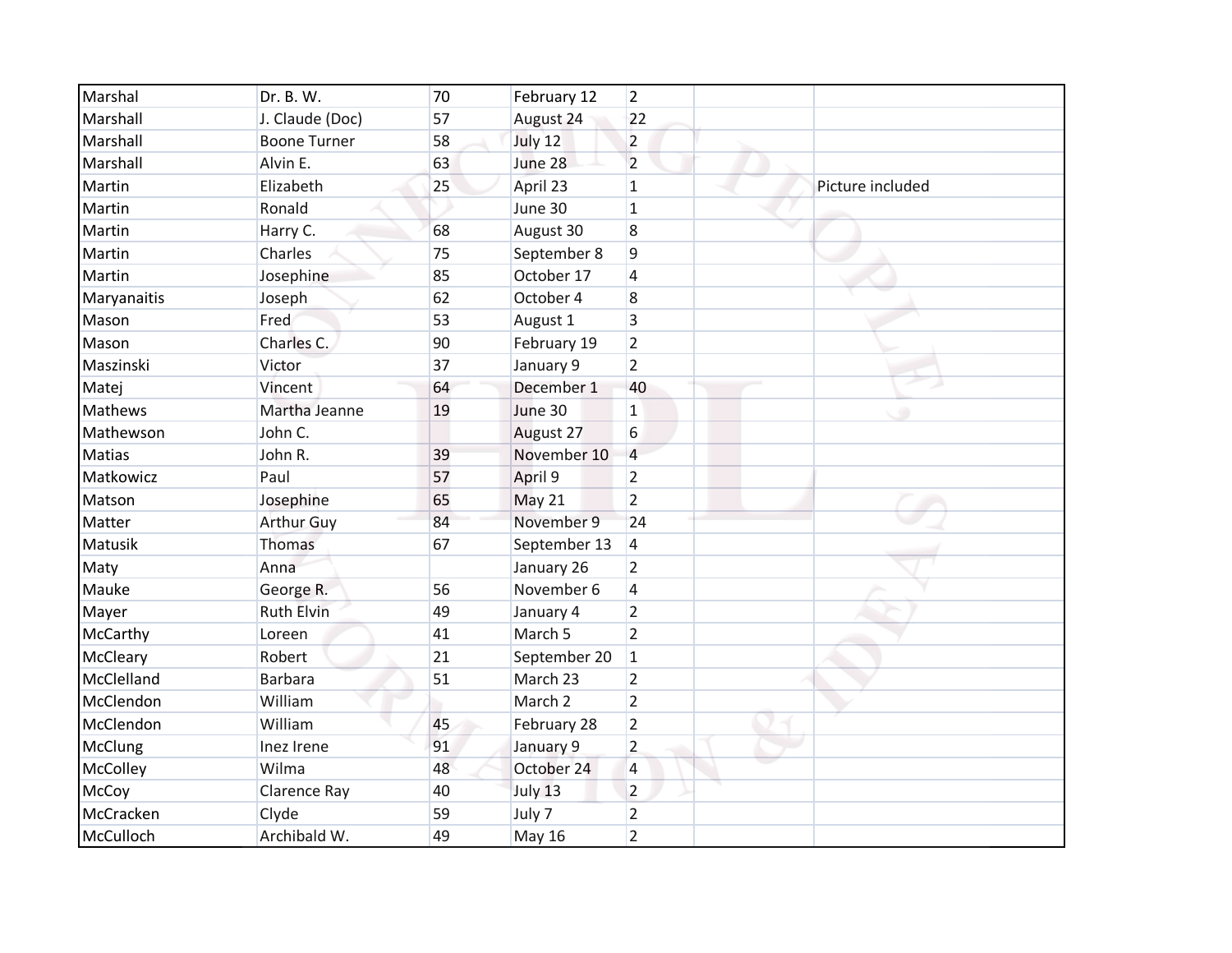| McCunsey     | Walter               | 75             | October 26    | 8              |         |                          |
|--------------|----------------------|----------------|---------------|----------------|---------|--------------------------|
| McCutcheon   | James                | 72             | April 23      | $\overline{2}$ |         |                          |
| McDonough    | Mary E.              | 86             | April 14      | $\overline{2}$ |         |                          |
| McGee        | Ella                 | 83             | January 25    | $\overline{2}$ |         |                          |
| McGovern     | Abigal               | 60             | July 27       | 22             |         |                          |
| McGraw       | Mary                 | 80             | October 15    | $6\,$          | Lenblum |                          |
| McGuan       | John S.              | 78             | October 5     | 5              |         |                          |
| McKeever     | Mary                 | 54             | September 24  | 6              |         |                          |
| McKenna      | Thomas C.            |                | February 28   | $\overline{2}$ |         |                          |
| McKinley     | Dore J.              | 42             | November 20   | $\overline{4}$ |         |                          |
| McKinney     | Katheryn D.          | 58             | April 16      | $\overline{2}$ |         |                          |
| McLain       | Marshall             | 75             | November 19   | 13             |         |                          |
| McLean       | David                | 79             | July 27       | 22             |         |                          |
| McLean       | Adeline              | 75             | August 29     | $\overline{2}$ |         |                          |
| McMillen     | William C.           |                | March 26      | $\overline{2}$ |         |                          |
| McMullin     | <b>Charles Elmer</b> | 70             | <b>May 19</b> | $\overline{2}$ |         |                          |
| McNab        | Alexander H.         | 55             | February 10   | $\overline{2}$ |         |                          |
| McNally      | <b>Frederick Lee</b> | 61             | March 26      | $\overline{2}$ |         |                          |
| McNally      | James                | 41             | March 17      | $\overline{2}$ |         |                          |
| McNamara     | James T.             | 56             | December 17   | $\mathbf{1}$   |         |                          |
| McQuade      | Francis E. (Mickey)  | 46             | April 30      | $\overline{2}$ |         | Picture included (May 1) |
| McWayne      | Catherine            | 87             | December 14   | 6              |         |                          |
| <b>Mears</b> | Stella               | 50             | October 31    | $\overline{4}$ |         |                          |
| Mech         | Joseph               | 59             | March 29      | $\overline{2}$ |         |                          |
| Meeker       | Robert J.            | 5 Days         | March 1       | $\overline{2}$ |         |                          |
| Meer         | Charles H.           | 82             | April 2       | $\overline{2}$ |         |                          |
| Meier        | Henry J.             | 50             | October 13    | 50             |         |                          |
| Melton       | Robert               | $\overline{2}$ | October 20    | 11             |         |                          |
| Melvin       | Artie J.             | 58             | December 31   | 6              |         |                          |
| Mendyk       | Krystyna             | 70             | March 6       | $\overline{2}$ |         |                          |
| Mesich       | Louis                | 66             | November 6    | $\overline{4}$ |         |                          |
| Method       | Harold S.            | 55             | October 20    | 11             |         |                          |
| Metz         | Donald               | 55             | August 29     | $\overline{2}$ |         |                          |
| Metzger      | Emma                 | 73             | July 10       | $\overline{2}$ |         |                          |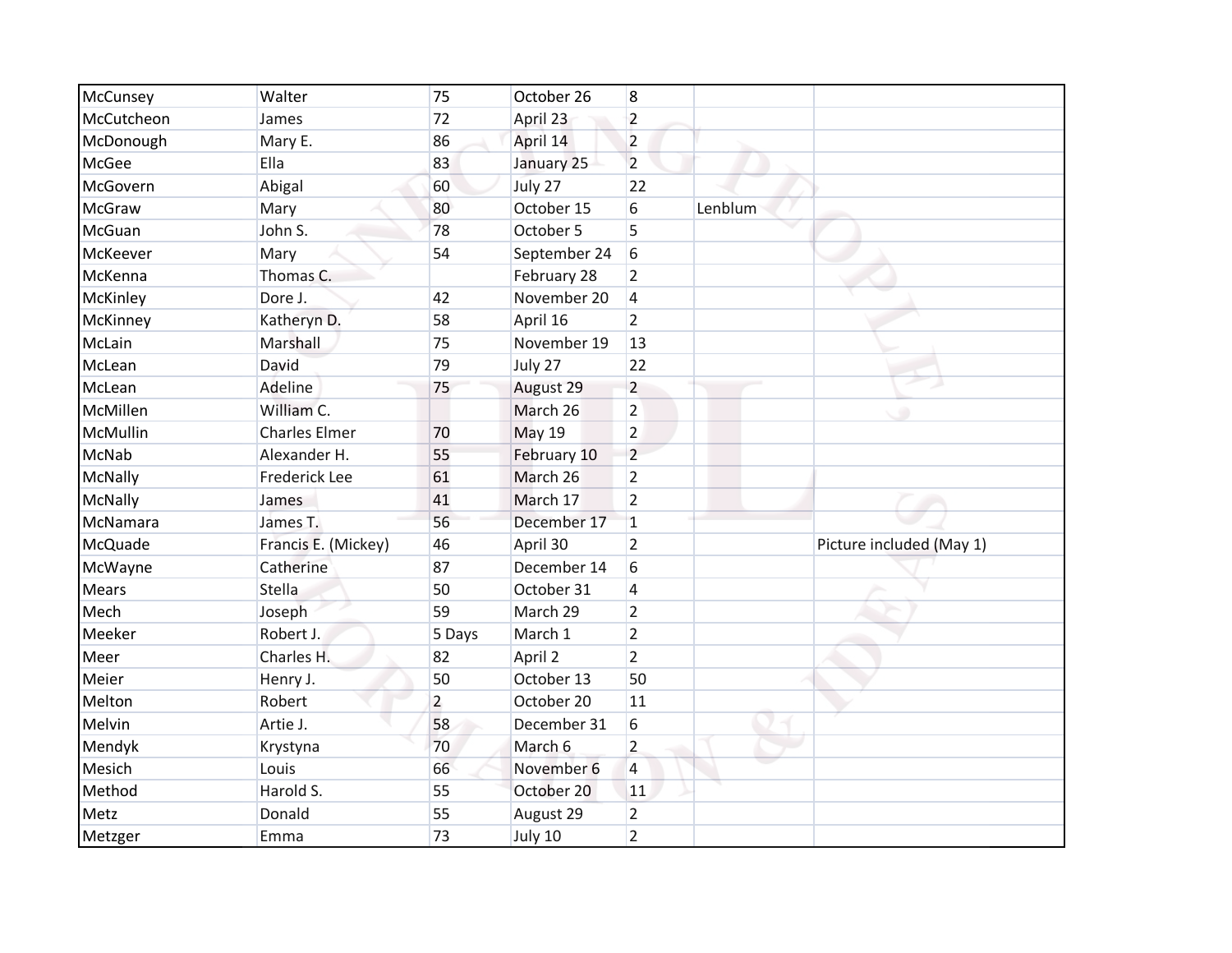| Metzner      | Herman              | 82     | March 8      | $\overline{2}$          |               |                  |
|--------------|---------------------|--------|--------------|-------------------------|---------------|------------------|
| Meyer        | John G.             | 67     | April 19     | $\overline{2}$          |               |                  |
| Meyer        | Joseph E.           | 71     | March 9      | $\mathbf{1}$            |               |                  |
| Meyer        | Florence            | 47     | October 30   | 4                       |               |                  |
| Meyer        | John G.             |        | May 7        | $\overline{2}$          |               |                  |
| Meyer        | Henry               | 61     | July 5       | $\overline{2}$          |               |                  |
| Mican        | John                | 56     | May 22       | $\overline{2}$          |               |                  |
| Micenko      | Paul                | 59     | May 22       | $\overline{2}$          |               |                  |
| Michalak     | Leo J.              | 38     | October 16   | 5                       |               |                  |
| Michalak     | John                | 41     | March 23     | $\overline{2}$          |               |                  |
| Michalski    | Dorothy M.          | 34     | September 3  | $\overline{\mathbf{4}}$ |               |                  |
| Michna       | Richard A.          | 25     | February 22  | $\overline{2}$          |               |                  |
| <b>Migas</b> | Nick                | 64     | October 30   | 4                       |               |                  |
| Mihalic      | Anna                | 64     | September 25 | 5                       |               |                  |
| Mihalic      | Veronica            | 31     | December 8   | 14                      | <b>Marlow</b> | ٠                |
| Mihalic      | Veronica Marlow     | 31     | December 7   | $\overline{7}$          |               |                  |
| Mihalso      | Paul Sr.            | 83     | January 24   | $\overline{2}$          |               |                  |
| Mikelbort    | Frank               | 62     | March 6      | $\overline{2}$          |               |                  |
| Mikesell     | Mrs. Edward         | 74     | October 23   | 11                      |               |                  |
| Miklosy      | Mary                |        | March 14     | $\overline{2}$          |               |                  |
| Mikolajczyk  | Rose                | 55     | October 12   | 28                      |               |                  |
| Milazzo      | Joseph              | 45     | August 25    | 27                      |               |                  |
| Miller       | George Peter        | 66     | November 20  | 4                       |               |                  |
| Miller       | Mary                | 80     | January 20   | $\overline{2}$          |               |                  |
| Miller       | <b>Robert James</b> | 26     | June 2       | $\overline{2}$          |               |                  |
| Miller       | Robert J.           | 26     | May 29       | $\mathbf{1}$            |               | Picture included |
| Miller       | Joseph              | 31     | June 18      | 19                      |               |                  |
| Miller       | Louise              | 72     | January 8    | $\overline{2}$          |               |                  |
| Miller       | Almanda             | 42     | October 26   | 8                       |               |                  |
| Miller       | Albert W.           | 68     | April 6      | $\overline{2}$          |               |                  |
| Mills        | David Bell          | 69     | December 10  | 4                       |               |                  |
| Milo         | Edward              | infant | February 19  | $\overline{2}$          |               |                  |
| <b>Minas</b> | Edward C.           | 86     | January 1    | $\mathbf 1$             |               | Picture included |
| Mincheff     | Velo                | 65     | January 16   | $\overline{2}$          |               |                  |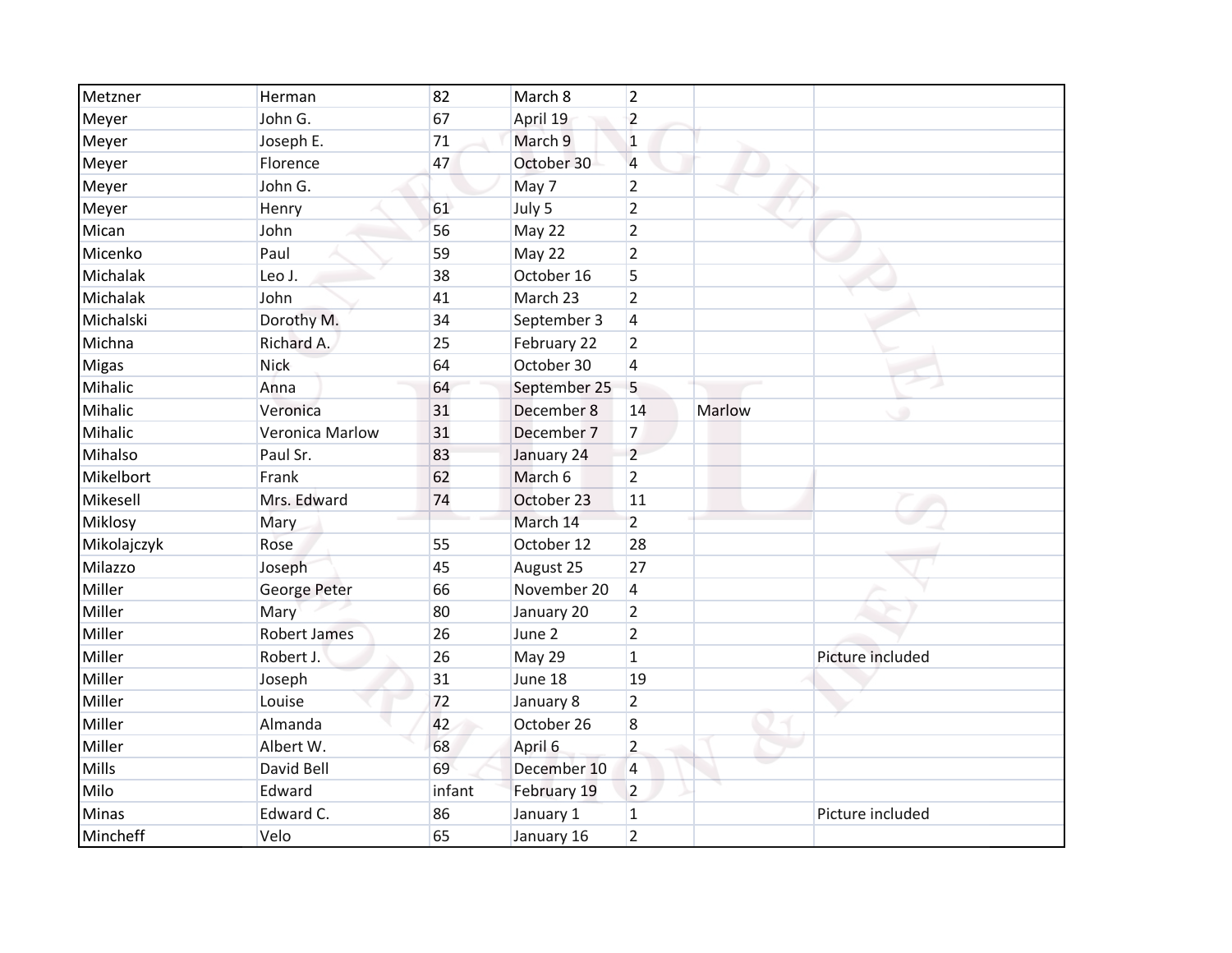| <b>Minks</b>  | Joseph Joplin          | 91           | March 6       | $\overline{2}$ |           |
|---------------|------------------------|--------------|---------------|----------------|-----------|
| Miser         | Commodore              | 74           | May 29        | $\overline{2}$ |           |
| <b>Miskus</b> | Ann                    | 66           | May 9         | $\overline{2}$ |           |
| Mitchell      | Minnie N.              | 59           | November 24   | 8              |           |
| Moatz         | Lester H.              | 56           | April 18      | $\overline{2}$ |           |
| Moline        | Edward                 | 42           | <b>May 15</b> | $\mathbf{1}$   |           |
| Mollie        | Merklein               |              | September 25  | 5              | Principal |
| Molnar        | Anna                   |              | December 5    | 6              |           |
| Monbeck       | F.A.                   | 75           | September 1   | 11             |           |
| Monroe        | Joseph R.              | 62           | December 29   | 9              |           |
| Monteuffel    | Ruth G.                | 57           | March 23      | $\overline{2}$ |           |
| Montex        | Onofre                 | 49           | April 7       | $\overline{2}$ |           |
| Montgerard    | John                   | 46           | October 19    | $\overline{7}$ |           |
| Moon          | Charles A.             | 90           | April 24      | $\overline{2}$ |           |
| Moore         | William                | 59           | August 20     | 8              |           |
| Moore         | Sophie L.              | 65           | August 2      | 6              |           |
| Moorhead      | Tilda B. (Mrs John K.) | 64           | February 9    | $\overline{2}$ |           |
| Morariu       | John                   | 56           | February 16   | $\overline{2}$ |           |
| Moreno        | Jauna N.               | 48           | March 14      | 2              |           |
| Morgan        | William Henry          | 55           | November 28   | 3              |           |
| Morgan        | William H.             | 55           | November 29   | $\overline{4}$ |           |
| Morgan        | William F.             | 67           | January 30    | 2              |           |
| Moriarty      | Daniel                 | 75           | November 28   | 3              |           |
| Moritz        | <b>William Fred</b>    | 57           | August 17     | $\overline{2}$ |           |
| Moritz        | <b>Agnes Frances</b>   | 41           | October 2     | $\overline{4}$ |           |
| Moron         | Mary                   | 82           | September 25  | 5              |           |
| Morris        | Andrew                 | 35           | June 18       | $\overline{2}$ |           |
| Morris        | Lorraine               | $\mathbf{1}$ | August 14     | $\overline{2}$ |           |
| Morris        | John Albert            | 24           | August 30     | 8              |           |
| Morris        | Thomas                 | infant       | April 10      | $\overline{2}$ |           |
| Morris        | Mary S.                | 78           | January 31    | $\overline{2}$ |           |
| Morse         | Evan J.                | 55           | June 27       | $\overline{2}$ |           |
| Morton        | Roy D.                 | 50           | June 15       | $\overline{2}$ |           |
| Morton        | Charles T.             | 78           | December 29   | 9              |           |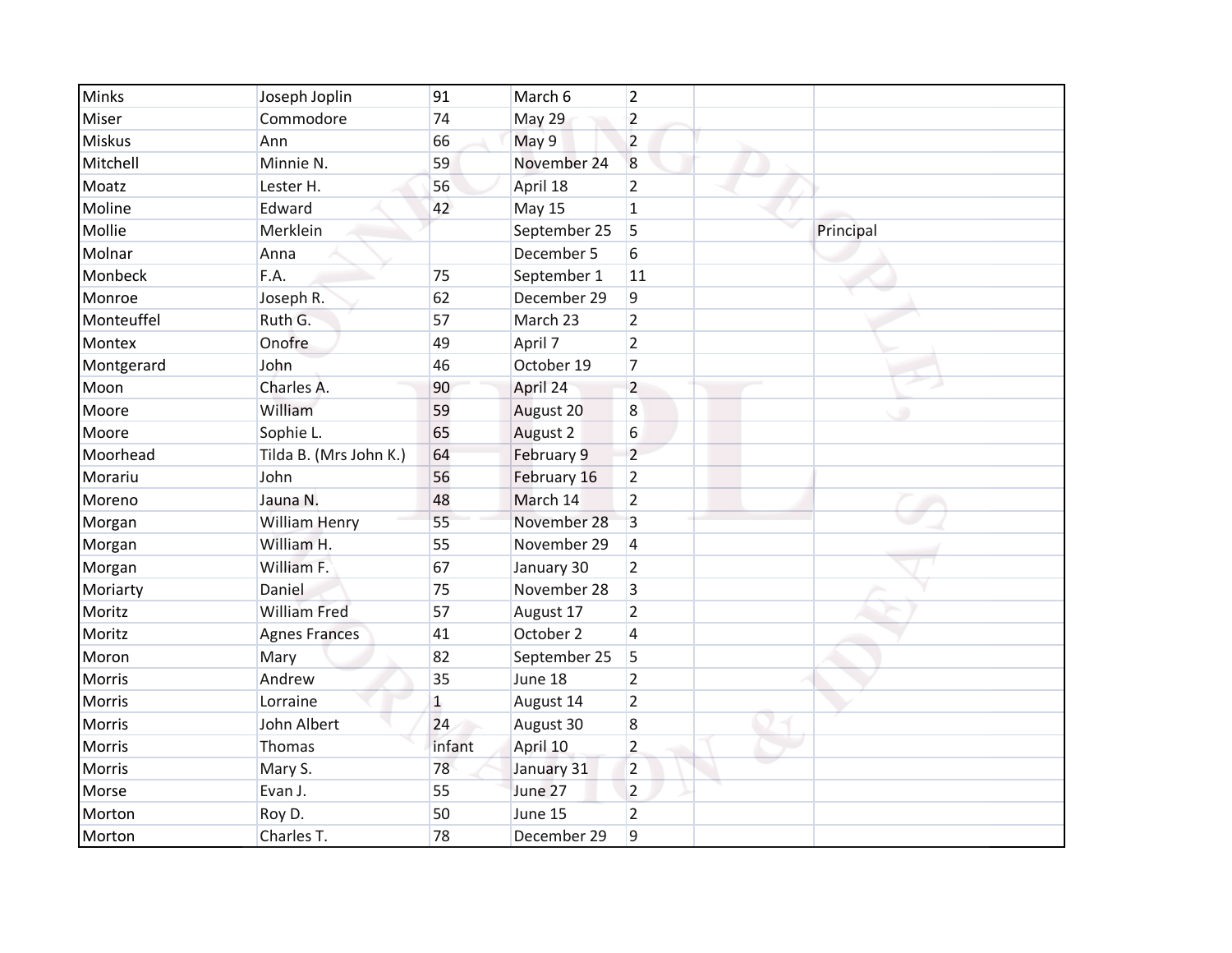| Mosley           | <b>Frank James</b>      | 39 | December 13   | 14                       |                  |
|------------------|-------------------------|----|---------------|--------------------------|------------------|
| Mottershaw       | Richard Sr.             | 51 | July 18       | $\overline{2}$           |                  |
| <b>Mounts</b>    | Lester                  | 59 | <b>May 31</b> | $\mathbf{1}$             |                  |
| Mowat            | John                    | 83 | September 7   | $\overline{4}$           |                  |
| Moyer            | <b>Bertha</b>           | 67 | March 28      | $\overline{2}$           |                  |
| Mrkacek          | Helen D.                | 22 | June 20       | $\overline{2}$           |                  |
| Mruga            | Casimir C.              | 66 | August 1      | 3                        |                  |
| Mucha            | Helen                   | 32 | August 1      | 3                        |                  |
| Mucklan          | James Edward            | 64 | November 24   | 40                       |                  |
| Mueller          | Emma                    | 72 | October 29    | 6                        |                  |
| Mueller          | Florence                | 69 | May 17        | $\overline{2}$           |                  |
| Muldoon          | Marie                   | 87 | December 29   | 9                        |                  |
| Mulhall          | Mabel                   | 60 | October 1     | 36                       |                  |
| Muller           | Reinholt                | 65 | October 9     | 5                        |                  |
| Mullinix         | Wilber                  | 75 | January 20    | $\overline{2}$           | ٠                |
| Mundt            | Leonard W.              | 14 | October 2     | $\overline{\mathcal{L}}$ |                  |
| Munoz            | Maria                   | 55 | February 26   | $\overline{2}$           |                  |
| Murphy           | Sara                    | 78 | October 9     | 5                        |                  |
| Murray           | John                    | 24 | May 12        | $\mathbf{1}$             |                  |
| Murray           | Gordon D.               | 64 | April 18      | $\overline{2}$           | Picture included |
| <b>Musgraves</b> | Thomas A.               | 74 | April 12      | $\overline{2}$           |                  |
| <b>Musk</b>      | Harry E.                | 68 | February 26   | $\overline{2}$           |                  |
| Muvich           | Magdalene               | 66 | July 16       | $\overline{2}$           |                  |
| <b>Myers</b>     | Anna R.                 | 79 | January 31    | $\overline{2}$           |                  |
| <b>Myers</b>     | <b>William Franklin</b> | 81 | August 14     | $\overline{2}$           |                  |
| Mytych           | John                    | 70 | October 31    | 4                        |                  |
| <b>Nagy</b>      | Louis                   | 60 | June 29       | $\overline{2}$           |                  |
| Nalepa           | George                  | 62 | February 17   | $\overline{2}$           |                  |
| Nalle            | Olive                   | 79 | August 25     | 27                       |                  |
| Nassau           | Amelia                  | 70 | September 7   | 4                        |                  |
| Navarro          | Pedro                   | 60 | January 31    | $\overline{2}$           |                  |
| Navarro          | Sara                    | 58 | <b>May 11</b> | $\overline{2}$           |                  |
| Nawracaj         | Mary                    | 71 | April 17      | $\overline{2}$           |                  |
| <b>Neeley</b>    | Mrs. David N.           | 70 | March 7       | $\mathbf{1}$             |                  |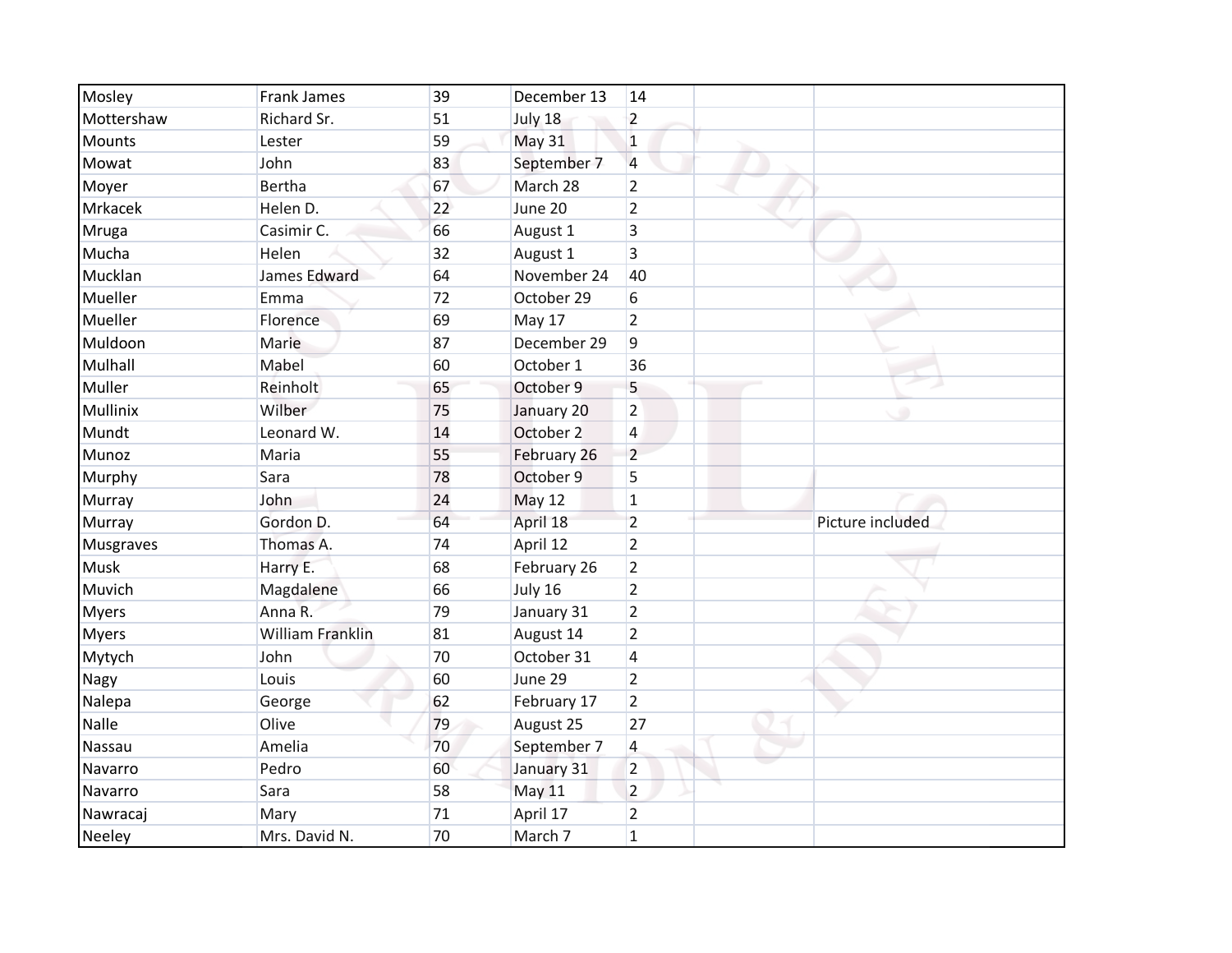| Neeley         | David N.      | 70                  | March 7       | $\mathbf{1}$   |                     |                  |
|----------------|---------------|---------------------|---------------|----------------|---------------------|------------------|
| Neidow         | Charles       |                     | March 8       | $\overline{2}$ |                     |                  |
| Nelson         | Paul Jr.      | 18                  | <b>May 10</b> | $\overline{2}$ |                     |                  |
| Nelson         | Charles       | 70                  | March 26      | $\overline{2}$ |                     |                  |
| Nemeth         | John          | 72                  | April 19      | $\overline{2}$ |                     |                  |
| <b>Nevins</b>  | C. C.         | 47                  | February 27   | $\overline{2}$ |                     |                  |
| <b>Nevins</b>  | Mrs. Clark    | 41                  | March 2       | $\overline{2}$ | <b>Beth Bunnell</b> |                  |
| Newenhause     | Sandra        | $\overline{7}$      | March 7       | $\mathbf{1}$   |                     |                  |
| Newnum         | Octavis A.    | 88                  | March 13      | $\overline{2}$ |                     |                  |
| Nicholas       | Clarence G.   | 64                  | April 7       | $\overline{2}$ |                     |                  |
| <b>Nichols</b> | Bernard J.    | 28                  | September 10  | $\overline{8}$ |                     | Veteran          |
| <b>Nichols</b> | William Jr.   | 38                  | April 20      | $\overline{2}$ |                     |                  |
| <b>Nickels</b> | Rev. Jacob M. | 57                  | May 24        | $\mathbf{1}$   |                     |                  |
| Niebergall     | Catherine     | 47                  | August 14     | $\overline{2}$ |                     |                  |
| Nieto          | Julia R.      | 78                  | August 15     | 3              |                     |                  |
| Nietzel        | Twins         | infants             | September 12  | 6              |                     |                  |
| Nodrak         | Barbara       | 73                  | November 1    | 36             |                     |                  |
| Nogieo         | Peter         | 62                  | October 8     | 6              |                     |                  |
| Nondorf        | Bernard       |                     | April 5       | $\overline{2}$ |                     |                  |
| Norhtway       | Anna          | 66                  | June 15       | $\overline{2}$ |                     |                  |
| Norman         | Richard       | 26                  | January 12    | $\mathbf{1}$   |                     | Picture included |
| Norman         | Underwood     | 80                  | February 27   | $\overline{2}$ |                     |                  |
| Norman         | William H.    | 79                  | September 1   | 26             |                     |                  |
| Norman         | Shirley       | 18                  | January 12    | $\mathbf{1}$   |                     | Picture included |
| <b>Norris</b>  | Austin R.     | 78                  | May 31        | $\overline{2}$ |                     |                  |
| Novak          | Joseph        | 58                  | October 9     | 5              |                     |                  |
| Nowak          | Valaria       | 64                  | August 16     | 6              | Kutz                |                  |
| Nowak          | Peter         | 71                  | March 16      | $\overline{2}$ |                     |                  |
| Nuener         | Charles Sr.   | 52                  | February 10   | $\overline{2}$ |                     |                  |
| Oberloh        | Sophia        | 69                  | July 24       | 14             |                     |                  |
| Obremski       | John          | 48                  | December 3    | 14             |                     |                  |
| O'Day          | Carl Edward   | 10 months October 9 |               | 5              |                     |                  |
| O'Leary        | Timothy F.    |                     | January 3     | $\overline{2}$ |                     |                  |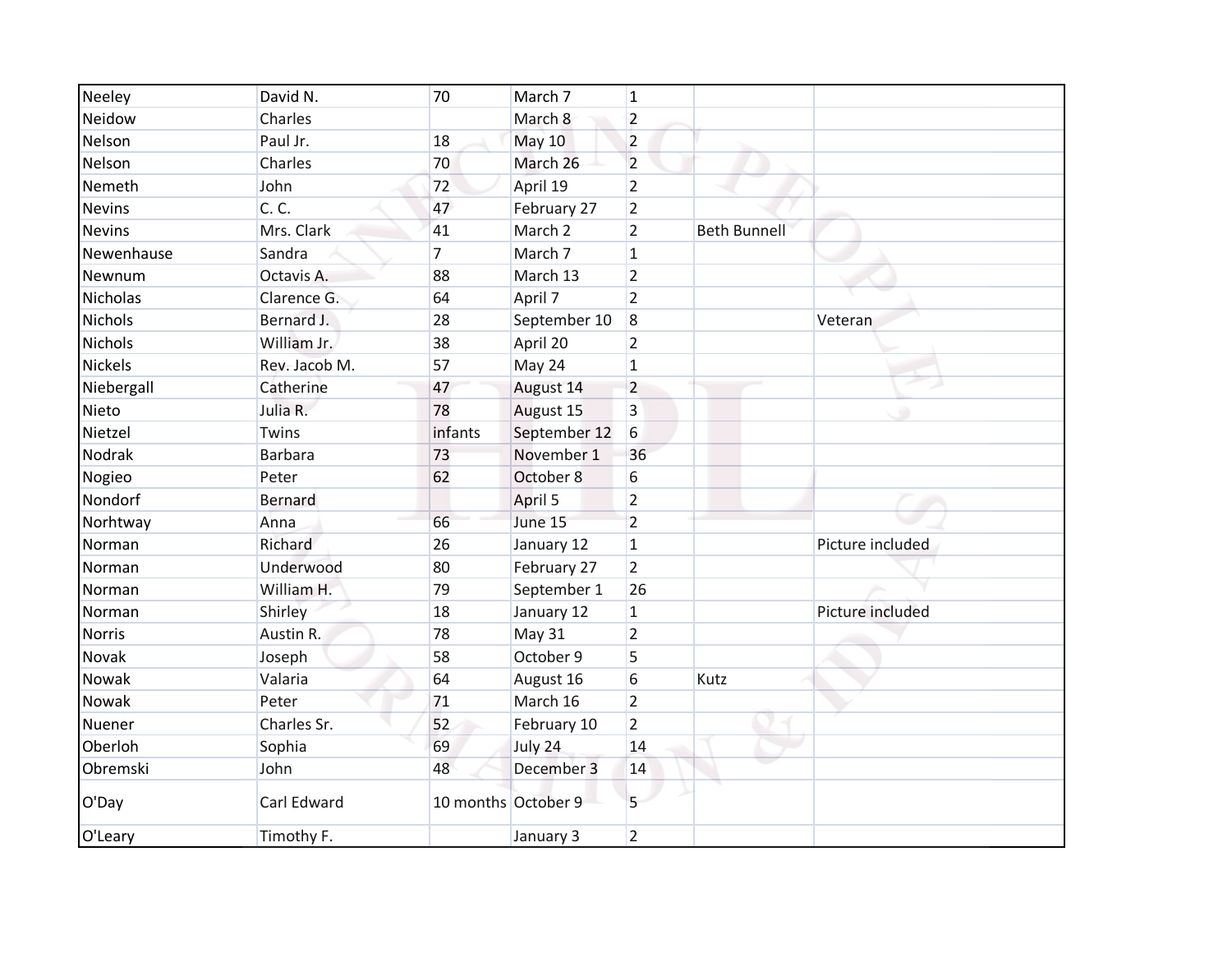| Oleinik      | John             | 55       | July 31     | $\overline{7}$          |
|--------------|------------------|----------|-------------|-------------------------|
| Olezak       | John             | 66       | July 11     | $\overline{2}$          |
| Olin         | George           | 75       | Februray 14 | $\overline{2}$          |
| Olmsted      | Minnie D.        | 53       | February 24 | $\overline{2}$          |
| Olon         | Lucy Mildred     | 54       | March 20    | $\overline{2}$          |
| Olszewski    | Walter C.        | 68       | June 15     | $\overline{2}$          |
| Olszewski    | Anthony          | 80       | July 24     | 33                      |
| Oltz         | Norman S.        | 52       | February 13 | $\overline{2}$          |
| Omilianiwski | John G.          | 71       | April 30    | $\overline{2}$          |
| O'Neil       | Martha           | 63       | January 16  | $\overline{2}$          |
| O'neil       | William F.       |          | April 26    | $\overline{2}$          |
| Ooms         | <b>Nellie</b>    | 84       | February 3  | $\overline{2}$          |
| Opachan      | John Sr.         | 81       | August 4    | 11                      |
| Organ        | Sam              | 68       | December 26 | 16                      |
| Orlowski     | Vincent          | 65       | December 24 | 6<br>٠                  |
| Ort          | Henry Van        | 52       | January 28  | $\overline{2}$          |
| Ortiz        | Gregoria         | 67       | February 3  | $\overline{2}$          |
| Ortiz        | Carmen           | 45       | February 24 | $\overline{2}$          |
| Orzyk        | Anna B.          | 66       | June 16     | $\overline{2}$          |
| Ostler       | Roy (Butch)      | 57       | January 12  | $\overline{2}$          |
| Ostovich     | Vaso             | 64       | November 15 | 40                      |
| Oswalt       | Iris Lynn        | 4 months | April 10    | $\overline{2}$          |
| Otis         | May Barbara      | 72       | November 17 | $\boldsymbol{8}$        |
| Otoltich     | Julia            | 68       | November 13 | 5                       |
| Overman      | Alva T.          | 86       | August 20   | 8                       |
| Overmyer     | George L.        | 65       | March 27    | $\overline{2}$          |
| Owczarzak    | Frank J.         | 58       | June 5      | $\overline{2}$          |
| Owczarzak    | Sophie           | 34       | November 6  | $\overline{\mathbf{4}}$ |
| Owen         | Ada              | 75       | March 26    | $\overline{2}$          |
| Owens        | Edward W.        | 19       | May 21      | $\mathbf{1}$            |
| Ozasenis     | Paul P. (Ozanus) | 64       | October 30  | 4                       |
| Ozasenis     | Paul P.          | 64       | October 31  | 4                       |
| Paarlberg    | John             | 77       | June 7      | $\overline{2}$          |
| Paer         | Philip C.        | 57       | June 26     | $\overline{2}$          |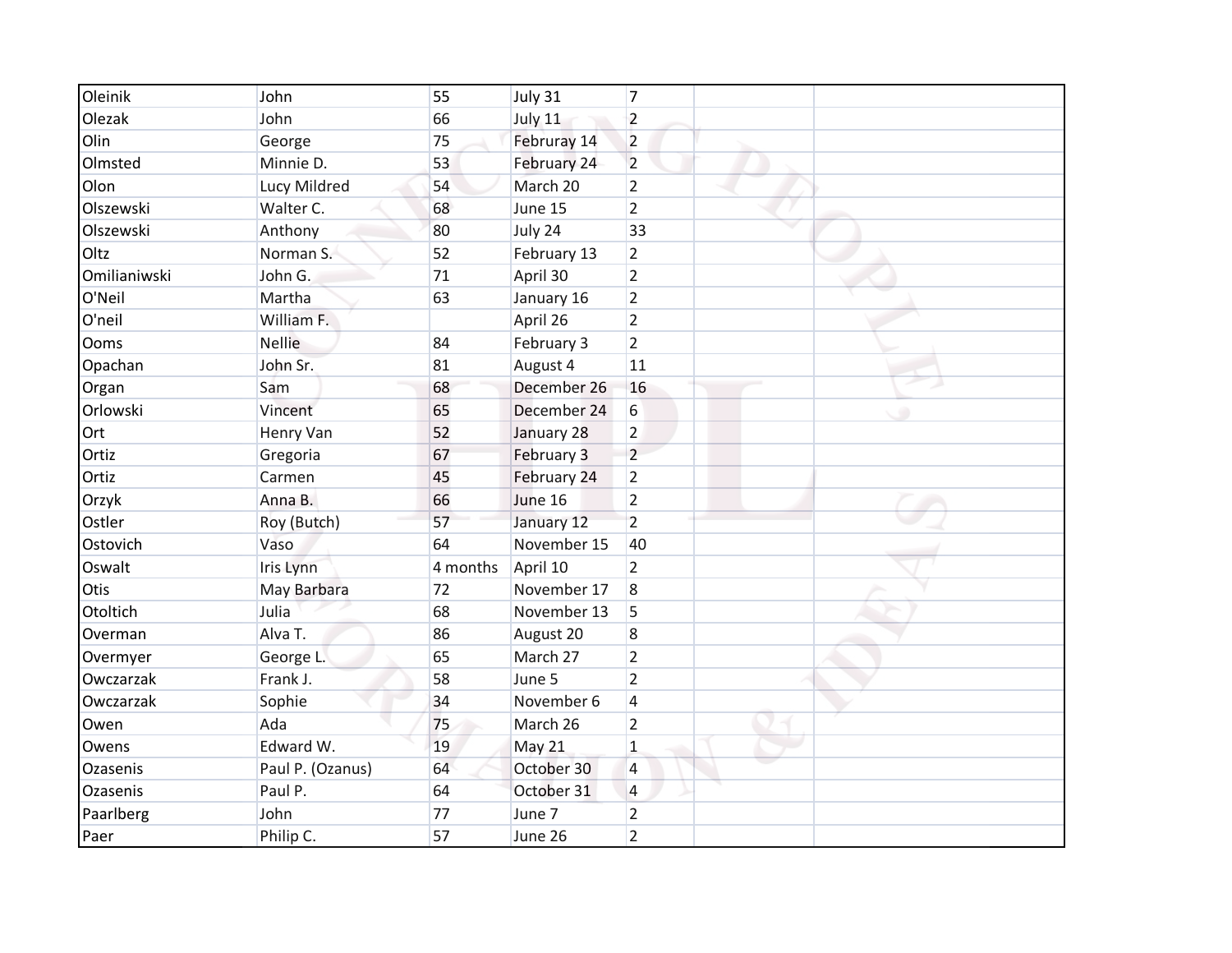| Page       | Catherine Leona       | 82           | October 11    | 6              |  |
|------------|-----------------------|--------------|---------------|----------------|--|
| Pagels     | Louis O.              | 70           | August 30     | 8              |  |
| Pagliarulo | Maria                 | 70           | <b>May 26</b> | $\overline{2}$ |  |
| Pahl       | Pauline               | 87           | December 27   | 6              |  |
| Pajak      | Casimir               | 60           | November 1    | 36             |  |
| Palikan    | George                | 42           | January 16    | $\overline{2}$ |  |
| Palko      | Paul                  | 65           | October 10    | $\overline{4}$ |  |
| Pallone    | Carl                  | 68           | September 5   | 4              |  |
| Palmer     | Thomas                | 37           | June 21       | $\overline{2}$ |  |
| Panagakis  | Helen                 |              | September 7   | 4              |  |
| Panagos    | Thomas                | 54           | September 24  | 6              |  |
| Panfil     | Albert                | 63           | December 7    | $\overline{7}$ |  |
| Panian     | Peter Jr.             | 37           | March 6       | $\overline{2}$ |  |
| Papenfus   | Freda                 |              | March 31      | $\overline{2}$ |  |
| Papp       | Michael               | 70           | April 11      | $\overline{2}$ |  |
| Pappas     | George                | 58           | April 9       | $\mathbf 1$    |  |
| Pappas     | Josephine             | 34           | April 9       | $\overline{1}$ |  |
| Paragina   | Katherine             | 49           | May 22        | $\overline{2}$ |  |
| Parayos    | Elizabeth             | 62           | September 27  | 6              |  |
| Parise     | Valentino             | 81           | <b>May 26</b> | $\overline{2}$ |  |
| Parker     | George, Jr.           | 33           | November 1    | 10             |  |
| Parker     | Dr. Frank A.          |              | December 12   | 6              |  |
| Parks      | <b>Earl Frederick</b> | 53           | November 10   | 4              |  |
| Parks      | Mattie                | 83           | April 24      | $\overline{2}$ |  |
| Parrin     | John                  |              | January 22    | $\overline{2}$ |  |
| Parry      | Boy G.                |              | August 20     | 8              |  |
| Paszkowicz | Joseph                | 41           | November 13   | 5              |  |
| Paterek    | Frank                 | 59           | December 26   | 16             |  |
| Patrick    | Jane D.               |              | March 13      | $\overline{2}$ |  |
| Patten     | Lillian L.            | 56           | May 19        | $\overline{2}$ |  |
| Patterson  | Nancy Lou             | $\mathbf{1}$ | September 19  | $\mathbf{1}$   |  |
| Patterson  | Florence              |              | June 18       | $\overline{2}$ |  |
| Patton     | Katharine             |              | November 1    | 10             |  |
| Patz       | Edwin A.              | 32           | January 19    | $\overline{2}$ |  |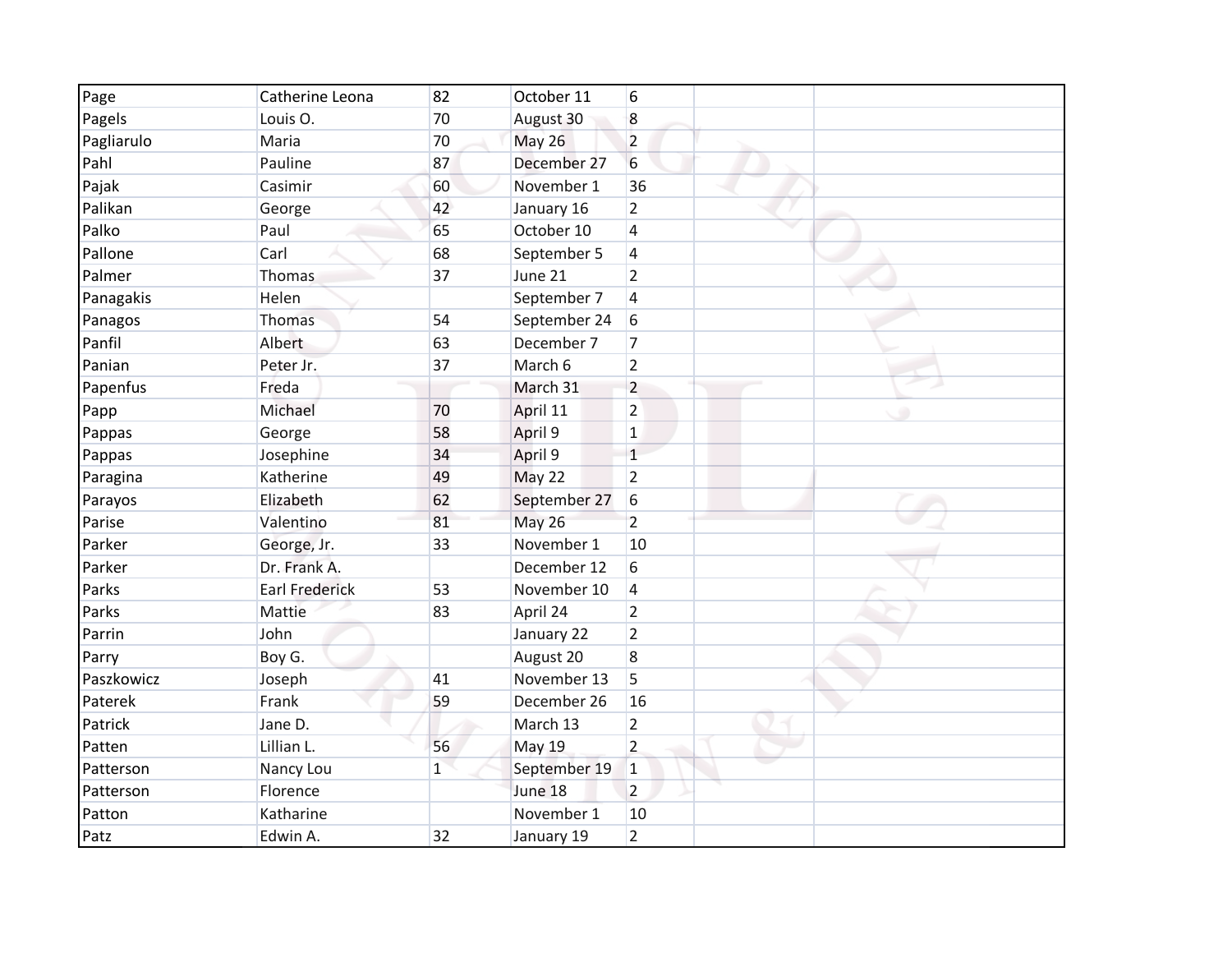| Paulauski | George       | 81       | July 13     | $\overline{2}$ |  |  |
|-----------|--------------|----------|-------------|----------------|--|--|
| Paulik    | Anton        | 79       | October 3   | $\overline{7}$ |  |  |
| Paulson   | Rachel       | 78       | July 7      | $\overline{2}$ |  |  |
| Paulson   | Frank E.     | 73       | January 12  | $\overline{2}$ |  |  |
| Pavlak    | Mary Theresa | 22       | April 18    | $\overline{2}$ |  |  |
| Pavliscak | Mary         | 65       | February 16 | $\overline{2}$ |  |  |
| Pavlo     | Andrew Sr.   | 57       | August 13   | 10             |  |  |
| Pawelec   | John         | 61       | January 8   | $\overline{2}$ |  |  |
| Pawlus    | Edward W.    | 48       | December 24 | 6              |  |  |
| Pawlus    | George       | 69       | March 7     | $\overline{2}$ |  |  |
| Paxton    | Harry W.     | 73       | April 11    | $\overline{2}$ |  |  |
| Pazdur    | <b>Nick</b>  | 59       | March 9     | $\overline{2}$ |  |  |
| Pedersen  | Bernard      | 63       | November 21 | 3              |  |  |
| Pence     | Fleet Ira    | 62       | January 26  | $\overline{2}$ |  |  |
| Perabeau  | Jennie       | 88       | December 24 | 6              |  |  |
| Perach    | George       | 54       | December 7  | $\overline{7}$ |  |  |
| Pergande  | Caroline     | 87       | April 10    | $\overline{2}$ |  |  |
| Perrault  | Mame         | 82       | December 21 | 6              |  |  |
| Perry     | William T.   | 76       | January 3   | $\overline{2}$ |  |  |
| Persch    | Ida          | 56       | July 23     | $\overline{2}$ |  |  |
| Perz      | Anthony      | 59       | December 31 | 6              |  |  |
| Peter     | Rose         | 55       | August 1    | 3              |  |  |
| Peterson  | Benjamin     | 8 months | April 25    | $\overline{2}$ |  |  |
| Peterson  | Johanna C.   | 83       | January 23  | $\overline{2}$ |  |  |
| Peterson  | Anna L.      | 75       | May 17      | $\overline{2}$ |  |  |
| Peterson  | Marie        | 77       | July 17     | $\overline{2}$ |  |  |
| Peterson  | Harold       | 48       | July 5      | $\mathbf{1}$   |  |  |
| Petry     | Sam          | 75       | April 21    | $\overline{2}$ |  |  |
| Pettet    | Nina         |          | April 25    | $\overline{2}$ |  |  |
| Pettit    | Frank A.     | Infant   | November 29 | 4              |  |  |
| Pfeiffer  | William      | 51       | February 3  | $\overline{2}$ |  |  |
| Phdillips | Carrie       | 70       | July 23     | $\overline{2}$ |  |  |
| Phelpf    | James        |          | January 4   | $\overline{2}$ |  |  |
| Phillips  | Charles W.   | 73       | June 13     | 3              |  |  |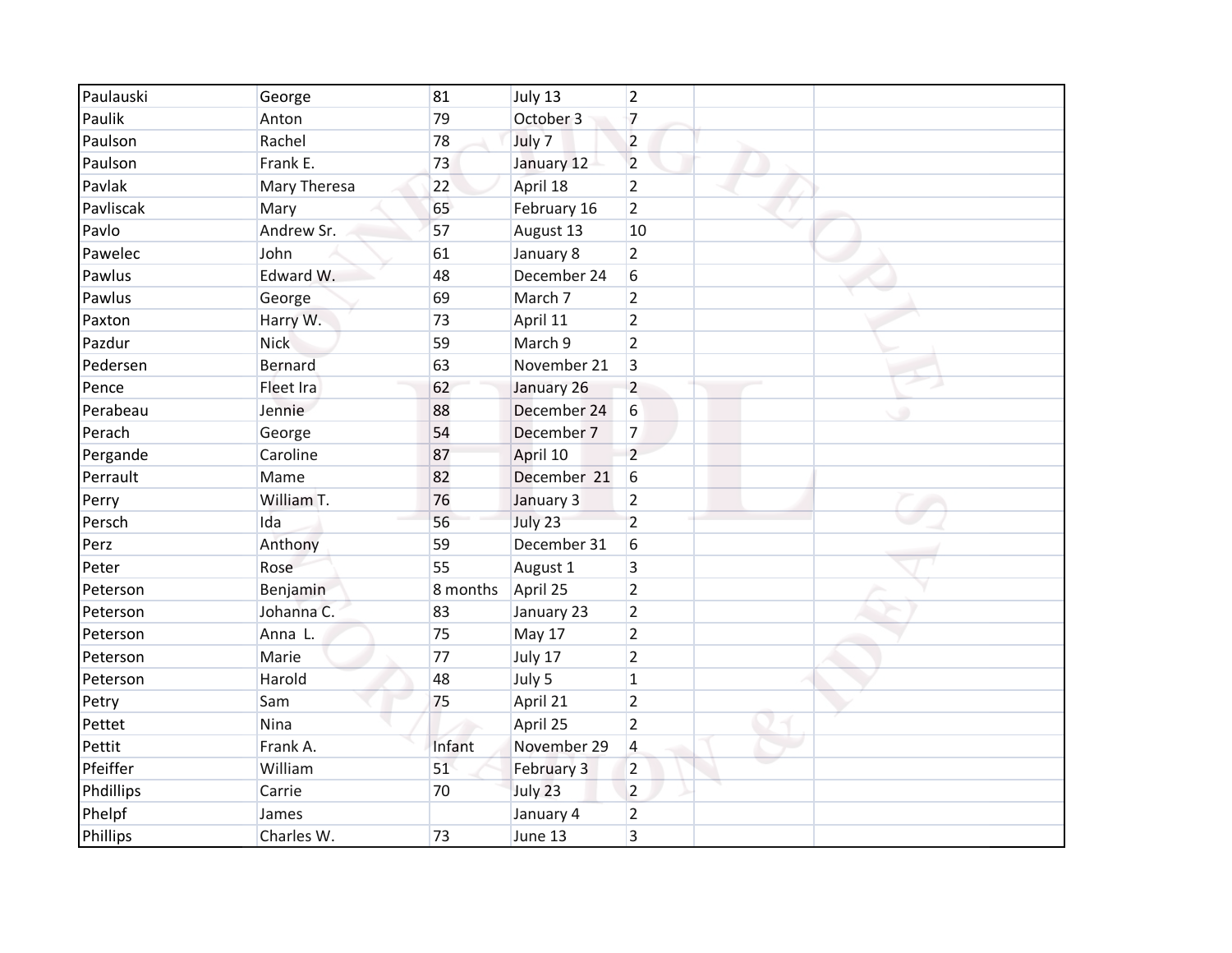| Phillips     | Mrs. W. L. (Margaret) |        | May 1        | $\overline{2}$          | Cochron |
|--------------|-----------------------|--------|--------------|-------------------------|---------|
| Phillips     | Hiram W.              | 83     | March 27     | $\overline{2}$          |         |
| Phillips     | Anna                  | 52     | April 12     | $\overline{2}$          |         |
| Piazza       | Leonard               | 64     | January 25   | $\overline{2}$          |         |
| Pick         | Andrew J.             | 35     | January 30   | $\overline{2}$          |         |
| Pickart      | Fredricka             |        | September 10 | 8                       |         |
| Pictor       | Thyra Marie           | 45     | August 10    | 5                       |         |
| Piechowka    | Regina                | 70     | February 10  | $\overline{2}$          |         |
| Pierce       | Josephine Gertrude    | 36     | December 12  | 6                       |         |
| Pierce       | Alton                 | 48     | January 15   | $\overline{2}$          |         |
| Pikul        | Elizabeth             | 26     | June 7       | $\overline{2}$          |         |
| Pilarczyk    | Susan                 | 83     | January 8    | $\overline{2}$          |         |
| Pinkerton    | Minnie                | 79     | April 2      | $\overline{2}$          |         |
| Piorkowski   | John                  | 61     | June 19      |                         |         |
| Planer       | Anna                  | 60     | June 18      | $\overline{2}$          |         |
| Plesha       | Kate A.               | 61     | September 28 | $6\,$                   |         |
| Poitrowski   | Mary                  | 63     | November 10  | $\overline{4}$          |         |
| Polak        | Charles Stephen       | Infant | April 28     | $\overline{2}$          |         |
| Poleshuk     | Dennis                | 62     | January 17   | $\overline{2}$          |         |
| Polichnowski | Josephine             | 71     | September 10 | 8                       |         |
| Politis      | Louis                 | 56     | April 18     | $\overline{2}$          |         |
| Politis      | Ann Wydra             | 49     | January 16   | $\overline{2}$          |         |
| Pollack      | Francis               | 31     | June 29      | $\overline{2}$          |         |
| Pollex       | <b>Otto Theodore</b>  | 85     | January 16   | $\overline{2}$          |         |
| Polus        | Roy                   | 56     | November 5   | 6                       |         |
| Pondo        | Johanna               | 65     | July 27      | 22                      |         |
| Pop          | Peter                 | 50     | March 9      | $\overline{2}$          |         |
| Poppa        | Dan                   | 55     | November 26  | $\overline{4}$          |         |
| Poremba      | Helen                 | 68     | January 24   | $\overline{2}$          |         |
| Porter       | Andrew                | 68     | December 10  | $\overline{\mathbf{4}}$ |         |
| Porter       | Cora E.               |        | August 22    | 18                      |         |
| Porwit       | Frank J.              | 28     | January 9    | $\overline{2}$          |         |
| Potchen      | Joseph Sr.            | 61     | January 30   | $\overline{2}$          |         |
| Potts        | Elton G.              |        | July 11      | $\overline{2}$          |         |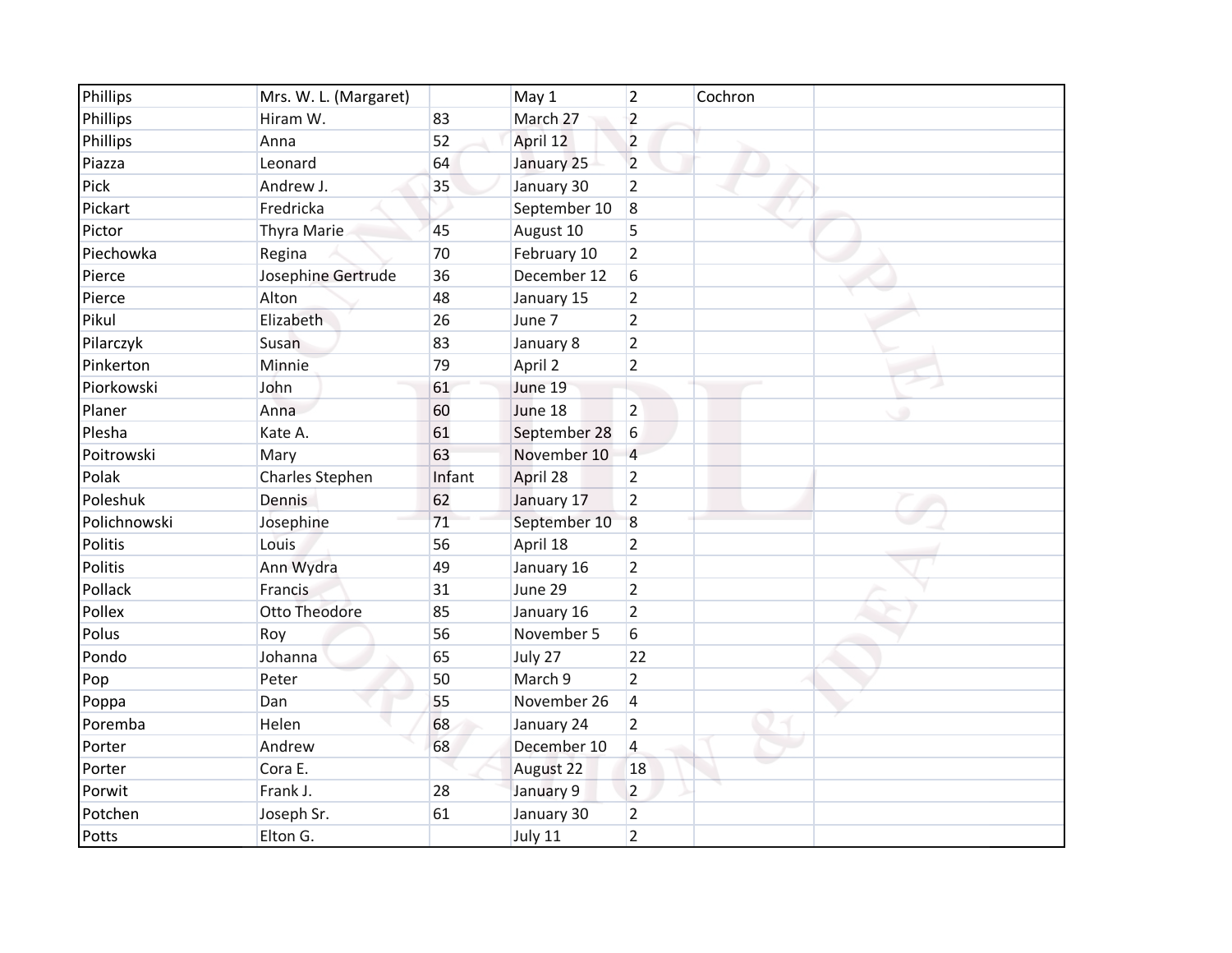| Poulton    | Alice R.       | 67     | March 17      | $\overline{2}$ |         |                |
|------------|----------------|--------|---------------|----------------|---------|----------------|
| Powell     | Mabel L.       | 39     | November 30   | 3              |         |                |
| Prater     | Orville D.     | 58     | March 6       | $\overline{2}$ |         |                |
| Pratt      | Bertha         | 73     | October 10    | 36             |         |                |
| Preneta    | Micheal S.     | 49     | September 1   | 26             |         |                |
| Prest      | Richard F.     | 34     | August 10     | 5              |         |                |
| Price      | Willie Eula    | 76     | April 6       | $\overline{2}$ |         |                |
| Pridali    | Susan          | 67     | April 24      | $\overline{2}$ |         |                |
| Primis     | P.C.           | 62     | February 22   | $\overline{2}$ |         | Picture Feb 23 |
| Proeschold | Kathryn        | 56     | March 16      | $\overline{2}$ |         |                |
| Prohaska   | Anna           | 61     | July 14       | $\overline{2}$ |         |                |
| Prohl      | Fred C.        | 85     | March 2       | $\overline{2}$ |         |                |
| Prohl      | George H.      | 81     | August 1      | $\mathsf 3$    |         |                |
| Proscevicz | Veronica       | 62     | March 12      | $\overline{4}$ |         |                |
| Psenak     | John           | 69     | <b>May 16</b> | $\overline{2}$ |         | ۰              |
| Psenak     | John           | 69     | May 17        | $\overline{2}$ |         |                |
| Pumplun    | Frederick      | 50     | April 4       | $\overline{2}$ |         |                |
| Puskas     | Charles Jr.    |        | May 1         | $\overline{2}$ |         |                |
| Qiunn      | John           | infant | April 16      | $\overline{2}$ |         |                |
| Quillen    | Mary           | 28     | November 20   | $\overline{4}$ |         |                |
| Quinn      | James          | infant | April 16      | $\overline{2}$ |         |                |
| Racich     | Mary Katherine | 62     | November 1    | 10             |         |                |
| Raczak     | Frank          | 61     | March 29      | $\overline{2}$ |         |                |
| Radvanyi   | Mary           | 62     | April 7       | $\overline{2}$ |         |                |
| Rahner     | Cynthia        | 78     | May 22        | $\overline{2}$ |         |                |
| Ramut      | Mary           | 59     | September 17  | 6              |         |                |
| Randall    | Celia B.       | 77     | September 28  | 6              |         |                |
| Randhan    | Louis F.       | 52     | April 14      | $\overline{2}$ |         |                |
| Rasala     | Anna           | 54     | November 9    | 24             |         |                |
| Rasmusson  | Oscar          | 47     | June 14       | $\overline{2}$ |         |                |
| Rastutis   | Pauline        | 68     | December 18   | $\overline{7}$ |         |                |
| Ratajczyk  | Rose           | 63     | December 18   | $\overline{7}$ | Schultz |                |
| Rathbun    | George A.      | 54     | December 28   | 8              |         |                |
| Rathmann   | Lawrence R.    | 46     | <b>May 16</b> | $\overline{2}$ |         |                |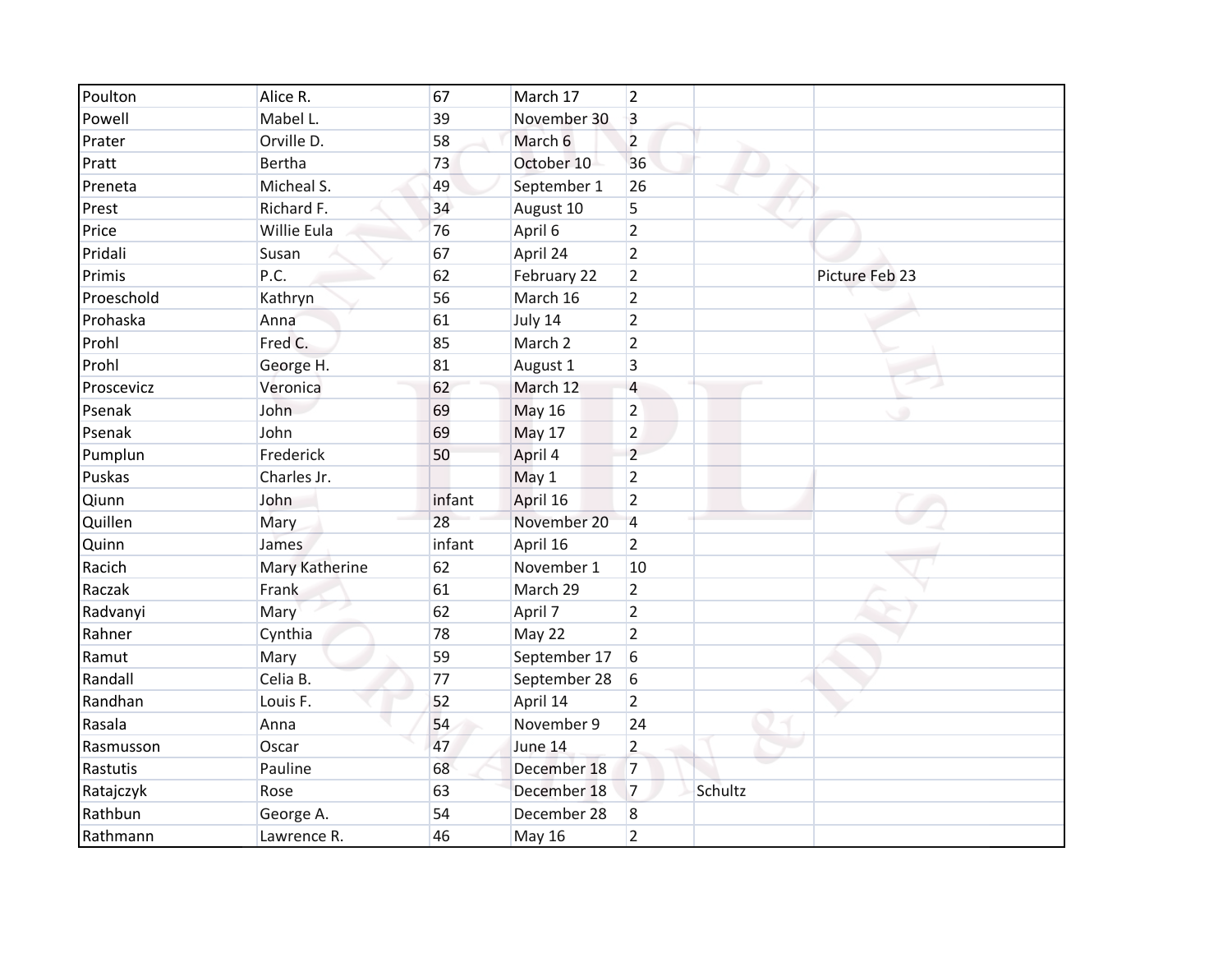| Ray          | <b>Charles Newton</b> | 100 | November 8   | $\overline{4}$ | Picture Included |
|--------------|-----------------------|-----|--------------|----------------|------------------|
| Reader       | Burt C.               | 72  | May 26       | $\overline{2}$ |                  |
| Redin        | Amanda                | 76  | January 24   | $\overline{2}$ |                  |
| Reel         | Ralph H.              | 35  | August 18    | 8              |                  |
| Reese        | Dellla                | 54  | November 1   | 10             |                  |
| Reeves       | Charles R.            | 56  | March 29     | $\overline{2}$ |                  |
| Regner       | Verna                 | 63  | September 1  | 11             |                  |
| Regnier      | Verna                 | 63  | September 1  | 26             |                  |
| Reguly       | Miklas                | 70  | October 8    | 6              |                  |
| Rehm         | Julia                 | 68  | August 10    | 5              |                  |
| Reigert      | Minnie                | 77  | February 26  | $\overline{2}$ |                  |
| Reil         | Katherine             | 80  | January 25   | $\overline{2}$ |                  |
| Reilley      | Patrick               | 90  | July 12      | $\overline{2}$ |                  |
| Reinholtz    | Elizabeth             | 81  | September 26 | $\overline{8}$ |                  |
| Remesnik     | Karol                 | 67  | August 14    | $\overline{2}$ | ٠                |
| Remesnik     | Mary                  | 65  | July 17      | $\overline{2}$ |                  |
| Renwald      | John Henry            | 81  | February 6   | $\overline{2}$ |                  |
| Rhoades      | Dennine Rae           | 6   | May 3        | $\overline{2}$ |                  |
| Rhubesky     | Hattie                | 60  | July 28      | 26             |                  |
| Rhul         | Emma                  | 56  | August 11    | 4              |                  |
| Ribicki      | John M.               | 71  | July 19      | $\overline{2}$ |                  |
| Rice         | Della                 | 85  | December 26  | 16             |                  |
| Richardson   | Joseph J. "Smokey"    | 56  | December 27  | 6              |                  |
| Ridenour     | Luetta                | 85  | March 5      | $\overline{2}$ |                  |
| Riel         | Mrs. Jack             |     | April 30     | $\overline{2}$ |                  |
| <b>Riess</b> | Rosie                 | 84  | July 3       | $\overline{2}$ |                  |
| <b>Riggs</b> | Flora                 | 72  | December 27  | 6              |                  |
| Roadruck     | Delmar F.             | 27  | June 29      | $\overline{2}$ |                  |
| Roane        | Elizabeth             |     | June 29      | $\overline{2}$ |                  |
| Robbins      | William C.            | 76  | October 5    | 5              |                  |
| Roberts      | Kenneth               | 38  | March 24     | $\mathbf{1}$   |                  |
| Roberts      | Margaret J.           | 82  | April 17     | $\overline{2}$ |                  |
| Roberts      | John                  | 84  | December 22  | 8              |                  |
| Roberts      | Irving W.             | 64  | July 6       | $\overline{2}$ |                  |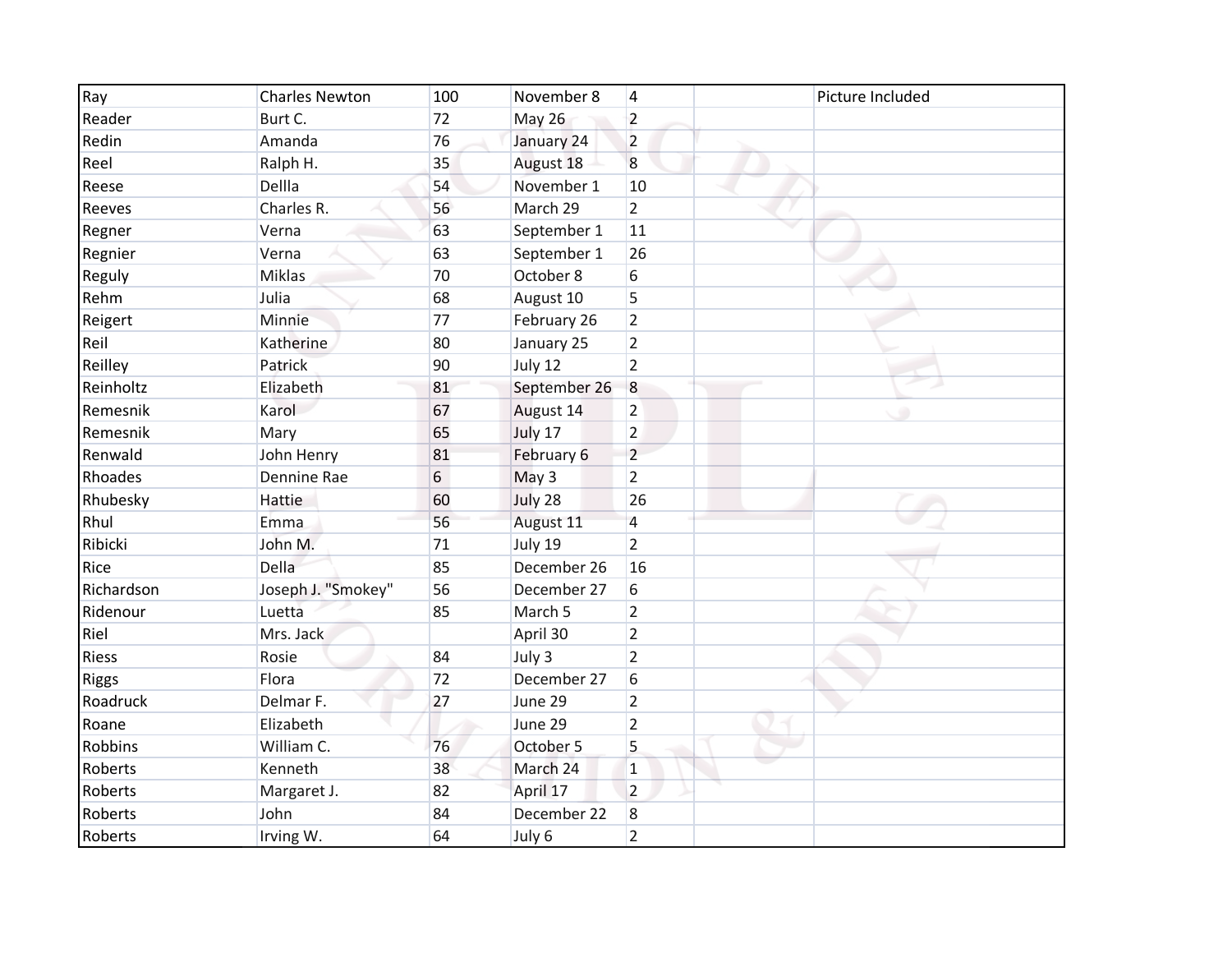| Roberts    | Mrs. Hannah          | 70       | May 4         | $\overline{2}$ |
|------------|----------------------|----------|---------------|----------------|
| Roberts    | Lola                 | 53       | July 28       | 26             |
| Robertson  | Harry                | 2 months | October 1     | 36             |
| Rock       | Elizabeth Savard     | 79       | February 19   | $\overline{2}$ |
| Rodier     | John Emery           | 69       | January 10    | $\overline{2}$ |
| Roe        | Ada B.               |          | April 23      | $\overline{2}$ |
| Roe        | William H.           |          | February 9    | $\overline{2}$ |
| Roessler   | Elmo V.              | 55       | February 5    | $\overline{2}$ |
| Rogalski   | Victoria             | 53       | November 9    | 24             |
| Rokita     | Victoria             | 84       | December 27   | 6              |
| Roland     | Agnes M.             | 93       | May 24        | $\overline{2}$ |
| Rolph      | Mary Ann             | 85       | June 7        | $\overline{2}$ |
| Roman      | <b>Bernice</b>       | 64       | April 21      | $\overline{2}$ |
| Romberg    | Walter L.            | 50       | May 14        | $\overline{2}$ |
| Romesburg  | Clarence E.          | 25       | June 22       | $\overline{2}$ |
| Roop       | George W.            |          | January 4     | $\overline{2}$ |
| Root       | Clayton D.           | 76       | September 24  | 1 (front)      |
| Roper      | Martha               |          | December 21   | 6              |
| Rose       | Ida Virginia         | 83       | November 3    | 6              |
| Rosenau    | Emma                 | 69       | December 24   | 6              |
| Rosenbaum  | David                | 12       | June 29       | $\overline{2}$ |
| Rosenski   | Irene                | 7 months | November 7    | 4              |
| Rosinski   | Michael              | 89       | September 12  | 6              |
| Ross       | <b>Steve</b>         | 55       | May 5         | $\overline{2}$ |
| Rossa      | <b>Howard Virgil</b> | 45       | June 29       | $\overline{2}$ |
| Rossi      | James                | 60       | October 3     | $\overline{7}$ |
| Roszkowski | Julian               | 68       | <b>May 26</b> | $\overline{2}$ |
| Roth       | James                | 65       | November 29   | 4              |
| Rothermel  | Evelyn               | 32       | April 24      | $\overline{2}$ |
| Rouch      | Floyd C.             | 53       | October 15    | 6              |
| Rucoba     | Gregoria             | 47       | January 15    | $\overline{2}$ |
| Ruffin     | Jack M., Jr.         | 14       | November 6    | 4              |
| Ruk        | George               | 62       | January 25    | $\overline{2}$ |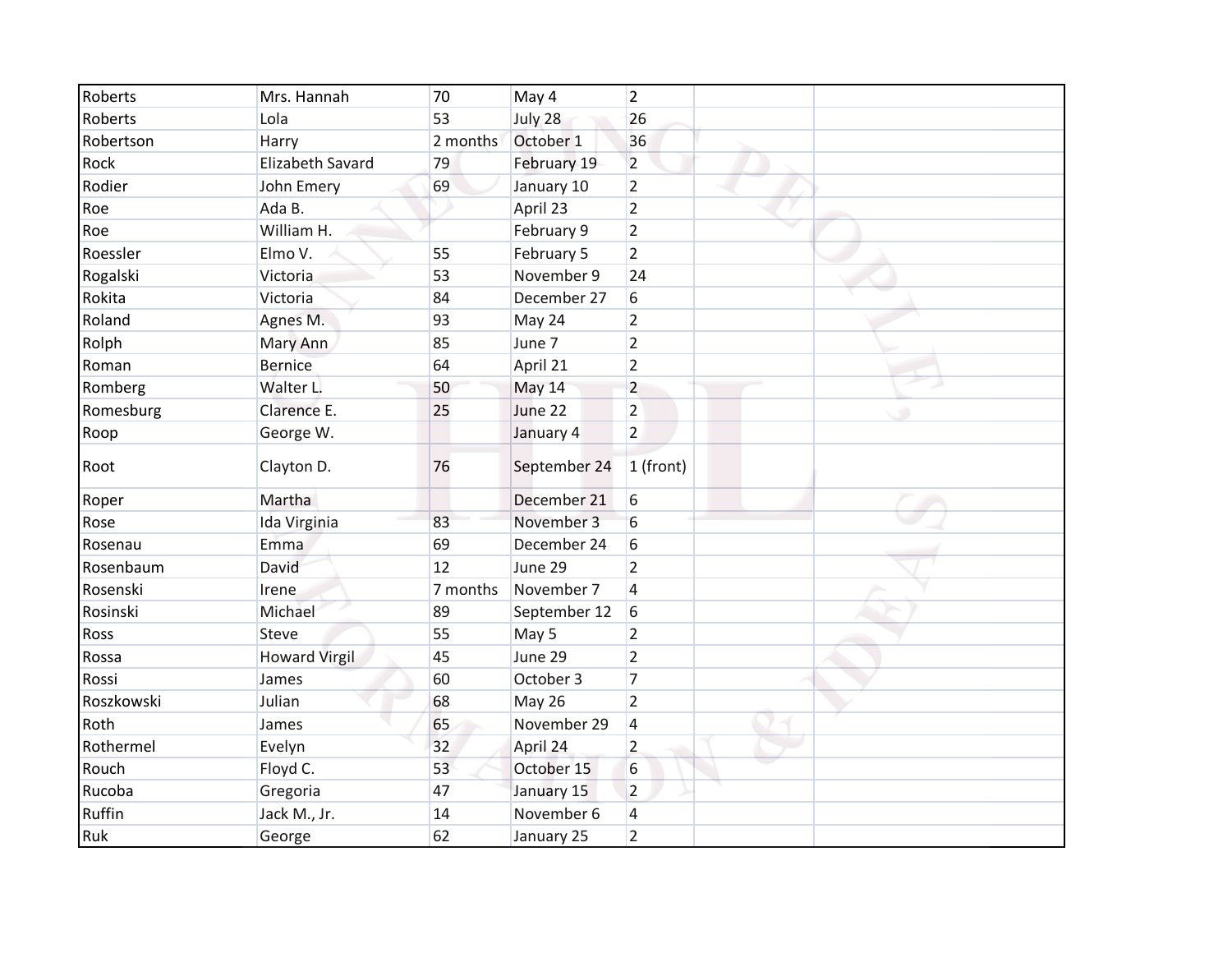| <b>Ruks</b> | Jan                | 64             | June 23       | $\overline{2}$          |                          |
|-------------|--------------------|----------------|---------------|-------------------------|--------------------------|
| Runick      | Patricia A.        | 24             | <b>May 26</b> | $\overline{2}$          |                          |
| Ruskin      | Jennie             | 73             | April 19      | $\overline{2}$          |                          |
| Russnogle   | Infant Girl        | Infant         | October 1     | 6                       |                          |
| Ruth        | Murphy             | 37             | August 14     | $\overline{2}$          |                          |
| Ryan        | Mary A. Koch       | 63             | April 21      | $\overline{2}$          |                          |
| Rzepczynski | Mary               | 66             | December 11   | $\overline{7}$          |                          |
| Saare       | Arnie Victor       | 46             | March 20      | $\mathbf{1}$            |                          |
| Saberniak   | Kinga              | 50             | December 4    | 5                       |                          |
| Sablich     | Anton              | 76             | June 19       | $\overline{2}$          |                          |
| Sabo        | Andrew, Sr.        | 74             | December 7    | $\overline{7}$          |                          |
| Sabo        | John               | 62             | November 24   | 8                       |                          |
| Sadewasser  | <b>Carl Daniel</b> | 71             | October 22    | 6                       |                          |
| Sakas       | Tillie A.          |                | March 12      | $\overline{4}$          |                          |
| Samas       | Felix Sr.          | 27             | January 12    | $\mathbf 1$             | Veteran/Picture included |
| Samas       | Katherine          | 26             | January 12    | $\mathbf{1}$            | Picture included         |
| Samas       | Felix Jr.          | $\overline{4}$ | January 12    | $\mathbf{1}$            | Picture included         |
| Samas       | Phyllis            | 18 mons        | January 12    | $\mathbf{1}$            | Picture included         |
| Samauf      | Charles            | 50             | July 2        | $\mathbf{1}$            |                          |
| Samchuck    | Frank              | 63             | December 11   | 7                       |                          |
| Samocki     | Louis              | 68             | May 29        | $\overline{2}$          |                          |
| Sanchez     | Pedro              | 51             | July 17       | $\overline{2}$          |                          |
| Sanders     | Mildred Lee        | 31             | December 17   | 13                      |                          |
| Sarkisian   | Parsam             | 58             | September 8   | 9                       |                          |
| Saroff      | Nicolas M.         | 66             | February 23   | $\overline{2}$          |                          |
| Sarwacinski | Joseph             | 70             | April 2       | $\overline{2}$          |                          |
| Sass        | Arthur             | 56             | June 19       | $\overline{2}$          |                          |
| Satler      | Louis              | 66             | May 28        | $\overline{2}$          |                          |
| Savage      | Anthony            | 65             | October 1     | 6                       |                          |
| Savicz      | Frank Rygasiewicz  | 38             | November 7    | $\overline{\mathbf{4}}$ |                          |
| Schaeffer   | Walter "Mike"      | 50             | May 10        | $\overline{2}$          |                          |
| Schaeffer   | Mary               | 80             | February 16   | $\overline{2}$          |                          |
| Schaff      | Frederick A.       | 65             | February 10   | $\overline{2}$          |                          |
| Schaffrath  | Charles A.         | 76             | January 13    | 9                       |                          |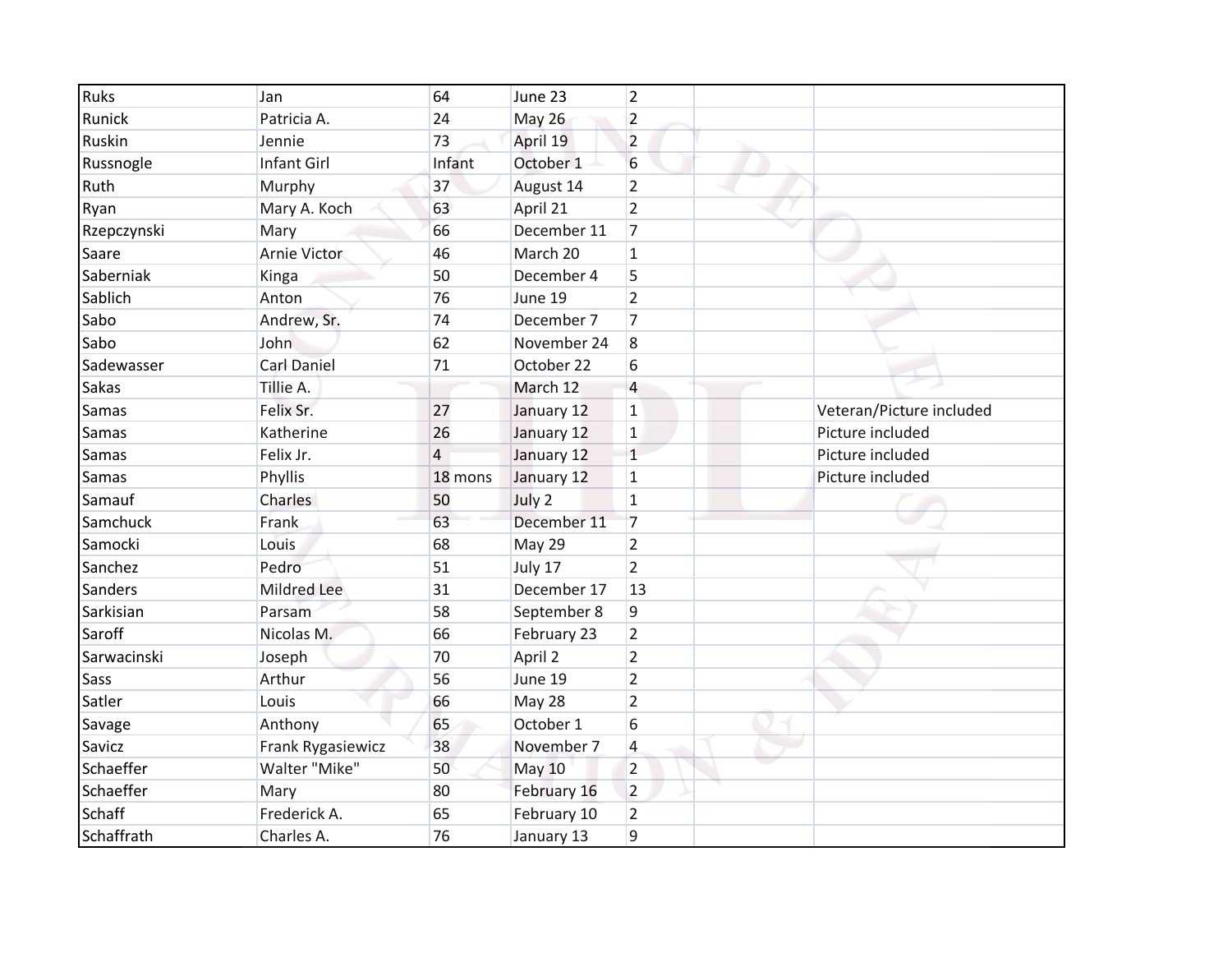| <b>Scharf</b>   | Mrs. Rose Marie    | 19 | May 7        | $\mathbf{1}$   |  |
|-----------------|--------------------|----|--------------|----------------|--|
| Scheidt         | Joseph             | 65 | June 26      | $\overline{2}$ |  |
| Scheidt         | Joseph Frank       |    | June 28      | $\overline{2}$ |  |
| Scheuneman      | Albert C.          | 61 | August 22    | 18             |  |
| Schiech         | Sylvester          | 70 | May 25       | $\mathbf{1}$   |  |
| Schilling       | Ralph              | 58 | October 9    | 5              |  |
| Schlicher       | Jacob              | 88 | October 2    | 4              |  |
| Schmitt         | Charles            | 42 | May 21       | $\mathbf{1}$   |  |
| Schmittel       | William F.         | 65 | November 27  | 4              |  |
| Schmitz         | Archie J.          | 58 | November 19  | 13             |  |
| Schneider       | Anne               | 74 | November 24  | 8              |  |
| Schnitz         | Rev. Carl J.       | 57 | December 3   | 14             |  |
| Schoenborn      | Sadie              | 52 | January 16   | $\overline{2}$ |  |
| Schomaker       | Salome             | 69 | July 5       | $\overline{2}$ |  |
| Schreiber       | Mary               | 82 | October 23   | 11             |  |
| Schreiber       | <b>Albert Carl</b> | 54 | November 16  | 6              |  |
| Schreiber       | Fred               | 59 | November 29  | $\overline{4}$ |  |
| Schreiner       | Lester             | 66 | June 25      | $\overline{2}$ |  |
| Schroeder       | Edith              | 63 | July 7       | $\overline{2}$ |  |
| Schroeder       | John A.            | 77 | September 29 | 6              |  |
| Schubert        | Blazey             | 70 | January 1    | $\overline{2}$ |  |
| Schultz         | Martin             | 60 | December 5   | 6              |  |
| Schultz         | Phoebe             | 52 | March 31     | $\overline{2}$ |  |
| Schulze         | Frank              | 55 | October 19   | $\overline{7}$ |  |
| Schuyler        | Jessie Brown       | 81 | April 24     | $\overline{2}$ |  |
| Schwabacher     | Henrietta          | 86 | October 23   | 11             |  |
| Schwartebauer   | Martin A.          | 49 | November 21  | 22             |  |
| <b>Schwarts</b> | Dave               | 50 | April 30     | $\overline{2}$ |  |
| Schweiger       | Salome             | 96 | June 20      | $\overline{2}$ |  |
| Schweitzer      | Mary               | 82 | April 26     | $\overline{2}$ |  |
| Scofield        | Hartzell H.        | 50 | August 27    | 6              |  |
| Scorzine        | Elmer W.           | 50 | April 7      | $\overline{2}$ |  |
| Scott           | Nola Mea           | 50 | August 25    | 27             |  |
| Scott           | John               |    | October 25   | 6              |  |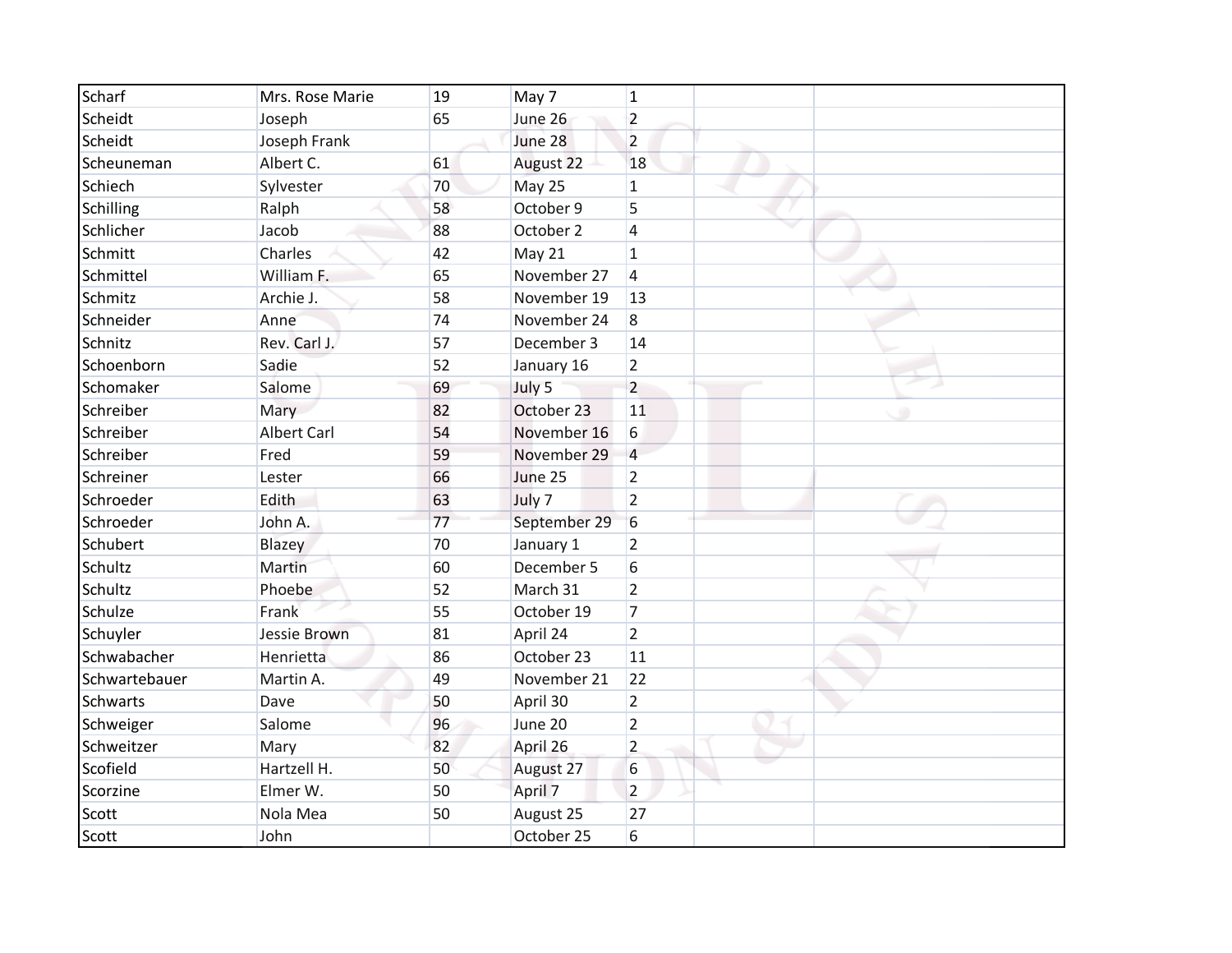| Scott          | William              | 46     | October 24            | $\overline{4}$  |                  |
|----------------|----------------------|--------|-----------------------|-----------------|------------------|
| Scott          | John R.              |        | October 25            | $6\overline{6}$ |                  |
| <b>Searles</b> | <b>Nellie Goring</b> | 80     | August 31             | $\overline{4}$  |                  |
| Sebastian      | Gabriel              | 59     | <b>May 26</b>         | $\overline{2}$  |                  |
| Sefcik         | Stephen              | 26     | April 23              | $\mathbf{1}$    | Picture included |
| Segovia        | Robert John          | infant | June 10               | $\overline{2}$  |                  |
| Seifert        | Matthew F.           | 65     | May 3                 | $\overline{2}$  |                  |
| Sell           | Christine            | 42     | June 19               | $\overline{2}$  |                  |
| Semanchik      | Anna                 | 76     | December 26           | 16              |                  |
| Semevolos      | Fred                 | 48     | June 1                | $\overline{2}$  |                  |
| Semevolos      | Fred                 | 48     | May 31                | $\overline{2}$  |                  |
| Sertich        | Mary                 | 59     | July 23               | $\overline{2}$  |                  |
| Sertich        | Louis, Sr.           | 61     | October 8             | 6               |                  |
| Servidos       | Peter                | 64     | May 24                | $\overline{2}$  |                  |
| Setzer         | Ray                  | 59     | January 10            | $\overline{2}$  | Veteran<br>œ     |
| Shaddick       | Minnie M.            | 83     | March 23              | $\overline{2}$  |                  |
| Shafer         | John J.              | 55     | September 12          | $6\overline{6}$ |                  |
| Shaffer        | Nellie Jane          | 77     | October 2             | $\overline{4}$  |                  |
| Sheffield      | Elizabeth            | 58     | September 24          | 6               |                  |
| Sheldon        | Lulu Bryant          |        | June 28               | $\overline{2}$  |                  |
| Sherman        | Loretta              |        | February 7            | $\overline{2}$  |                  |
| Sherney        | Tina                 | 103    | April 27              | $\overline{2}$  |                  |
| Shimala        | John                 | 52     | October 19            | $\overline{7}$  |                  |
| Shimkus        | John                 | 68     | June 1                | $\overline{2}$  |                  |
| Shinkle        | Augusta Blissmer     | 49     | June 21               | $\overline{2}$  |                  |
| Shipley        | Hattie K.            | 79     | February 21           | $\overline{2}$  |                  |
| Shoff          | Charles              |        | June 5                | $\overline{2}$  |                  |
| Shofner        | Pamela Kaye          |        | 19 months November 20 | $\overline{4}$  |                  |
| Short          | Harry W.             | 55     | November 17           | 8               |                  |
| Shropshire     | Amelia               | 54     | February 12           | $\overline{2}$  |                  |
| Shuman         | Paul                 | 60     | March 15              | $\vert$ 1       |                  |
| Shunat         | <b>Ethel Nichols</b> | 31     | February 4            | $\mathbf{1}$    |                  |
| Shutela        | Teresa               | 65     | March 24              | $\overline{2}$  |                  |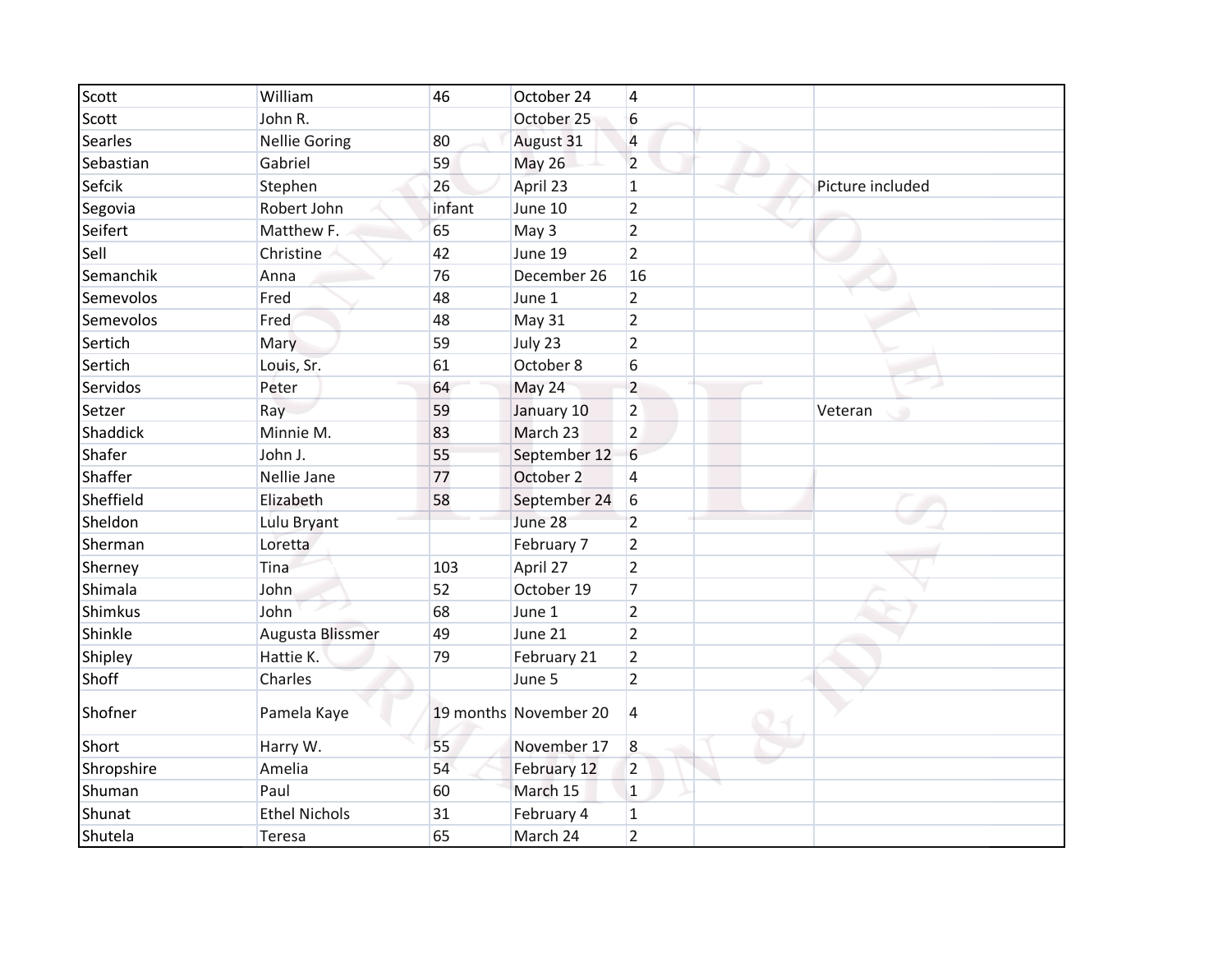| Siebert       | John                 | 68 | June 10     | $\overline{2}$ |                  |
|---------------|----------------------|----|-------------|----------------|------------------|
| Siegel        | Charles              | 63 | August 20   | $\bf 8$        |                  |
| <b>Sies</b>   | Margaret             | 88 | December 21 | 6              |                  |
| Sikema        | Mrs Paul             | 55 | February 9  | $\overline{2}$ |                  |
| Sikora        | John                 | 76 | October 11  | 6              |                  |
| Silverman     | Ben                  | 58 | April 18    | $\mathbf{1}$   | Picture included |
| Simale        | John                 |    | November 16 | 6              |                  |
| Simanson      | Flora                | 77 | February 10 | $\overline{2}$ |                  |
| Simko         | Barbara              | 80 | October 16  | 5              |                  |
| Simko         | Joseph Sr.           | 61 | March 21    | $\overline{2}$ |                  |
| Simko         | <b>Barbara</b>       | 80 | October 17  | 4              |                  |
| Simmons       | Edward               | 71 | February 9  | $\overline{2}$ |                  |
| <b>Sims</b>   | <b>Ensign Norton</b> | 26 | March 30    | $\overline{2}$ |                  |
| Sinner        | Matthew, Jr.         | 33 | May 29      | $\overline{2}$ |                  |
| Siwy          | Louise               | 61 | December 21 | 6              | ٠                |
| Skeen         | Mrs. Oscar W.        |    | March 21    | $\mathbf{1}$   |                  |
| Skeen         | Oscar W.             |    | March 21    | $\mathbf 1$    |                  |
| Skeen         | Sandra               |    | March 21    | $\mathbf{1}$   |                  |
| Skiba         | Frank                | 64 | July 9      | $\overline{2}$ |                  |
| Skinner       | William S.           | 72 | January 11  | $\overline{2}$ |                  |
| Skinner       | Margaret             | 68 | November 1  | 10             |                  |
| <b>Skrtic</b> | Anna Josephine       | 66 | May 22      | $\overline{2}$ |                  |
| Skwirtz       | Raymond              | 34 | January 15  | $\overline{2}$ |                  |
| Slaman        | Mary Mikel           | 52 | December 21 | 6              |                  |
| Slampyak      | Anna                 | 55 | December 18 | $\overline{7}$ |                  |
| Slivinski     | Marianne             | 63 | November 3  | 6              |                  |
| Slivinski     | Lucas                | 61 | December 20 | 10             | Veteran          |
| Sloan         | T. Reginald          |    | November 5  | 6              |                  |
| Slocom        | Dorothy              |    | November 29 | 4              |                  |
| Slone         | Adam Guy             | 58 | July 13     | $\overline{2}$ |                  |
| Slupski       | Paul                 | 68 | July 5      | $\overline{2}$ |                  |
| Smeltzer      | Ray                  | 59 | January 11  | $\overline{2}$ | Veteran          |
| Smiley        | Mary Elizabeth       | 81 | December 15 | 8              |                  |
| Smith         | Sophie               | 63 | December 4  | 5              |                  |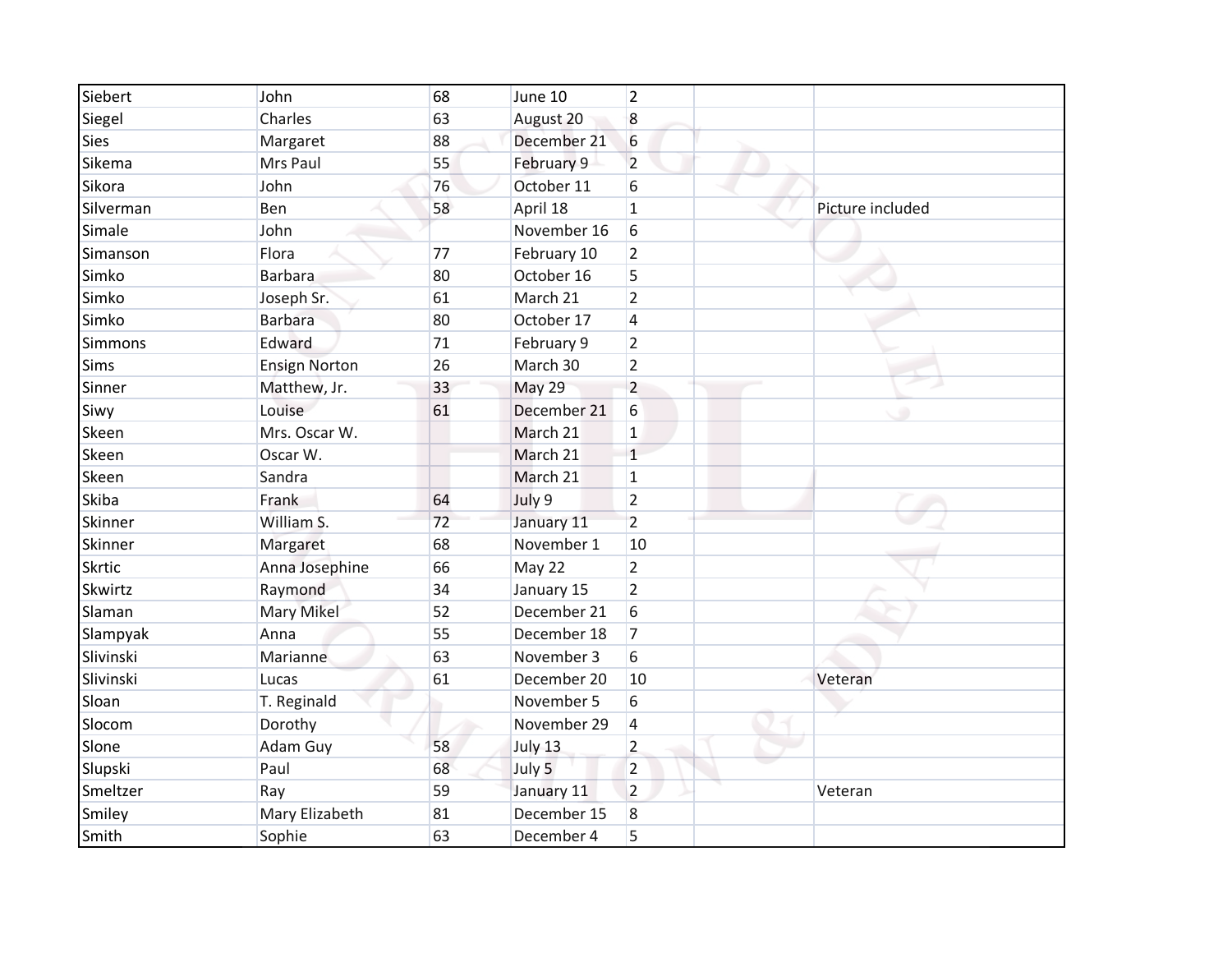| Smith      | Lynna                  | 62             | July 14     | $\overline{2}$ |                  |
|------------|------------------------|----------------|-------------|----------------|------------------|
| Smith      | Ben                    | 82             | December 27 | 6              |                  |
| Smith      | Delia                  | 77             | November 3  | 32             |                  |
| Smith      | George L.              | 43             | May 7       | $\overline{2}$ |                  |
| Smith      | Dale Carl              | 49             | April 24    | $\overline{2}$ |                  |
| Smith      | Mae                    | 76             | June 22     | $\overline{2}$ |                  |
| Smith      | Fred                   | 39             | February 14 | $\overline{2}$ |                  |
| Smith      | Thelma                 | 36             | June 16     | $\overline{2}$ |                  |
| Smith      | Frederick              | 39             | January 22  | $\overline{2}$ |                  |
| Smith      | Fred                   | 39             | February 15 | $\overline{2}$ |                  |
| Smith      | Ina Rogers             | 83             | August 24   | 22             |                  |
| Smith      | Joseph P.              | 48             | July 18     | $\overline{2}$ |                  |
| Smith      | Howard                 | 39             | January 17  | $\overline{2}$ |                  |
| Smith      | Lula Louise            | 81             | June 1      | $\overline{2}$ |                  |
| Smith      | Sophie                 | 63             | December 3  | 14             |                  |
| Smith      | Cecil                  | 52             | July 24     | 14             |                  |
| Smock      | Isabella               | 62             | January 11  | $\overline{2}$ |                  |
| Smolen     | James                  | 8              | October 10  | 4              |                  |
| Snook      | John James             | 22 Days        | March 1     | $\overline{2}$ |                  |
| Snyder     | Paul                   | 46             | April 26    | $\overline{2}$ |                  |
| Sobkowiez  | Paul                   | 64             | April 12    | $\overline{2}$ |                  |
| Soder      | Hill                   | 84             | December 5  | 25             |                  |
| Soder      | Hill                   | 84             | December 5  | 6              |                  |
| Sofianos   | <b>Christine Agnes</b> | 31/2<br>months | August 28   | 5              |                  |
| Sohl       | Cynthia Wood           | 89             | February 7  | $\overline{2}$ |                  |
| Sohl       | Walter                 | 63             | April 21    | $\mathbf{1}$   |                  |
| Sokee      | Vida                   | 72             | July 5      | $\overline{2}$ |                  |
| Sokolowski | Helen                  | 62             | October 30  | 4              |                  |
| Solan      | Catherine              |                | May 28      | $\overline{2}$ | Picture included |
| Solomon    | Morris F.              | 64             | September 5 | 4              |                  |
| Soneri     | John                   | 69             | July 3      | $\overline{2}$ |                  |
| Soptich    | Joseph                 | 55             | July 10     | $\overline{2}$ |                  |
| Sorenson   | Charles                | 80             | March 15    | $\overline{2}$ |                  |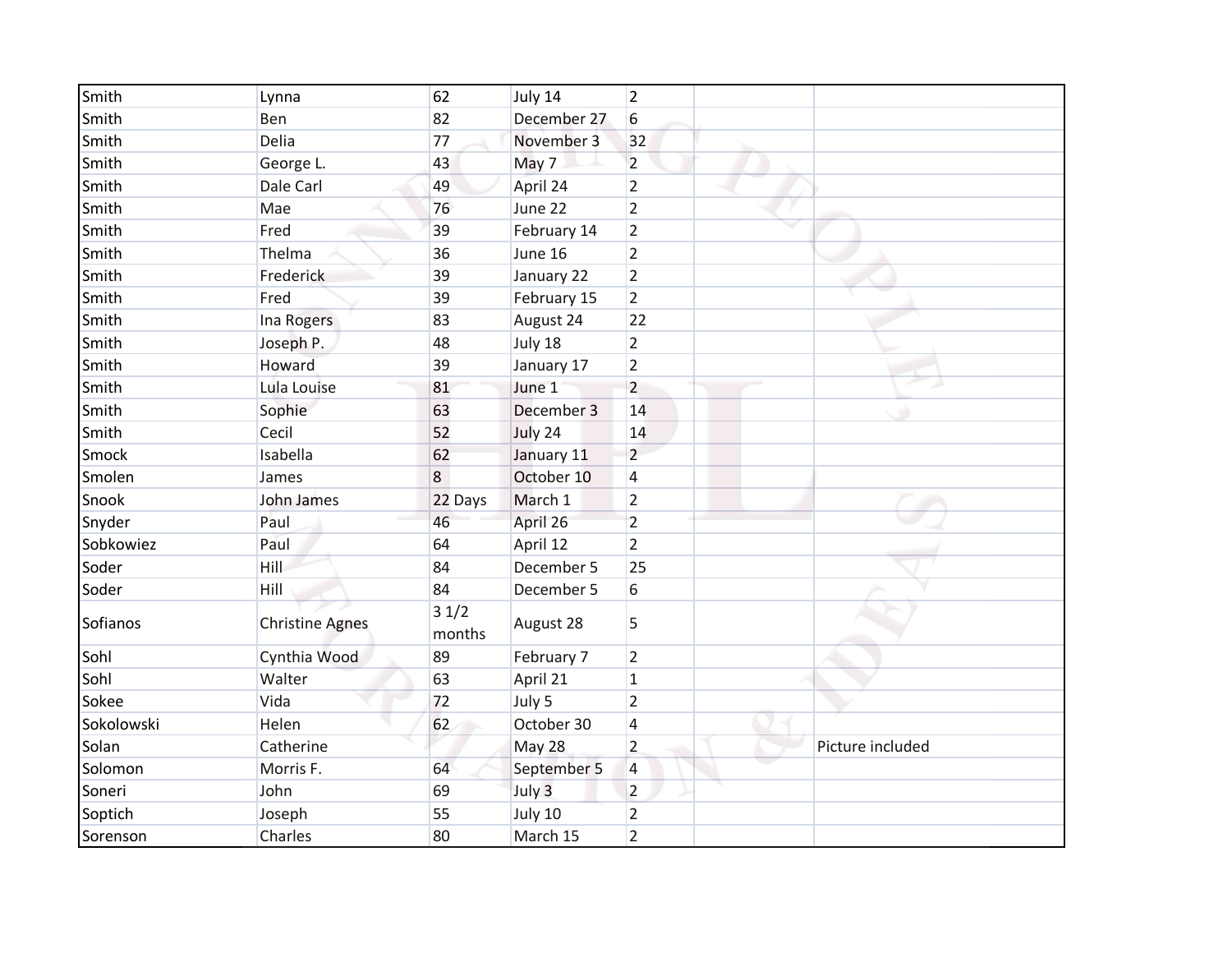| Sorerdinga     | William              | 71       | October 23   | 11             |                  |
|----------------|----------------------|----------|--------------|----------------|------------------|
| Sowers         | Walter               | 78       | July 27      | 22             |                  |
| Spanos         | George               | 71       | February 7   | $\overline{2}$ |                  |
| Sparber        | Joseph               | 72       | January 26   | $\overline{2}$ |                  |
| <b>Spears</b>  | Frank                |          | July 5       | $\overline{2}$ |                  |
| Spencer        | Ralph                | 96       | September 11 | 5              |                  |
| Spencer        | Walter L.            | 65       | November 29  | $\overline{4}$ | Picture Included |
| Spenner        | David Eric           | 12       | January 19   | $\overline{2}$ |                  |
| Spillar        | John                 |          | September 12 | 6              |                  |
| Spitz          | Herbert J.           | 31       | April 4      | $\overline{2}$ | Picture included |
| Splawn         | William E.           | 73       | February 23  | $\overline{2}$ |                  |
| Sporinsky      | John                 | 88       | December 12  | 6              |                  |
| Sprague        | Edgar                | 54       | September 11 | 5              | veteran          |
| Sprague        | Albert W.            | 84       | February 26  | $\overline{2}$ |                  |
| Sproat         | Erie G.              | 66       | January 19   | $\mathbf{1}$   |                  |
| Stachowicz     | Mary                 | 84       | May 1        | $\overline{2}$ |                  |
| <b>Stack</b>   | <b>Timothy James</b> | 3 months | February 14  | $\overline{2}$ |                  |
| <b>Stackus</b> | Lawrence G.          | 24       | August 16    | 40             |                  |
| Stahl          | John                 | 53       | August 6     | 8              |                  |
| Stahley        | Cora                 | 50       | October 19   | 7              | Picture included |
| <b>Staley</b>  | Eugene Jr.           | 28       | August 8     | 6              |                  |
| Stanislawski   | Frances              | 65       | April 21     | $\overline{2}$ |                  |
| Stanley        | Gilbert              | 60       | June 14      | $\overline{2}$ |                  |
| Stanley        | <b>Effie Alice</b>   | 82       | December 20  | 10             |                  |
| Stannowski     | Stanley              | 64       | July 21      | $\overline{2}$ |                  |
| <b>Stark</b>   | Fred                 | 17       | April 26     | $\mathbf{1}$   |                  |
| <b>Starks</b>  | Tyree                | 49       | May 31       | $\overline{2}$ |                  |
| <b>Starzak</b> | John                 | 63       | November 27  | $\overline{4}$ |                  |
| <b>Starzak</b> | Joseph               | 38       | March 30     | $\overline{2}$ |                  |
| <b>Stathos</b> | Tom                  | 67       | September 25 | 5              |                  |
| Staucet        | Anna                 |          | November 5   | 6              |                  |
| Stavitzke      | Henry E.             | 76       | October 10   | 4              |                  |
| Steele         | John                 | 30       | October 11   | 6              |                  |
| Stefanich      | John                 | 63       | May 29       | $\overline{2}$ |                  |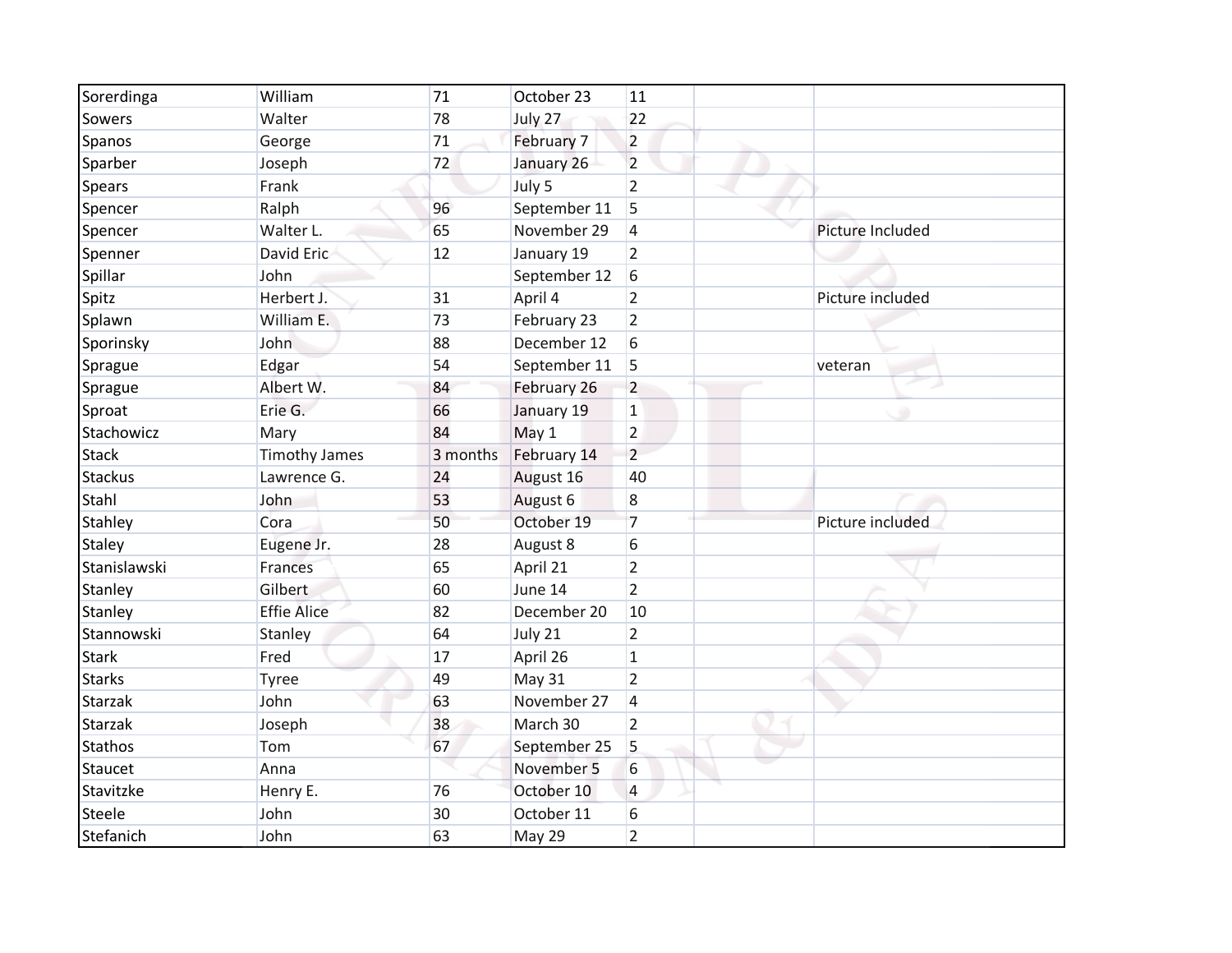| Steffin        | Sallie DeVaulp     | 64 | May 17       | $\overline{2}$ |
|----------------|--------------------|----|--------------|----------------|
| Steger         | Walter             | 44 | April 24     | $\overline{2}$ |
| Steinkraus     | Frank A.           | 56 | August 24    | 22             |
| Stephanie      | Sister Superior M. |    | February 17  | $\overline{2}$ |
| Stephen        | Catherine          | 62 | February 28  | $\overline{2}$ |
| Stephens       | Dr. Frank E.       | 70 | December 10  | 4              |
| Stepich        | Anna               | 63 | February 17  | $\overline{2}$ |
| Stetson        | Lillie             | 78 | December 21  | 6              |
| <b>Stevens</b> | Charles            |    | February 7   | $\overline{2}$ |
| Stevenson      | Minerva            | 95 | May 22       | $\overline{2}$ |
| Stevenson      | Floy               | 64 | September 14 | 5              |
| Stewart        | George             | 45 | May 1        | $\overline{2}$ |
| Stewart        | Oran W.            | 64 | July 28      | 26             |
| Stewart        | Frieda             | 73 | September 18 | 4              |
| Stiller        | Donald             | 30 | November 20  | 4              |
| Stillson       | Emma               | 71 | June 6       | $\overline{2}$ |
| Stockbridge    | Charles            | 67 | June 27      | $\overline{2}$ |
| Stone          | Meta               | 67 | April 21     | $\overline{2}$ |
| Stowell        | <b>Pearl Bell</b>  | 59 | December 26  | 16             |
| Stowman        | Frank              | 76 | July 12      | $\overline{2}$ |
| <b>Street</b>  | William T.         | 49 | July 17      | $\overline{2}$ |
| Strickhorn     | Eugene             | 16 | June 12      | $\overline{2}$ |
| Strzyzykowski  | Frances            | 59 | June 12      | $\overline{2}$ |
| Stuhlmacher    | Walter             |    | September 18 | 4              |
| Stump          | <b>John Thomas</b> | 58 | December 12  | 6              |
| Stupeek        | James Andrew       | 69 | March 26     | $\overline{2}$ |
| Sturm          | Minnie             | 80 | May 29       | $\overline{2}$ |
| Stynkovic      | Ignac              | 65 | August 16    | 6              |
| Such           | John               | 72 | September 25 | 5              |
| Suchwuchow     | George             | 79 | November 15  | 4              |
| Sullivan       | Dora               | 79 | March 15     | $\overline{2}$ |
| Sullivan       | John E.            |    | January 18   | $\overline{2}$ |
| <b>Susnis</b>  | Victoria           | 28 | November 8   | 4              |
| Suttinger      | Rachel C.          | 80 | April 21     | $\overline{2}$ |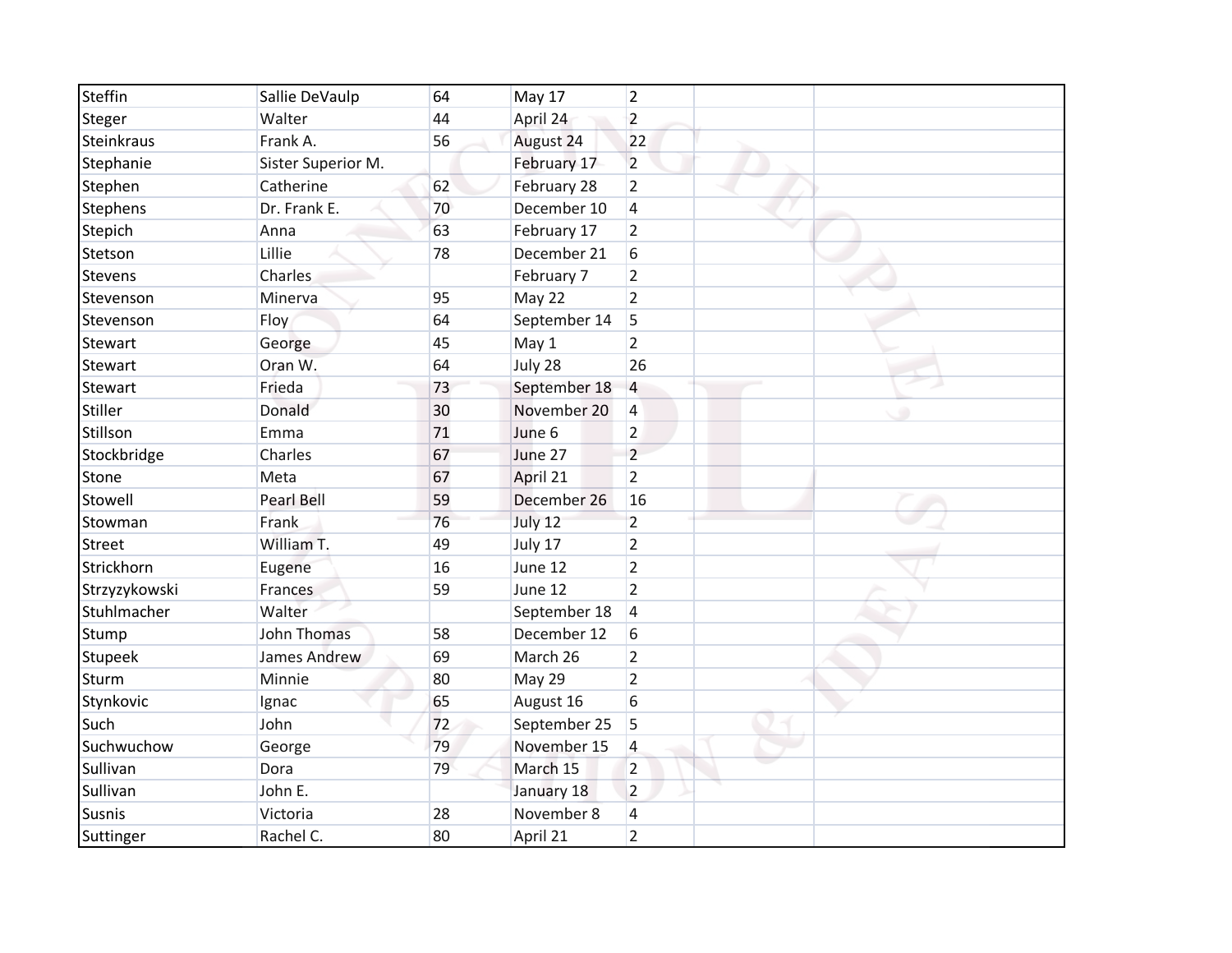| Svetic         | Kate                |    | December 10        | $\vert$ 4               |           |
|----------------|---------------------|----|--------------------|-------------------------|-----------|
| Swan           | <b>Violet Elise</b> | 43 | October 12         | 28                      |           |
| Swiech         | Sylvester           | 72 | <b>May 26</b>      | $\overline{2}$          |           |
| Swierski       | <b>Bertha</b>       | 65 | March <sub>5</sub> | $\overline{2}$          |           |
| Swietlik       | Frank               | 70 | December 12        | 6                       |           |
| Swifth         | Benjamin            | 50 | March 28           | $\overline{2}$          |           |
| Swisher        | Rhae M.             | 53 | June 10            | $\overline{2}$          |           |
| Switzer        | Rev. William F.     | 93 | February 24        | $\overline{2}$          |           |
| Sykora         | Janet               | 11 | June 16            | $\overline{2}$          |           |
| Szabo          | Alex                | 70 | March 23           | $\overline{2}$          |           |
| Szafarczyk     | Alex                | 59 | December 24        | 6                       |           |
| Szafranski     | Casimer             | 48 | July 20            | $\overline{2}$          |           |
| <b>Szakacs</b> | Joseph              | 62 | January 15         | $\overline{2}$          |           |
| Szczepanski    | Stanley F.          | 30 | September 27       | 6                       |           |
| Szita          | John                | 29 | January 8          | 33                      | . O       |
| Szydlowski     | Martin              | 48 | May 9              | $\overline{2}$          | aka Buday |
| Szymczak       | Mike                | 73 | April 16           | $\overline{2}$          |           |
| Szymoniak      | Mary                | 55 | April 3            | $\overline{2}$          |           |
| Tadda          | Martha              | 56 | December 26        | 16                      |           |
| Tapajna        | William B. Jr.      | 16 | September 14       | 5                       |           |
| Tarr           | Charles Sr.         |    | May 1              | $\overline{2}$          |           |
| Taru           | Nicholas (Iaru)     | 59 | May 28             | $\overline{2}$          |           |
| Taylor         | <b>Edward Allen</b> | 40 | April 30           | $\overline{2}$          |           |
| Taylor         | Emma                | 86 | June 22            | $\overline{2}$          |           |
| Taylor         | Lee                 | 49 | June 30            | $\overline{2}$          |           |
| Taylor         | Charles             | 85 | December 10        | 4                       |           |
| <b>Tegosik</b> | Katherine           | 60 | May 24             | $\overline{2}$          |           |
| Teibel         | Marie H.            | 24 | September 6        | $\overline{\mathbf{4}}$ |           |
| <b>Terock</b>  | Herman              | 52 | March 7            | $\overline{2}$          |           |
| Terry          | John F.             | 66 | September 6        | 4                       |           |
| Tessmer        | Frank J.            | 63 | April 23           | $\overline{2}$          |           |
| <b>Teters</b>  | Wade B.             | 68 | February 14        | $\overline{2}$          |           |
| Tharp          | Anna Maude          | 68 | September 18       | 4                       |           |
| Thatcher       | Delores             | 17 | July 16            | $\mathbf{1}$            |           |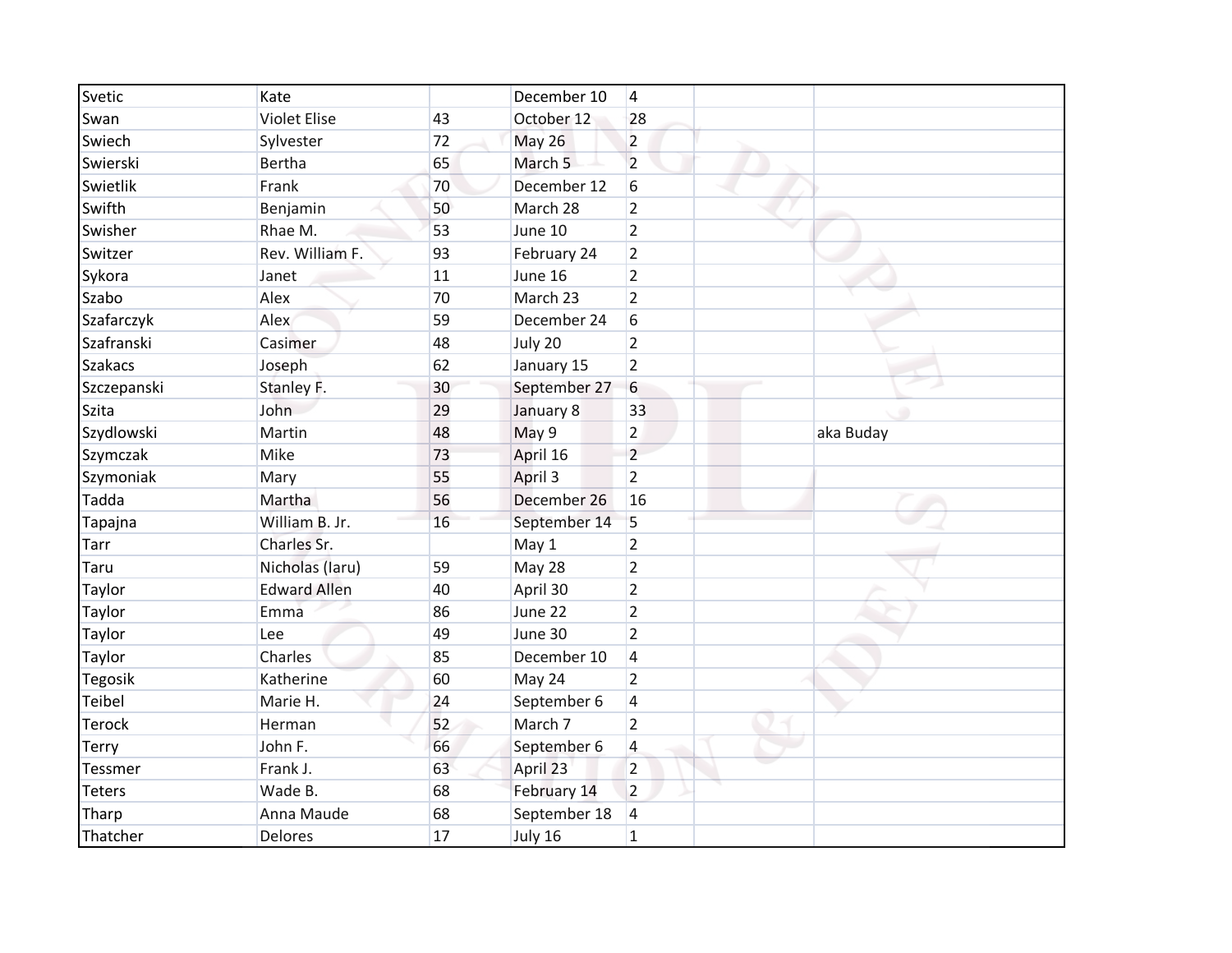| Theil            | Catherine     | 45      | October 18   | $\overline{8}$ |
|------------------|---------------|---------|--------------|----------------|
| <b>Theofilis</b> | Sam           | 68      | December 19  | 6              |
| Thiel            | Eberhard      | 80      | March 23     | $\overline{2}$ |
| Thielen          | Peter         | 61      | March 13     | $\overline{2}$ |
| Thoesen          | Anna          | 79      | April 2      | $\overline{2}$ |
| Thomas           | Charlotee L.  | 79      | June 12      | $\overline{2}$ |
| Thomas           | Harriett      | 80      | September 5  | 4              |
| Thomas           | Eugene        | 42      | September 7  | 4              |
| Thomen           | Frank         | 73      | October 13   | 32             |
| Thompson         | Christine     |         | July 10      | $\overline{2}$ |
| Thompson         | Charles       | 60      | April 14     | $\overline{2}$ |
| Thrush           | Marie         | 54      | October 20   | 11             |
| <b>Tiemens</b>   | Glen Allen    | 16 mons | February 12  | $\overline{2}$ |
| <b>Times</b>     | James H.      | 30      | March 28     | $\overline{2}$ |
| Timm             | Mary Sophia   | 86      | November 24  | $\,8$          |
| Todd             | Florence L.   | 53      | November 17  | 8              |
| Toli             | John          | 64      | April 24     | $\overline{2}$ |
| Tomaszek         | Sophie        | 64      | April 26     | $\overline{2}$ |
| Tomaszewski      | Anna          | 75      | August 23    | 33             |
| Tommins          | Minnie        | 69      | October 16   | 5              |
| Tonkovich        | Frank         | 61      | October 26   | 8              |
| <b>Topping</b>   | Ida Beli      | 89      | October 4    | 8              |
| Toth             | Helen         | 53      | July 11      | $\overline{2}$ |
| Toth             | Joseph, Sr.   | 68      | October 2    | $\overline{4}$ |
| Traeger          | Albert        | 85      | March 12     | 4              |
| Treiber          | Frank J., Sr. | 64      | October 5    | 5              |
| Trelinski        | Josephie      | 56      | February 5   | $\overline{2}$ |
| Trembois         | Georgia       | 30      | September 29 | 6              |
| Tremel           | Ralph L.      | 52      | December 14  | 6              |
| Trescott         | Jay E.        | 64      | March 15     | $\mathbf{1}$   |
| Trevey           | George R.     | 78      | December 22  | 8              |
| Triemstra        | Helen         | 83      | May 9        | $\overline{2}$ |
| <b>Trinks</b>    | William       | 79      | May 28       | $\overline{2}$ |
| Trtan            | Martin        | 70      | May 31       | $\overline{2}$ |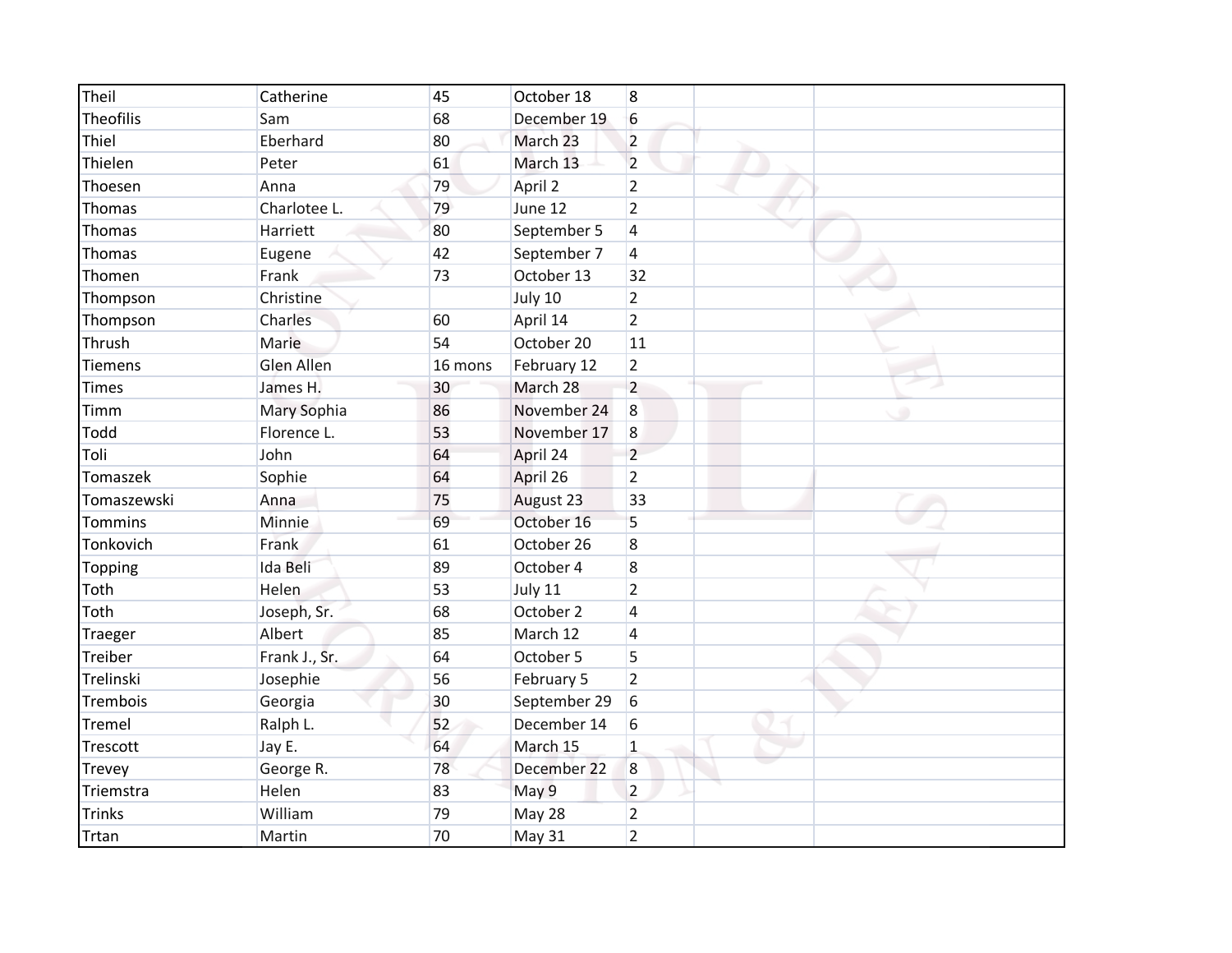| Trtanj             | Martin                | 70 | June 1       | $\overline{2}$ |  |  |
|--------------------|-----------------------|----|--------------|----------------|--|--|
| Truman             | John W.               |    | January 18   | $\overline{2}$ |  |  |
| <b>Tubbs</b>       | John                  | 78 | July 31      | $\overline{7}$ |  |  |
| Tumbiolo           | Margaret              | 43 | December 21  | 6              |  |  |
| Tumidalsky         | Anna                  | 74 | January 24   | $\overline{2}$ |  |  |
| Turner             | <b>Marshall Boone</b> | 58 | July 13      | $\overline{2}$ |  |  |
| Turpin             | Daisy                 | 66 | March 30     | $\overline{2}$ |  |  |
| Turvich            | Leo                   | 70 | July 9       | $\mathbf{1}$   |  |  |
| Tuskan             | Steve                 | 35 | October 11   | 6              |  |  |
| Tutza              | George                | 16 | November 1   | 10             |  |  |
| Twardzik           | John                  | 80 | April 21     | $\overline{2}$ |  |  |
| <b>Tylus</b>       | Mary                  | 54 | January 17   | $\overline{2}$ |  |  |
| Ullrich            | Fred W. Sr.           | 67 | May 12       | $\overline{2}$ |  |  |
| Ullrich            | Arthur J.             | 54 | May 29       | $\overline{2}$ |  |  |
| Ulm                | Glenn                 | 64 | April 28     | $\overline{2}$ |  |  |
| Underwood          | Henry                 | 46 | September 27 | 6              |  |  |
| Urban              | <b>Beverly Jean</b>   | 16 | October 30   | $\overline{a}$ |  |  |
| Valenga            | Sophie                | 20 | January 24   | $\overline{2}$ |  |  |
| Valuch             | Elizabeth (Bette)     | 72 | April 7      | $\overline{2}$ |  |  |
| Van Deman          | Arthur                |    | August 14    | $\overline{2}$ |  |  |
| Van Dreal          | <b>Bastian</b>        | 71 | April 10     | $\overline{2}$ |  |  |
| Van Tassel         | Nina D. (Martin)      | 68 | April 6      | $\overline{2}$ |  |  |
| <b>Vander Tuck</b> | Ruth Evelyn           | 59 | December 4   | 5              |  |  |
| Vanderheof         | Edward K.             | 80 | March 26     | $\overline{2}$ |  |  |
| VanderZee          | Walter, Jr.           | 22 | June 12      | $\overline{2}$ |  |  |
| VanGilder          | Rebecca B.            | 82 | February 17  | $\overline{2}$ |  |  |
| VanLiew            | Dan F.                |    | June 26      | $\mathbf{1}$   |  |  |
| VanTuinen          | Richard               | 67 | May 8        | $\overline{2}$ |  |  |
| Varga              | Paul                  | 65 | February 27  | $\overline{2}$ |  |  |
| Varga              | Geza                  | 77 | July 14      | $\overline{2}$ |  |  |
| Varlan             | John                  | 70 | April 18     | $\overline{2}$ |  |  |
| Vaughn             | Charles               | 37 | May 28       | $\overline{2}$ |  |  |
| Vecich             | Domonick F.           | 63 | May 18       | $\overline{2}$ |  |  |
| Veeder             | Walter E.             | 76 | November 8   | $\overline{4}$ |  |  |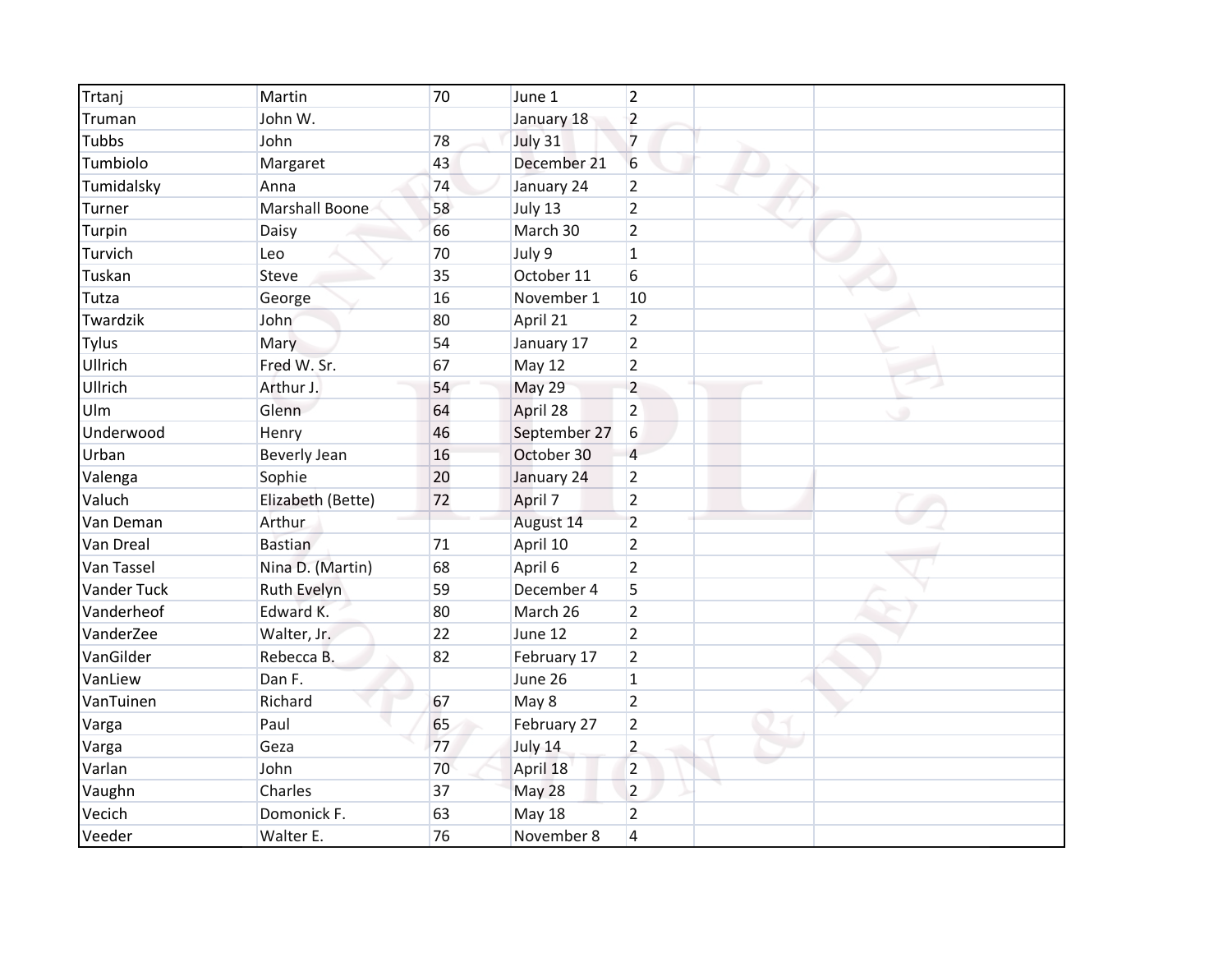| Veen      | William Vander   | 57 | May 5         | $\overline{2}$ |         |
|-----------|------------------|----|---------------|----------------|---------|
| Verbek    | Lawrence         | 72 | December 17   | 13             |         |
| Verbish   | Hazel            | 22 | September 5   | 4              |         |
| Viant     | Zim              | 51 | May 2         | $\overline{2}$ |         |
| Visconti  | John             | 69 | April 25      | $\overline{2}$ |         |
| Vitkus    | Alex J.          | 52 | November 21   | 22             |         |
| Vlos      | Cornel           | 56 | April 26      | $\overline{2}$ |         |
| Vogel     | Aurelia (Goldie) | 34 | April 20      | $\overline{2}$ |         |
| Voigli    | Ethel            | 61 | August 11     | 4              |         |
| Volk      | Arthur E.        | 64 | October 27    | 11             |         |
| Vore      | Rev. Jesse A.    | 89 | December 31   | 6              |         |
| Voros     | Steve Sr.        | 70 | August 14     | $\overline{2}$ |         |
| Vroom     | Henry            | 76 | January 3     | $\overline{2}$ |         |
| Vuich     | Juhn             | 62 | June 6        | $\overline{2}$ |         |
| Wachter   | Ericka           | 22 | December 21   | 6              |         |
| Wadrinick | Paul             | 82 | January 10    | $\overline{2}$ |         |
| Wahl      | Mildred H.       | 44 | May 28        | $\overline{2}$ |         |
| Waitkus   | Krank (Frank)    | 66 | April 30      | $\overline{2}$ |         |
| Waitkus   | Frank            | 66 | April 28      | $\overline{2}$ |         |
| Walczac   | John             | 57 | September 14  | 5              | Veteran |
| Waldron   | Georgann         | 75 | July 31       | $\overline{7}$ |         |
| Waliant   | William          | 48 | February 10   | $\overline{2}$ |         |
| Walker    | Matie            | 72 | <b>May 19</b> | $\overline{2}$ |         |
| Walker    | Harry M.         | 52 | November 28   | 25             |         |
| Walker    | John             | 62 | January 9     | $\overline{2}$ |         |
| Walsh     | Frank            | 45 | April 23      | $\overline{2}$ |         |
| Walsh     | James            | 8  | November 1    | 10             |         |
| Walsh     | Vincent J.       | 52 | November 1    | 10             |         |
| Walsh     | Lee              | 51 | August 25     | 27             |         |
| Walter    | Jarnecke Sr.     | 58 | January 18    | $\overline{2}$ |         |
| Walter    | Albert G.        | 62 | August 13     | 10             |         |
| Walters   | Roy              | 42 | January 30    | $\overline{2}$ |         |
| Walters   | Ernest John      | 20 | November 9    | 24             |         |
| Wampler   | Harve            | 68 | <b>May 18</b> | $\overline{2}$ |         |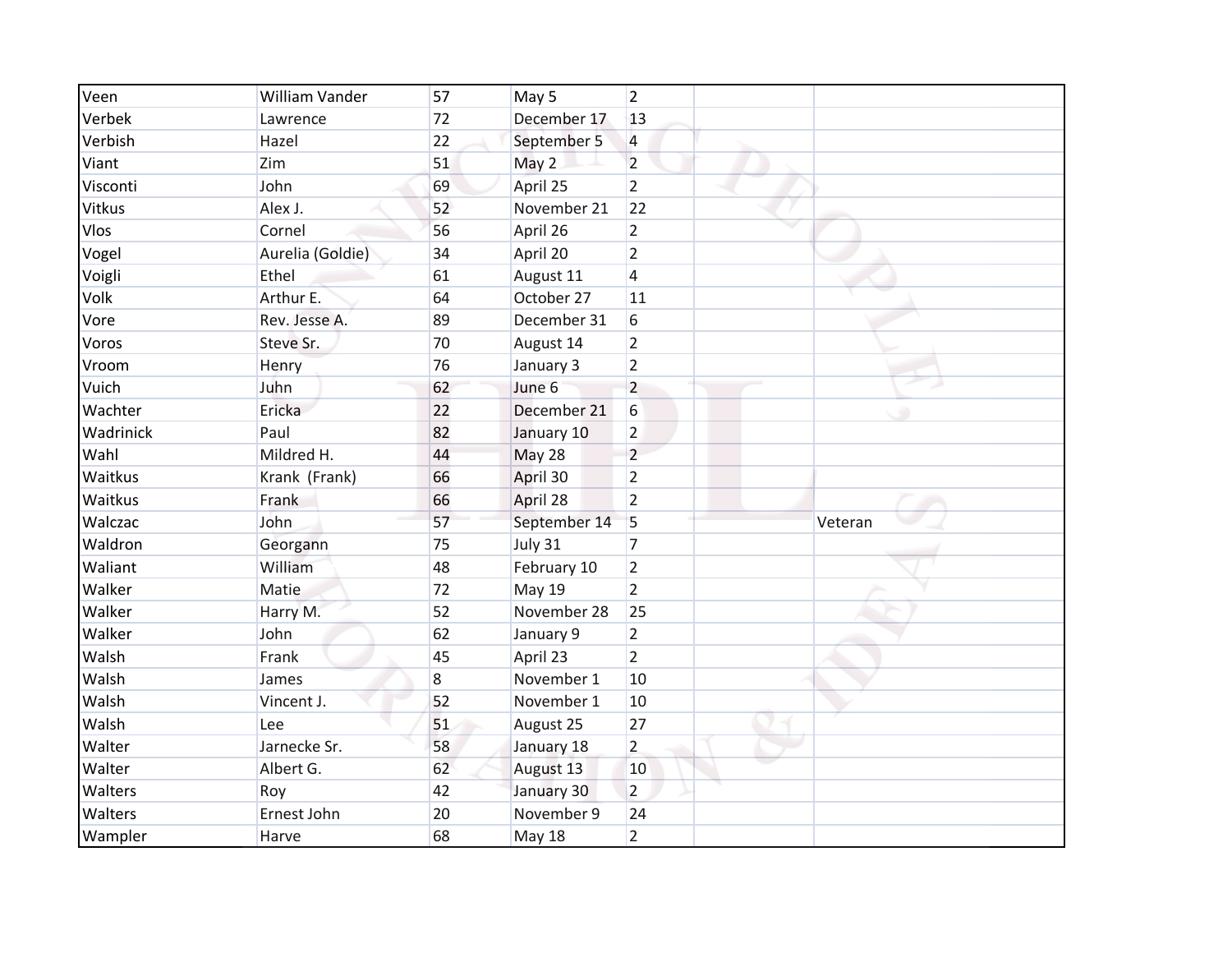| Wamsher  | John               | 57         | November 6   | $\overline{4}$ |   |
|----------|--------------------|------------|--------------|----------------|---|
| Ward     | Marvin G.          | 37         | July 24      | 14             |   |
| Ward     | James D.           | 49         | November 1   | 10             |   |
| Warner   | Frieda Fischer     | 64         | February 22  | $\overline{2}$ |   |
| Washer   | Caroline           | 71         | April 23     | $\overline{2}$ |   |
| Wasko    | John               | 51         | January 13   | 9              |   |
| Wasz     | Stephen            | $\sqrt{6}$ | June 29      | $\mathbf{1}$   |   |
| Waters   | Lonnie A.          | 47         | January 19   | $\overline{2}$ |   |
| Wayo     | John               |            | November 17  | 8              |   |
| Webb     | Eli C.             | 62         | January 24   | $\overline{2}$ |   |
| Weber    | Randy Lee          | 46         | May 1        | $\overline{2}$ |   |
| Weidig   | John               | 65         | October 29   | 6              |   |
| Weiland  | George             | 72         | August 24    | 22             |   |
| Welcher  | Frank A.           | 64         | October 12   | 4              |   |
| Wemple   | Helen              | 54         | February 6   | $\overline{2}$ | œ |
| Wente    | Edward L.          | 47         | January 18   | $\overline{2}$ |   |
| Werno    | Nicholas           | 82         | July 21      | $\overline{2}$ |   |
| West     | Jessica            | 55         | August 2     | 6              |   |
| West     | Jessica            | 55         | August 2     | 6              |   |
| West     | Walter C.          | 62         | January 4    | $\overline{2}$ |   |
| Wheat    | <b>Mamie Belle</b> | 59         | November 10  | $\overline{4}$ |   |
| Wheeler  |                    | Infant     | September 1  | 26             |   |
| Whilatch | Dr. Jacob G.       | 70         | October 16   | 5              |   |
| Whitaker | Myrtle C.          | 75         | May 8        | $\overline{2}$ |   |
| White    | Lonzo              | 50         | January 30   | $\overline{2}$ |   |
| White    | Martha Mae         | 76         | April 10     | $\overline{2}$ |   |
| Whiting  | Wiiliam A.         | 64         | December 22  | 8              |   |
| Whitsitt | Dr. Wilson H.      | 77         | May 31       | $\overline{2}$ |   |
| Wible    | Paule              |            | February 3   | $\overline{2}$ |   |
| Widzisz  | George             | 63         | February 19  | $\overline{2}$ |   |
| Wightman | Lillian            | 68         | September 21 | 4              |   |
| Wild     | Peter J.           | 62         | August 1     | 3              |   |
| Wild     | Peter J.           | 62         | August 1     | 3              |   |
| Wilhelm  | Julia              |            | September 19 | 11             |   |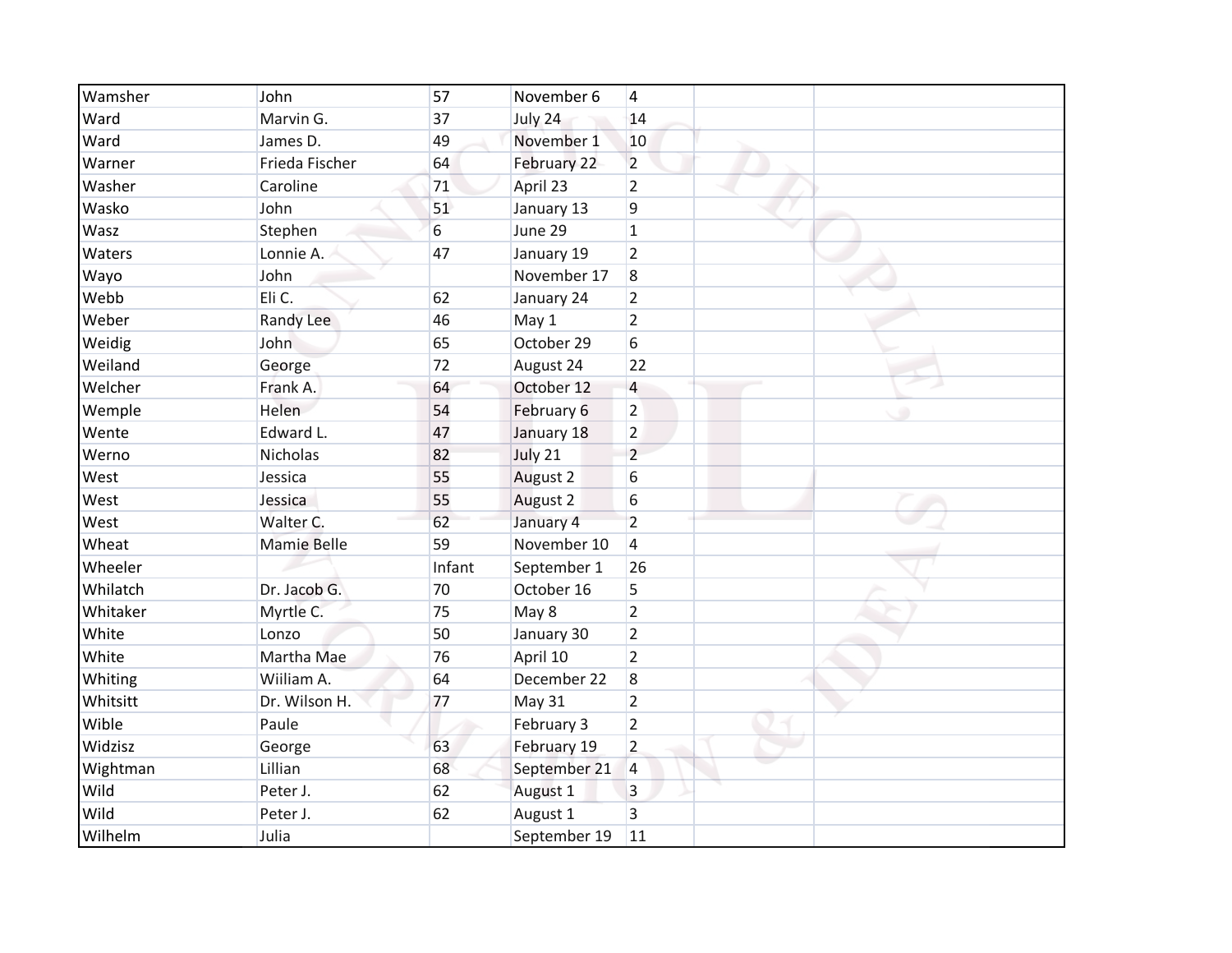| Williams   | Friedericka           | 78             | October 16    | 5                       |
|------------|-----------------------|----------------|---------------|-------------------------|
| Williams   | Cora E.               | 75             | June 1        | $\overline{2}$          |
| Williams   | James T.              | 72             | March 26      | $\overline{2}$          |
| Williams   | Luster Herbert (Jack) |                | April 21      | $\overline{2}$          |
| Williams   | Rev. W.D.             | 78             | June 10       | $\overline{2}$          |
| Williams   | Winfred               | 58             | October 2     | 4                       |
| Williamson | Mrs. Lillian (Lord)   | 37             | May 1         | $\overline{2}$          |
| Willig     | Caroline              | 76             | June 25       | $\overline{2}$          |
| Willis     | John H., Jr.          | 43             | December 21   | 6                       |
| Willumeit  | Josephine             | 76             | November 19   | 13                      |
| Wilmot     | Robert J.             | 28             | October 25    | 6                       |
| Wilson     | <b>Donald Gene</b>    | 13             | May 2         | $\overline{2}$          |
| Wilson     | Joe Star              | 66             | December 28   | 8                       |
| Wilson     | Percy                 | 59             | March 26      | $\overline{2}$          |
| Wilson     | Marietta              | 67             | August 8      | 6                       |
| Winchell   | Winnie                |                | June 7        | $\overline{2}$          |
| Winkler    | John P.               | 31             | <b>May 11</b> | $\overline{2}$          |
| Winkler    | George                | 88             | December 13   | 14                      |
| Winn       | <b>Wm.R.</b>          |                | August 18     | 8                       |
| Winters    | J.C.                  | 81             | January 26    | $\overline{2}$          |
| Wise       | Alice M.              | 71             | June 29       | $\overline{2}$          |
| Wisinski   | Anthony               | 58             | July 5        | $\overline{2}$          |
| Wisner     | William Sanford       | 69             | March 7       | $\overline{2}$          |
| Wittenauer | Joseph A.             | 50             | November 24   | $\boldsymbol{8}$        |
| Witwer     | Samuel W.             | 79             | August 2      | 6                       |
| Wochadlo   | Anna                  | 57             | May 24        | $\overline{2}$          |
| Wojick     | Louis                 | 32             | November 6    | $\overline{\mathbf{4}}$ |
| Wojick     | James                 | $\overline{7}$ | November 6    | $\overline{4}$          |
| Wolak      | Rudolph               |                | September 18  | 4                       |
| Wolak      | John                  | 38             | August 27     | 6                       |
| Wood       | John H.               | 39             | January 17    | $\overline{2}$          |
| Wood       | Joseph W.             | 80             | March 5       | $\overline{2}$          |
| Wooley     | Ronald D.             | 3              | June 16       | $\overline{2}$          |
| Worley     | Lewis E.              | 64             | March 13      | $\overline{2}$          |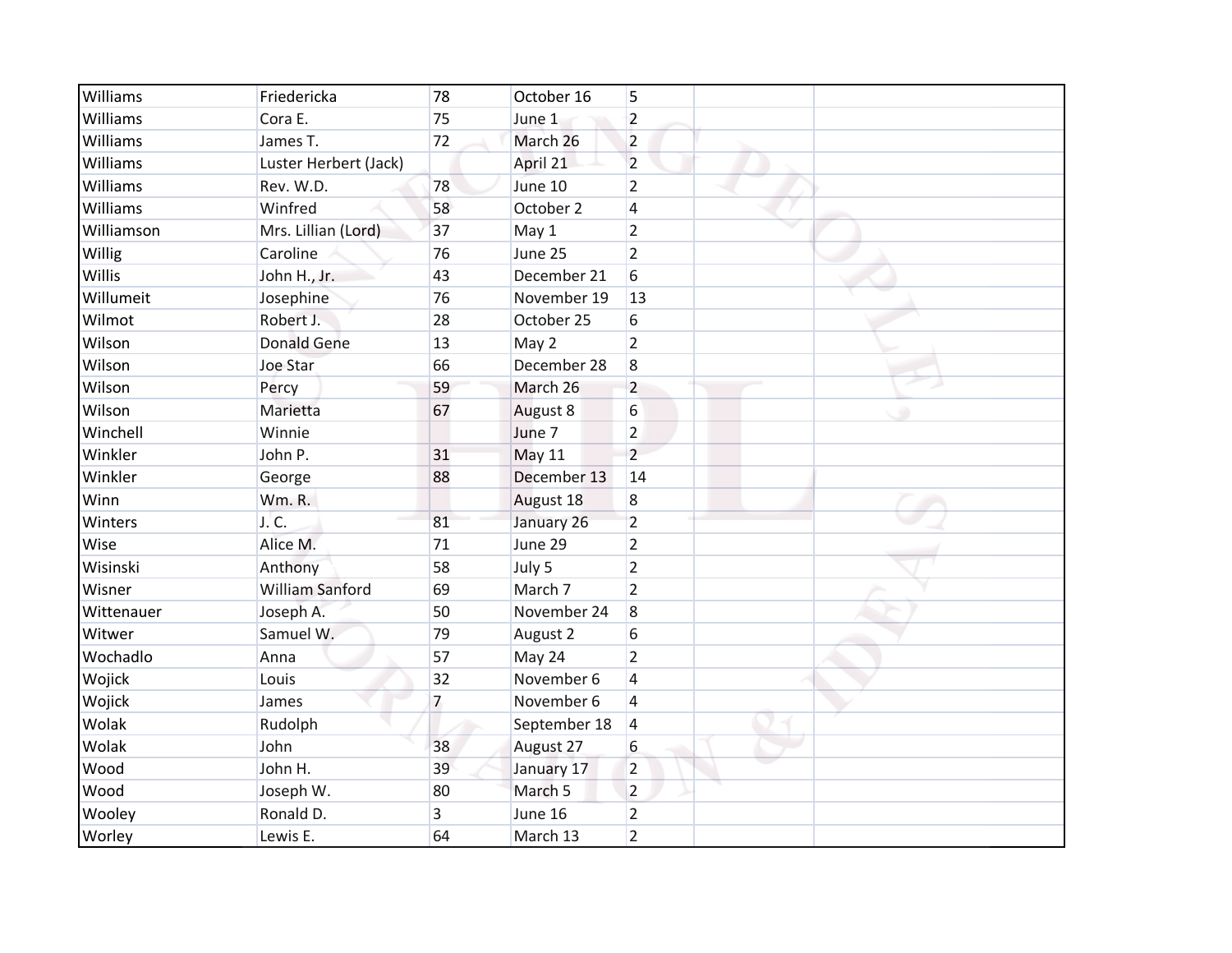| Woytuk          | Alexander     | 57 | May 29        | 2              |                  |
|-----------------|---------------|----|---------------|----------------|------------------|
| Wozniak         | Celia         | 63 | February 13   | $\overline{2}$ |                  |
| Wozniak         | Casimir       | 30 | May 24        | $\mathbf{1}$   |                  |
| Wozniak         | Frank         | 65 | <b>May 26</b> | $\overline{2}$ |                  |
| Wright          | Alvah O.      | 74 | May 14        | $\overline{2}$ |                  |
| Wright          | Cora N.       | 74 | December 28   | 8              |                  |
| Wrobel          | Edward J.     | 23 | February 26   | $\overline{2}$ |                  |
| Wrobel          | Anne Mary     | 55 | April 28      | $\overline{2}$ |                  |
| Wrobel          | Lillian       | 21 | February 2    | $\overline{2}$ |                  |
| Wroebel         | Mrs. Ann Mary | 55 | April 30      | $\overline{2}$ |                  |
| Wulf            | Henry         | 64 | August 6      | 8              |                  |
| Wycoff          | W. S.         | 78 | February 3    | $\overline{2}$ |                  |
| Wyse            | Oliver Owen   | 87 | July 31       | $\overline{7}$ |                  |
| Wysong          | Geroge W.     | 54 | December 21   | 6              |                  |
| Yakimow         | Michael       | 71 | January 13    | 9              |                  |
| Yant            | Howard W.     | 73 | January 9     | $\overline{2}$ | Picture included |
| Yeagley         | Ward          |    | July 17       | $\overline{2}$ |                  |
| Yelland         | Ernest        | 84 | February 21   | $\overline{2}$ |                  |
| Yockey          | Ruby E.       | 57 | March 19      | $\overline{2}$ |                  |
| York            | Mary Ann      | 69 | May 22        | $\overline{2}$ |                  |
| Young           | Peter H.      | 93 | October 9     | 5              |                  |
| Yues            | Steve         |    | April 26      | $\overline{2}$ |                  |
| Yuhas           | John M.       |    | July 24       | 14             | Veteran          |
| Zandi           | Joseph        | 74 | February 12   | $\overline{2}$ |                  |
| Zandstra        | George C.     | 51 | July 24       | 14             |                  |
| Zarate          | Michael       | 21 | May 17        | $\mathbf{1}$   |                  |
| Zelinga         | Harry         |    | January 5     | $\overline{2}$ |                  |
| Zemburski       | Michael       | 64 | September 11  | 5              |                  |
| Zielinski       | Frances       | 95 | November 22   | 4              |                  |
| Ziembicki       | Walter        | 62 | July 28       | 26             |                  |
| <b>Ziesness</b> | Edward        | 15 | <b>May 31</b> | $\mathbf{1}$   |                  |
| Zimmer          | Christ W.     | 84 | October 5     | 5              |                  |
| Zirkel          | Ada           | 77 | December 18   | $\overline{7}$ |                  |
| Zmuda           | Katherine     | 70 | August 29     | $\overline{2}$ |                  |